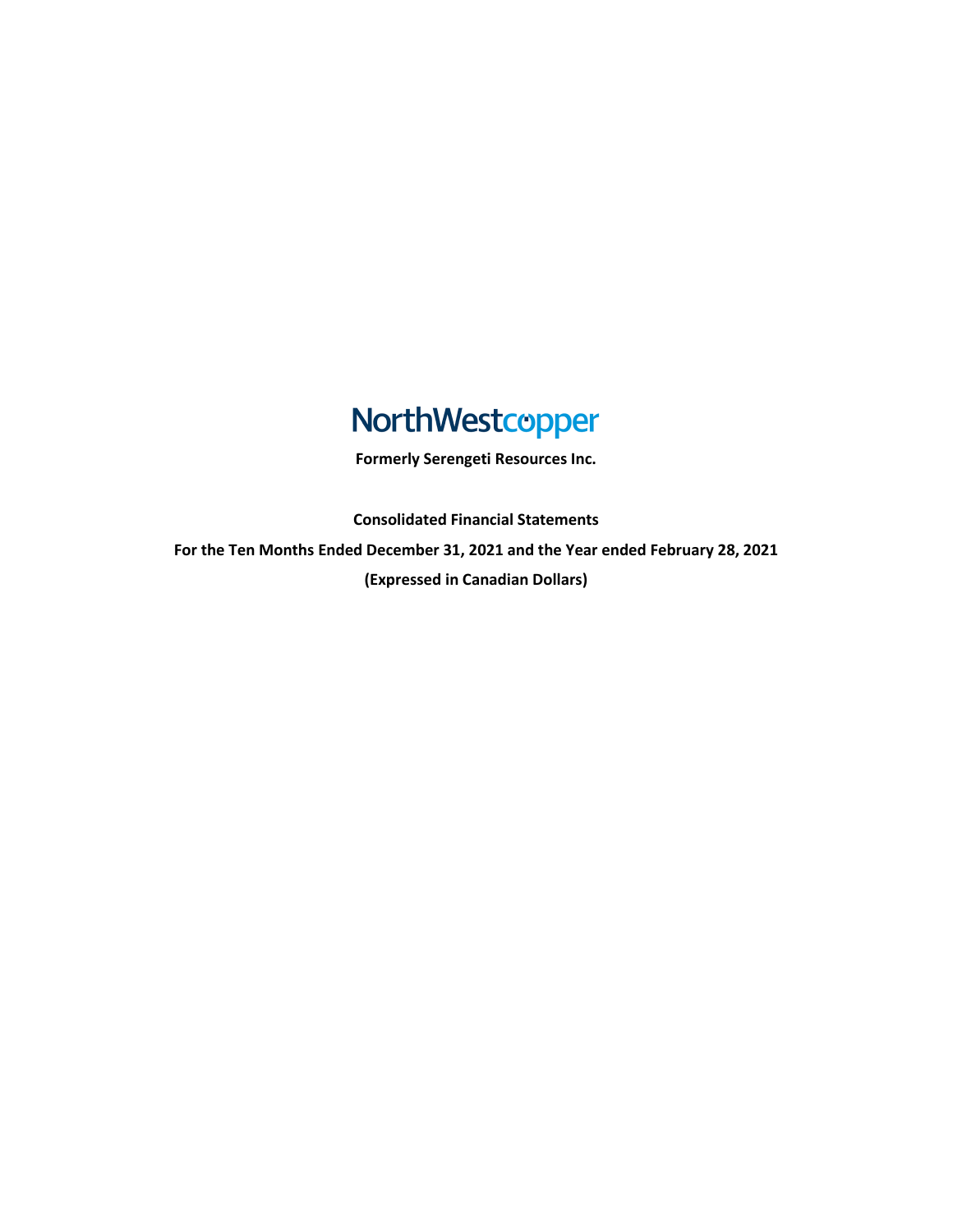

KPMG LLP PO Box 10426 777 Dunsmuir Street Vancouver BC V7Y 1K3 Canada Telephone (604) 691-3000 Fax (604) 691-3031

## **INDEPENDENT AUDITORS' REPORT**

To the Shareholders of NorthWest Copper Corp.

## *Opinion*

We have audited the consolidated financial statements of NorthWest Copper Corp. ("the Entity"), which comprise:

- the consolidated statement of financial position as at December 31, 2021
- the consolidated statements of loss and comprehensive loss, changes in shareholders' equity and cash flows for the period from March 1, 2021 to December 31, 2021
- and notes to the consolidated financial statements, including a summary of significant accounting policies

(Hereinafter referred to as the "financial statements").

In our opinion, the accompanying financial statements present fairly, in all material respects, the consolidated financial position of the Entity as at December 31, 2021, and its consolidated financial performance and its consolidated cash flows for the period from March 1, 2021 to December 31, 2021 in accordance with International Financial Reporting Standards (IFRS).

## *Basis for Opinion*

We conducted our audit in accordance with Canadian generally accepted auditing standards. Our responsibilities under those standards are further described in the *"Auditors' Responsibilities for the Audit of the Financial Statements"* section of our auditors' report.

We are independent of the Entity in accordance with the ethical requirements that are relevant to our audit of the financial statements in Canada and we have fulfilled our other ethical responsibilities in accordance with these requirements.

We believe that the audit evidence we have obtained is sufficient and appropriate to provide a basis for our opinion.

## *Material Uncertainty Related to Going Concern*

We draw attention to Note 1 in the financial statements, which indicates that at December 31, 2021 the Entity has not achieved profitable operations, has a net loss and accumulated losses since inception.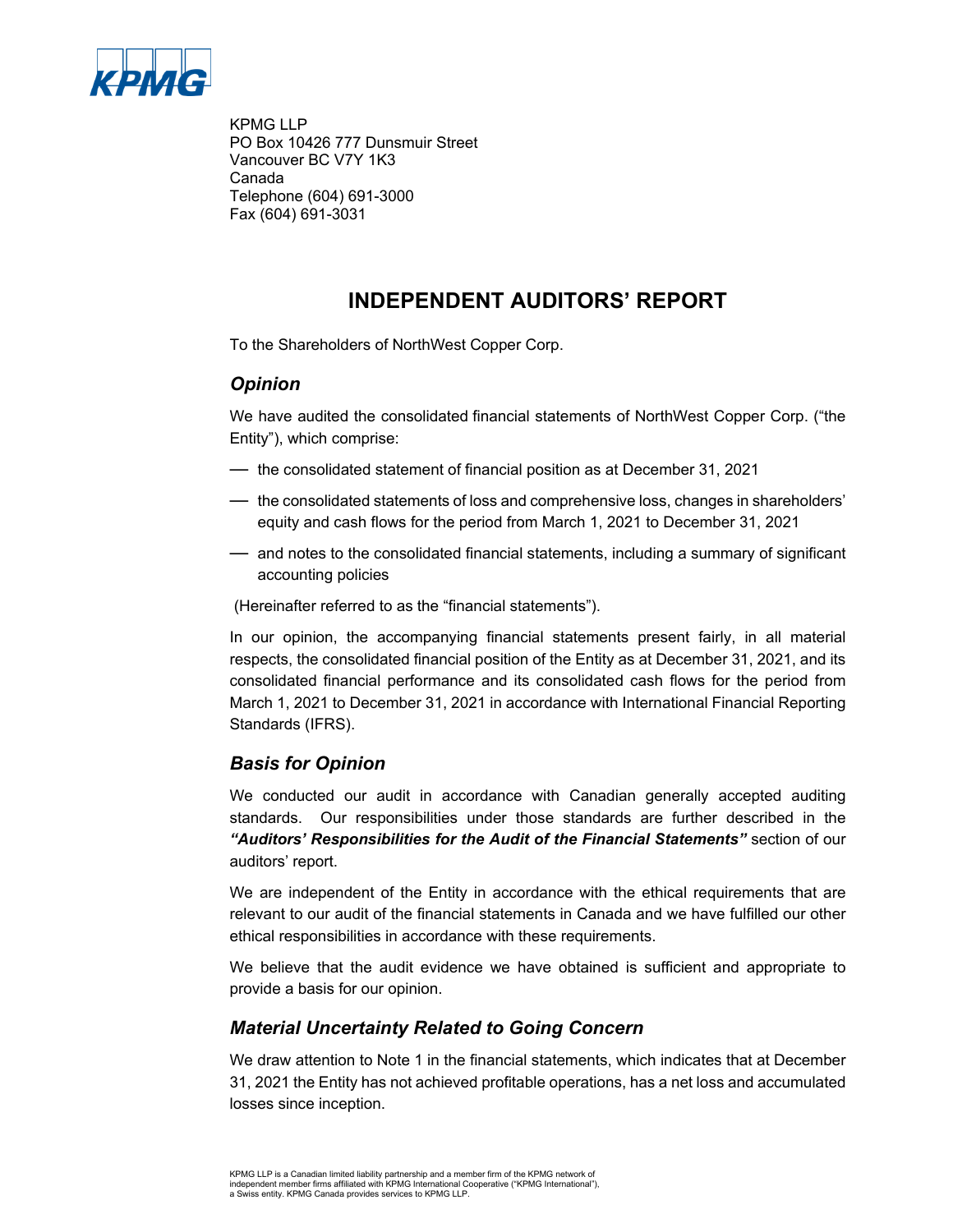

As stated in Note 1 in the financial statements, these events or conditions, along with other matters as set forth in Note 1 in the financial statements, indicate that a material uncertainty exists that may cast significant doubt on the Entity's ability to continue as a going concern.

Our opinion is not modified in respect of this matter.

## *Emphasis of Matter – Comparative Information*

We draw attention to Note  $2(e)$  to the financial statements ("Note  $2(e)$ "), which explains that certain comparative information presented:

- for the year ended February 28, 2021 has been restated.
- as at March 1, 2020 has been derived from the financial statements for the year ended February 29, 2020 which have been restated (not presented herein).

Note 2(e) explains the reason for the restatement and also explains the adjustments that were applied to restate certain comparative information.

Our opinion is not modified in respect of this matter.

## *Other Matter – Comparative Information*

The financial statements for the year ended February 28, 2021 and February 29, 2020 (not presented herein but from which the comparative information as at March 1, 2020 has been derived), excluding the adjustments that were applied to restate certain comparative information, were audited by another auditor who expressed an unmodified opinion on those financial statements on June 4, 2021 and June 29, 2020, respectively.

As part of our audit of the financial statements for the period from March 1, 2021 to December 31, 2021, we also audited the adjustments that were applied to restate certain comparative information presented:

- for the year ended February 28, 2021
- as at March 1, 2020.

In our opinion, such adjustments are appropriate and have been properly applied.

Other than with respect to the adjustments that were applied to restate certain comparative information, we were not engaged to audit, review or apply any procedures to the financial statements:

- for the year ended February 28, 2021
- for the year ended February 29, 2020 (not presented herein)
- as at March 1, 2020.

Accordingly, we do not express an opinion or any other form of assurance on those financial statements taken as a whole.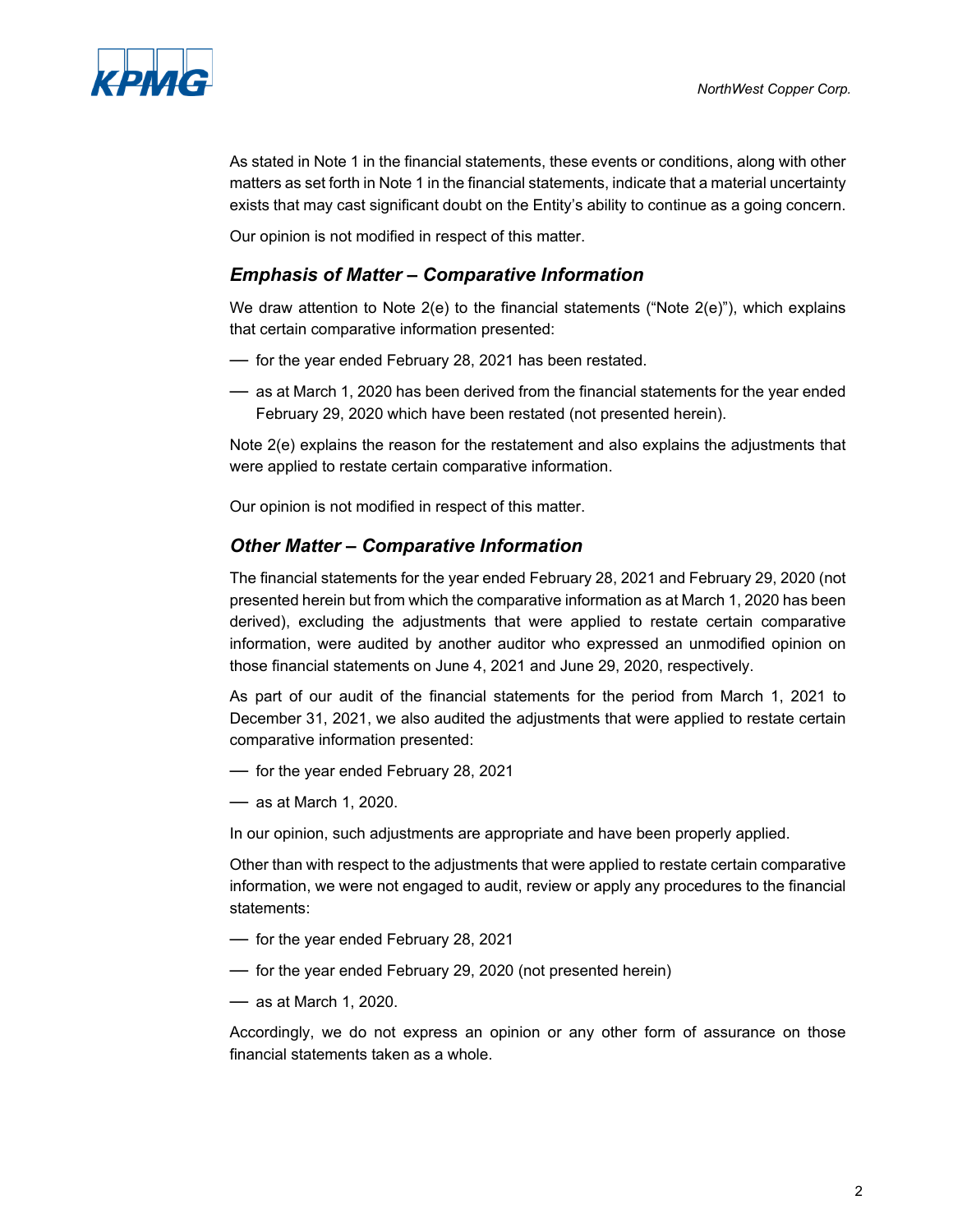

## *Other Information*

Management is responsible for the other information. Other information comprises the information included in the Management's Discussion and Analysis filed with the relevant Canadian Securities Commissions.

Our opinion on the financial statements does not cover the other information and we do not and will not express any form of assurance conclusion thereon.

In connection with our audit of the financial statements, our responsibility is to read the other information identified above and, in doing so, consider whether the other information is materially inconsistent with the financial statements or our knowledge obtained in the audit and remain alert for indications that the other information appears to be materially misstated.

We obtained the information included in Management's Discussion and Analysis filed with the relevant Canadian Securities Commissions as at the date of this auditors' report. If, based on the work we have performed on this other information, we conclude that there is a material misstatement of this other information, we are required to report that fact in the auditors' report.

We have nothing to report in this regard.

## *Responsibilities of Management and Those Charged with Governance for the Financial Statements*

Management is responsible for the preparation and fair presentation of the financial statements in accordance with International Financial Reporting Standards (IFRS), and for such internal control as management determines is necessary to enable the preparation of financial statements that are free from material misstatement, whether due to fraud or error.

In preparing the financial statements, management is responsible for assessing the Entity's ability to continue as a going concern, disclosing as applicable, matters related to going concern and using the going concern basis of accounting unless management either intends to liquidate the Entity or to cease operations, or has no realistic alternative but to do so.

Those charged with governance are responsible for overseeing the Entity's financial reporting process.

## *Auditors' Responsibilities for the Audit of the Financial Statements*

Our objectives are to obtain reasonable assurance about whether the financial statements as a whole are free from material misstatement, whether due to fraud or error, and to issue an auditors' report that includes our opinion.

Reasonable assurance is a high level of assurance, but is not a guarantee that an audit conducted in accordance with Canadian generally accepted auditing standards will always detect a material misstatement when it exists.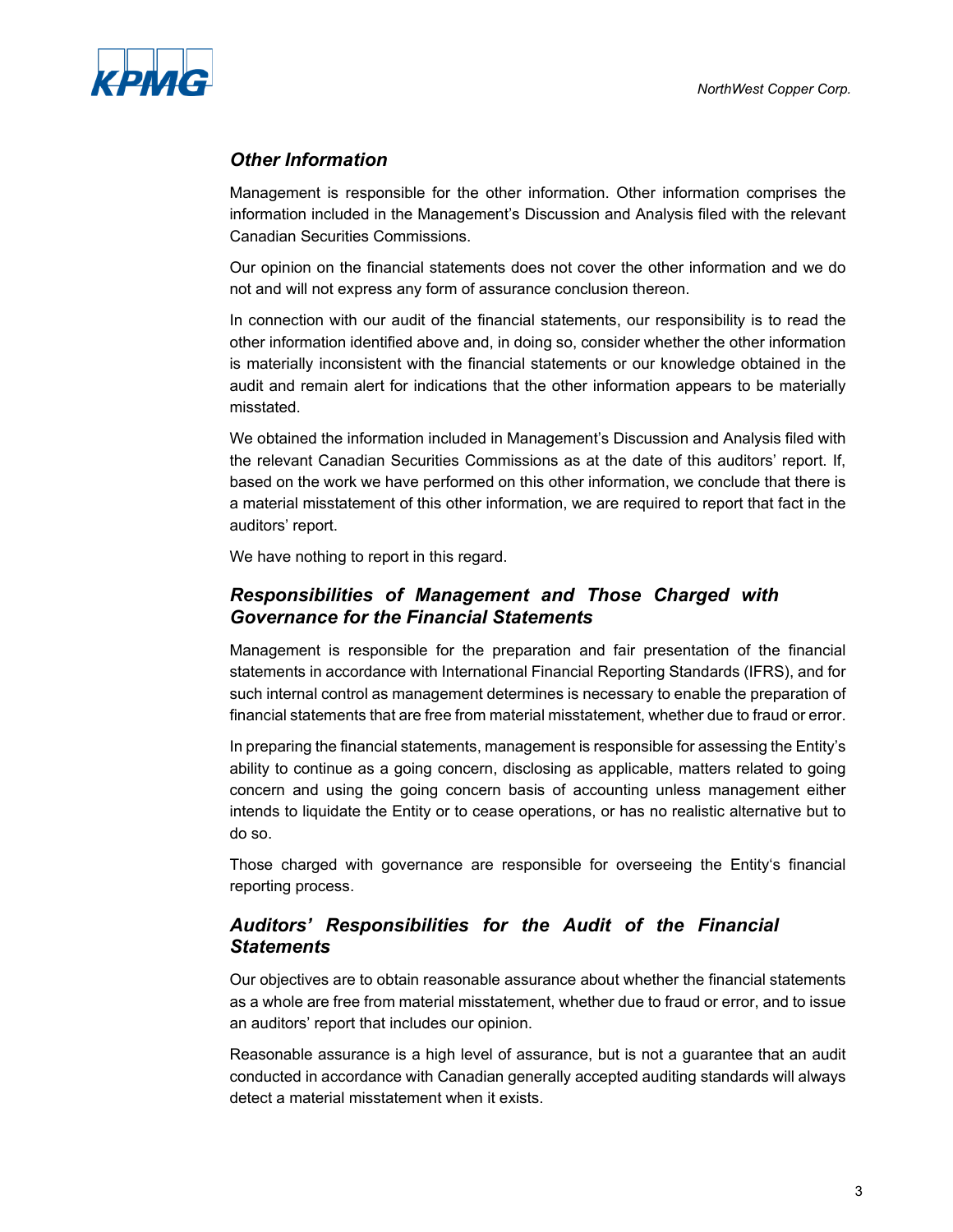

Misstatements can arise from fraud or error and are considered material if, individually or in the aggregate, they could reasonably be expected to influence the economic decisions of users taken on the basis of the financial statements.

As part of an audit in accordance with Canadian generally accepted auditing standards, we exercise professional judgment and maintain professional skepticism throughout the audit.

We also:

— Identify and assess the risks of material misstatement of the financial statements, whether due to fraud or error, design and perform audit procedures responsive to those risks, and obtain audit evidence that is sufficient and appropriate to provide a basis for our opinion.

The risk of not detecting a material misstatement resulting from fraud is higher than for one resulting from error, as fraud may involve collusion, forgery, intentional omissions, misrepresentations, or the override of internal control.

- Obtain an understanding of internal control relevant to the audit in order to design audit procedures that are appropriate in the circumstances, but not for the purpose of expressing an opinion on the effectiveness of the Entity's internal control.
- Evaluate the appropriateness of accounting policies used and the reasonableness of accounting estimates and related disclosures made by management.
- Conclude on the appropriateness of management's use of the going concern basis of accounting and, based on the audit evidence obtained, whether a material uncertainty exists related to events or conditions that may cast significant doubt on the Entity's ability to continue as a going concern. If we conclude that a material uncertainty exists, we are required to draw attention in our auditors' report to the related disclosures in the financial statements or, if such disclosures are inadequate, to modify our opinion. Our conclusions are based on the audit evidence obtained up to the date of our auditors' report. However, future events or conditions may cause the Entity to cease to continue as a going concern.
- Evaluate the overall presentation, structure and content of the financial statements, including the disclosures, and whether the financial statements represents the underlying transactions and events in a manner that achieves fair presentation.
- Communicate with those charged with governance regarding, among other matters, the planned scope and timing of the audit and significant audit findings, including any significant deficiencies in internal control that we identify during our audit.
- Provide those charged with governance with a statement that we have complied with relevant ethical requirements regarding independence, and communicate with them all relationships and other matters that may reasonably be thought to bear on our independence, and where applicable, related safeguards.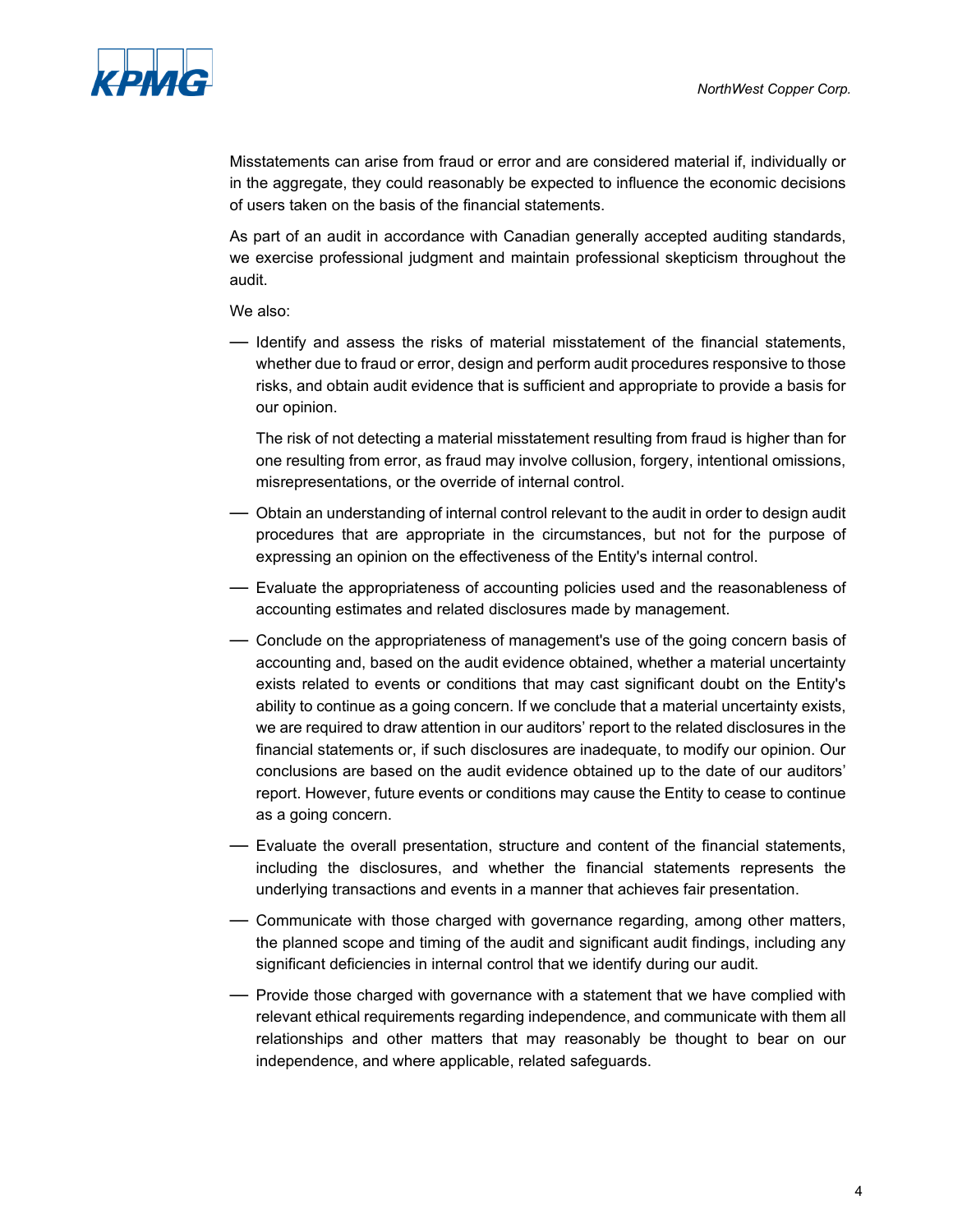

— Obtain sufficient appropriate audit evidence regarding the financial information of the entities or business activities within the group Entity to express an opinion on the financial statements. We are responsible for the direction, supervision and performance of the group audit. We remain solely responsible for our audit opinion.

 $k$ *PMG 14P* 

Chartered Professional Accountants

The engagement partner on the audit resulting in this auditors' report is Robert Ryan Owsnett.

Vancouver, Canada April 14, 2022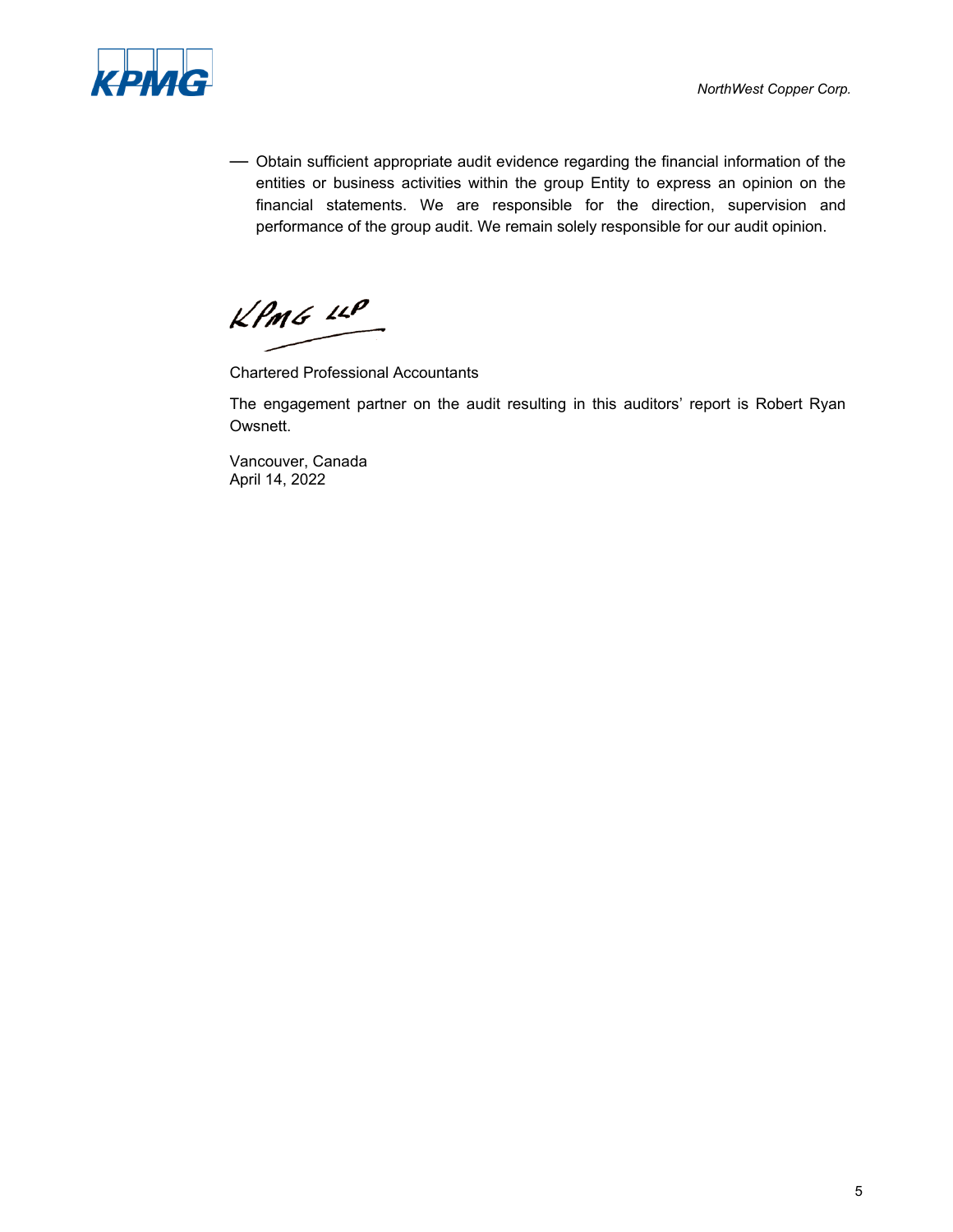|                                            | <b>Notes</b>   | December 31, 2021 |                | <b>February 28, 2021</b><br>Restated (Note 2e) | March 1, 2020<br>Restated (Note 2e) |
|--------------------------------------------|----------------|-------------------|----------------|------------------------------------------------|-------------------------------------|
| <b>ASSETS</b>                              |                |                   |                |                                                |                                     |
| <b>Current assets</b>                      |                |                   |                |                                                |                                     |
| Cash                                       |                | \$                | 24,682,958     | \$<br>511,847                                  | \$<br>1,802,817                     |
| Short term investments                     |                |                   | 30,000         |                                                |                                     |
| Receivables                                | 4              |                   | 762,267        | 46,210                                         | 101,928                             |
| Prepaid expenses                           |                |                   | 213,227        | 14,128                                         | 17,743                              |
|                                            |                |                   | 25,688,452     | 572,185                                        | 1,922,488                           |
| <b>Non-current assets</b>                  |                |                   |                |                                                |                                     |
| Investment in joint venture                | 5              |                   | 11,648,360     | 10,714,450                                     | 10,947,084                          |
| Deposits                                   | 8,12           |                   | 362,896        | 55,260                                         | 54,222                              |
| Property, plant and equipment              | 6              |                   | 223,682        | 15,078                                         | 57,546                              |
| Deferred transaction costs                 |                |                   |                | 486,319                                        |                                     |
| Exploration and evaluation assets          | $\overline{7}$ |                   | 56,001,281     | 618,659                                        | 558,389                             |
|                                            |                |                   | 68,236,219     | 11,889,766                                     | 11,617,241                          |
| <b>TOTAL ASSETS</b>                        |                | \$                | 93,924,671     | \$<br>12,461,951                               | \$<br>13,539,729                    |
|                                            |                |                   |                |                                                |                                     |
| <b>LIABILITIES</b>                         |                |                   |                |                                                |                                     |
| <b>Current liabilities</b>                 |                |                   |                |                                                |                                     |
| Trade payables and accrued liabilities     | 12             | \$                | 1,301,499      | \$<br>638,616                                  | \$<br>189,059                       |
| Short term loans                           | 9              |                   |                | 511,774                                        |                                     |
| Flow-through share premium liability       | 11             |                   | 5,649,804      | 24,834                                         | 327,707                             |
| Current portion of lease payable           | 10             |                   | 105,390        | 4,669                                          | 24,250                              |
|                                            |                |                   | 7,056,693      | 1,179,893                                      | 541,016                             |
| <b>Non-current liabilities</b>             |                |                   |                |                                                |                                     |
| Term loan payable                          |                |                   | 25,080         | 22,130                                         |                                     |
| Closure and reclamation                    | 8              |                   | 133,493        |                                                |                                     |
| Lease payable                              | 10             |                   | 84,744         |                                                | 30,373                              |
| <b>TOTAL LIABILITIES</b>                   |                |                   | 7,300,010      | 1,202,023                                      | 571,389                             |
|                                            |                |                   |                |                                                |                                     |
| <b>SHAREHOLDERS' EQUITY</b>                |                |                   |                |                                                |                                     |
| Share capital                              | 11             |                   | 125,979,616    | 44,925,205                                     | 44,453,386                          |
| Share-based payment reserve                | 11             |                   | 19,399,425     | 8,760,387                                      | 8,821,084                           |
| Equity portion of convertible debenture    |                |                   | 52,837         | 52,837                                         | 52,837                              |
| Deficit                                    |                |                   | (58, 807, 217) | (42,478,501)                                   | (40,358,967)                        |
| TOTAL SHAREHOLDERS' EQUITY                 |                |                   | 86,624,661     | 11,259,928                                     | 12,968,340                          |
| TOTAL LIABILITIES AND SHAREHOLDERS' EQUITY |                | \$                | 93,924,671     | \$<br>12,461,951                               | \$<br>13,539,729                    |

Nature of operations and going concern (Note 1) Subsequent events (Notes 5 and 16)

Approved by the Board of Directors on April 14, 2022:

"*Teodora Dechev*", Director "*Sean Tetzlaff*", Director

See accompanying notes to the consolidated financial statements. 2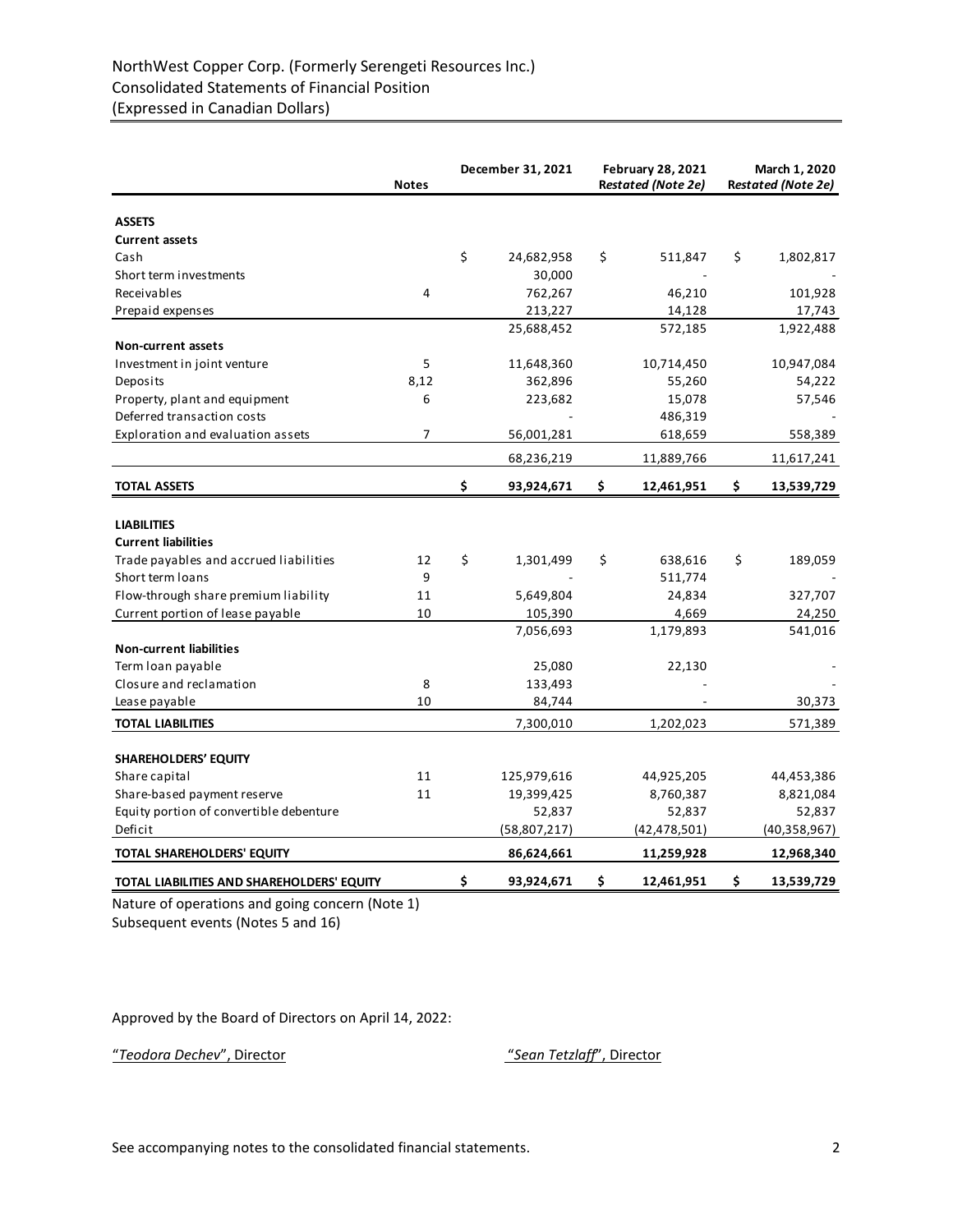|                                                         |              | <b>Ten months ended</b><br>December 31,<br>2021 |                           | Year ended<br>February 28,<br>2021 |  |
|---------------------------------------------------------|--------------|-------------------------------------------------|---------------------------|------------------------------------|--|
|                                                         | <b>Notes</b> |                                                 | <b>Restated (Note 2e)</b> |                                    |  |
| <b>Expenses</b>                                         |              |                                                 |                           |                                    |  |
| Exploration and evaluation expenditures                 | 7            | \$<br>6,970,571                                 | \$                        | 487,364                            |  |
| Share-based payments                                    | 11           | 4,718,735                                       |                           | 90,321                             |  |
| Salaries, management consulting and                     |              |                                                 |                           |                                    |  |
| director fees                                           | 15           | 2,069,972                                       |                           | 617,915                            |  |
| Professional fees                                       |              | 749,294                                         |                           | 249,218                            |  |
| Investor relations                                      |              | 680,327                                         |                           | 44,563                             |  |
| Office and miscellaneous                                |              | 380,526                                         |                           | 52,799                             |  |
| Transfer agent and filing fees                          |              | 184,314                                         |                           | 40,787                             |  |
| Depreciation                                            | 6            | 47,275                                          |                           | 28,456                             |  |
|                                                         |              | (15,801,014)                                    |                           | (1,611,423)                        |  |
| <b>Other Income (Expense)</b>                           |              |                                                 |                           |                                    |  |
| Recognition of flow-through share premium               | 11           | 2,686,030                                       |                           | 302,873                            |  |
| Other income                                            |              |                                                 |                           | 146,213                            |  |
| Management income                                       | 5            | 98,039                                          |                           | 42,967                             |  |
| Interest income                                         |              | 23,904                                          |                           | 13,861                             |  |
| Gain on term loan payable                               |              |                                                 |                           | 20,746                             |  |
| Gain of disposition of lease asset                      |              |                                                 |                           | 1,945                              |  |
| Loss on debt settlement                                 | 11           | (64,095)                                        |                           |                                    |  |
| Finance expense                                         |              | (86,053)                                        |                           | (17, 859)                          |  |
| Impairment                                              | 7            |                                                 |                           | (20,056)                           |  |
| Loss on disposition of investment                       | 5            |                                                 |                           | (38, 700)                          |  |
| Share of joint venture loss                             | 5            | (3, 185, 527)                                   |                           | (960, 101)                         |  |
|                                                         |              | (527, 702)                                      |                           | (508, 111)                         |  |
| Net loss and comprehensive loss for the period          |              | \$<br>(16,328,716)                              | \$                        | (2, 119, 534)                      |  |
| Loss per share - basic and diluted                      |              | \$<br>(0.13)                                    | \$                        | (0.04)                             |  |
| Weighted average number of common shares<br>outstanding |              | 126,761,869                                     |                           | 54,972,146                         |  |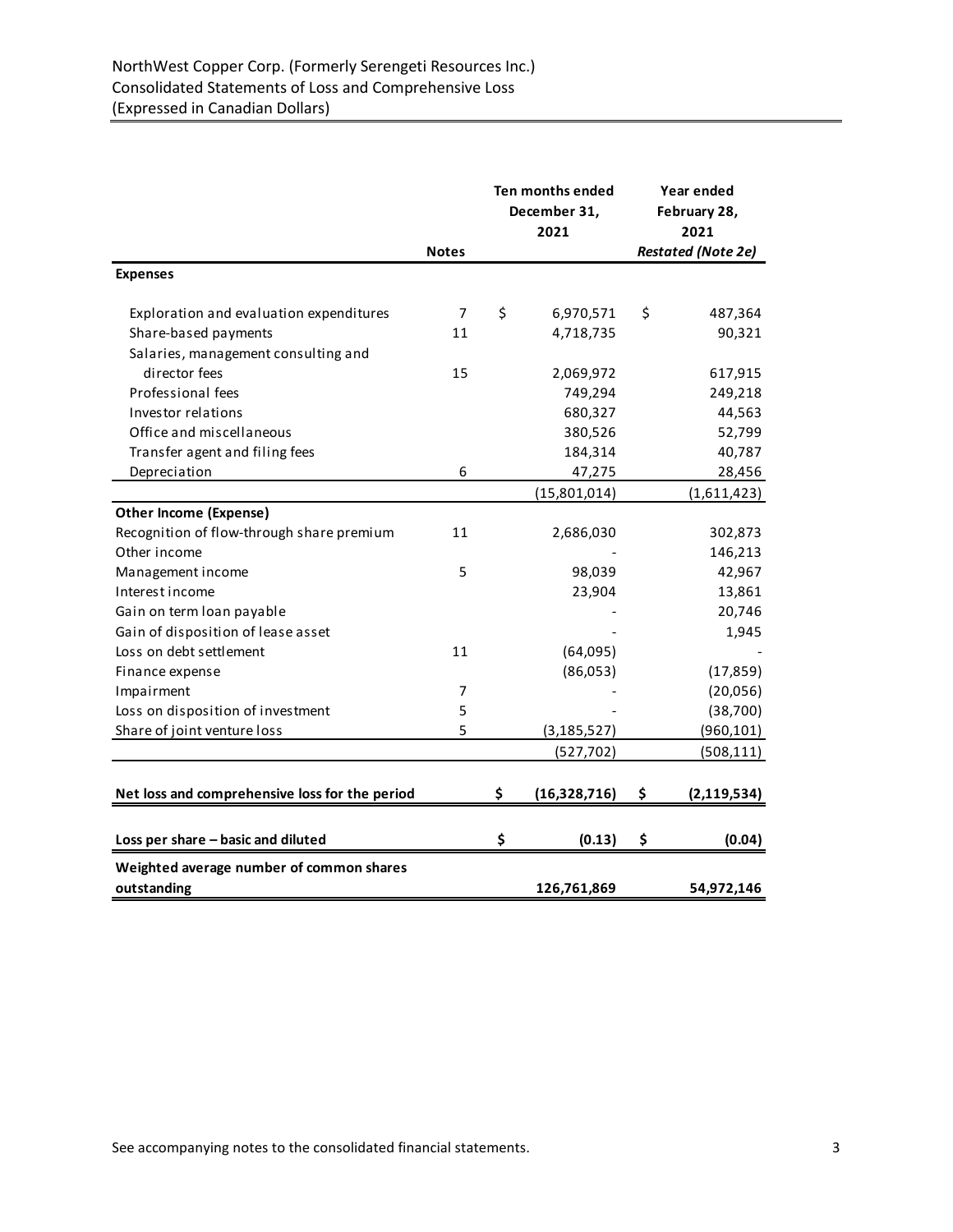## NorthWest Copper Corp. (Formerly Serengeti Resources Inc.) Consolidated Statement of Changes in Shareholders' Equity (Expressed in Canadian Dollars)

|                                                                 |                | Share capital       |               |                                                                                        |              |                   |                                         |
|-----------------------------------------------------------------|----------------|---------------------|---------------|----------------------------------------------------------------------------------------|--------------|-------------------|-----------------------------------------|
|                                                                 | <b>Notes</b>   | Number of<br>shares | <b>Amount</b> | Equity<br>portion of<br>Share-based<br>convertible<br>payment<br>debentures<br>reserve |              | <b>Deficit</b>    | <b>Total</b><br>Shareholders'<br>Equity |
| Balance at February 29, 2020 Restated (Note 2e)                 |                | 54,586,692          | \$44,453,386  | Ś<br>8,821,084                                                                         | \$52,837     | \$ (40,358,967)   | \$12,968,340                            |
| Shares issued for acquisition of property interests             | $\overline{7}$ | 50,000              | 28,000        |                                                                                        |              |                   | 28,000                                  |
| Shares issued for debt                                          | 11             | 136,052             | 51,700        |                                                                                        |              |                   | 51,700                                  |
| Shares issued for cash - exercise of warrants                   | 11             | 141,345             | 72,260        |                                                                                        |              |                   | 72,260                                  |
| Shares issued for cash - exercise of stock options              | 11             | 987,500             | 170,000       |                                                                                        |              |                   | 170,000                                 |
| Share issuance costs                                            | 11             |                     | (1, 159)      |                                                                                        |              |                   | (1, 159)                                |
| Reallocation of fair market value of warrants                   |                |                     |               |                                                                                        |              |                   |                                         |
| exercised                                                       |                |                     | 33,137        | (33, 137)                                                                              |              |                   |                                         |
| Reallocation of fair market value of stock options              |                |                     |               |                                                                                        |              |                   |                                         |
| exercised                                                       |                |                     | 117,881       | (117, 881)                                                                             |              |                   |                                         |
| Share-based payments                                            | 11             |                     |               | 90,321                                                                                 |              |                   | 90,321                                  |
| Net loss for the year                                           |                |                     |               |                                                                                        |              | (2, 119, 534)     | (2, 119, 534)                           |
| Balance at February 28, 2021 Restated (Note 2e)                 |                | 55,901,589          | \$44,925,205  | \$<br>8,760,387                                                                        | Ś.<br>52,837 | \$ (42, 478, 501) | \$11,259,928                            |
| Shares issued to former Sun Metals shareholders                 | 3              | 55,323,061          | 55,323,061    |                                                                                        |              |                   | 55,323,061                              |
| Warrants issued to former Sun Metals security holders           | 3              |                     |               | 5,824,943                                                                              |              |                   | 5,824,943                               |
| Stock options issued to former Sun Metals securityholders       | 3              |                     |               | 1,046,386                                                                              |              |                   | 1,046,386                               |
| Shares issued for cash - financing                              | 11             | 3,750,000           | 3,000,000     |                                                                                        |              |                   | 3,000,000                               |
| Shares issued for cash - flow-through financing                 | 11             | 5,000,000           | 5,000,000     |                                                                                        |              |                   | 5,000,000                               |
| Shares issued for cash - charity flow-through financing         | 11             | 4,550,000           | 5,005,000     |                                                                                        |              |                   | 5,005,000                               |
| Shares issued for cash - charity flow-through financing         | 11             | 16,950,000          | 20,001,000    |                                                                                        |              |                   | 20,001,000                              |
| Share issuance costs                                            | 11             |                     | (1,935,150)   |                                                                                        |              |                   | (1,935,150)                             |
| Flow-through premium liability                                  |                |                     | (8,311,000)   |                                                                                        |              |                   | (8,311,000)                             |
| Shares issued for debt                                          | 11             | 164,095             | 164,095       |                                                                                        |              |                   | 164,095                                 |
| Shares issued for cash - exercise of warrants                   | 11             | 1,547,712           | 873,929       |                                                                                        |              |                   | 873,929                                 |
| Shares issued for cash - exercise of stock options              | 11             | 1,567,500           | 447,450       |                                                                                        |              |                   | 447,450                                 |
| Reallocation of fair market value of warrants                   |                |                     |               |                                                                                        |              |                   |                                         |
| exercised                                                       | 11             |                     | 619,964       | (619, 964)                                                                             |              |                   |                                         |
| Reallocation of fair market value of stock options<br>exercised | 11             |                     | 331,062       | (331,062)                                                                              |              |                   |                                         |
| Shares issued for acquisition of property interests             | $\overline{7}$ | 605,672             | 535,000       |                                                                                        |              |                   | 535,000                                 |
| Share-based payments                                            | 11             |                     |               | 4,718,735                                                                              |              |                   | 4,718,735                               |
| Net loss for the year                                           |                |                     |               |                                                                                        |              | (16, 328, 716)    | (16, 328, 716)                          |
| Balance at December 31, 2021                                    |                | 145,359,629         | \$125,979,616 | \$19,399,425                                                                           | \$<br>52,837 | \$ (58,807,217)   | \$86,624,661                            |

See accompanying notes to the consolidated financial statements. And the statements of the statements of the statements of the statements of the statements of the statements of the statements of the statements of the state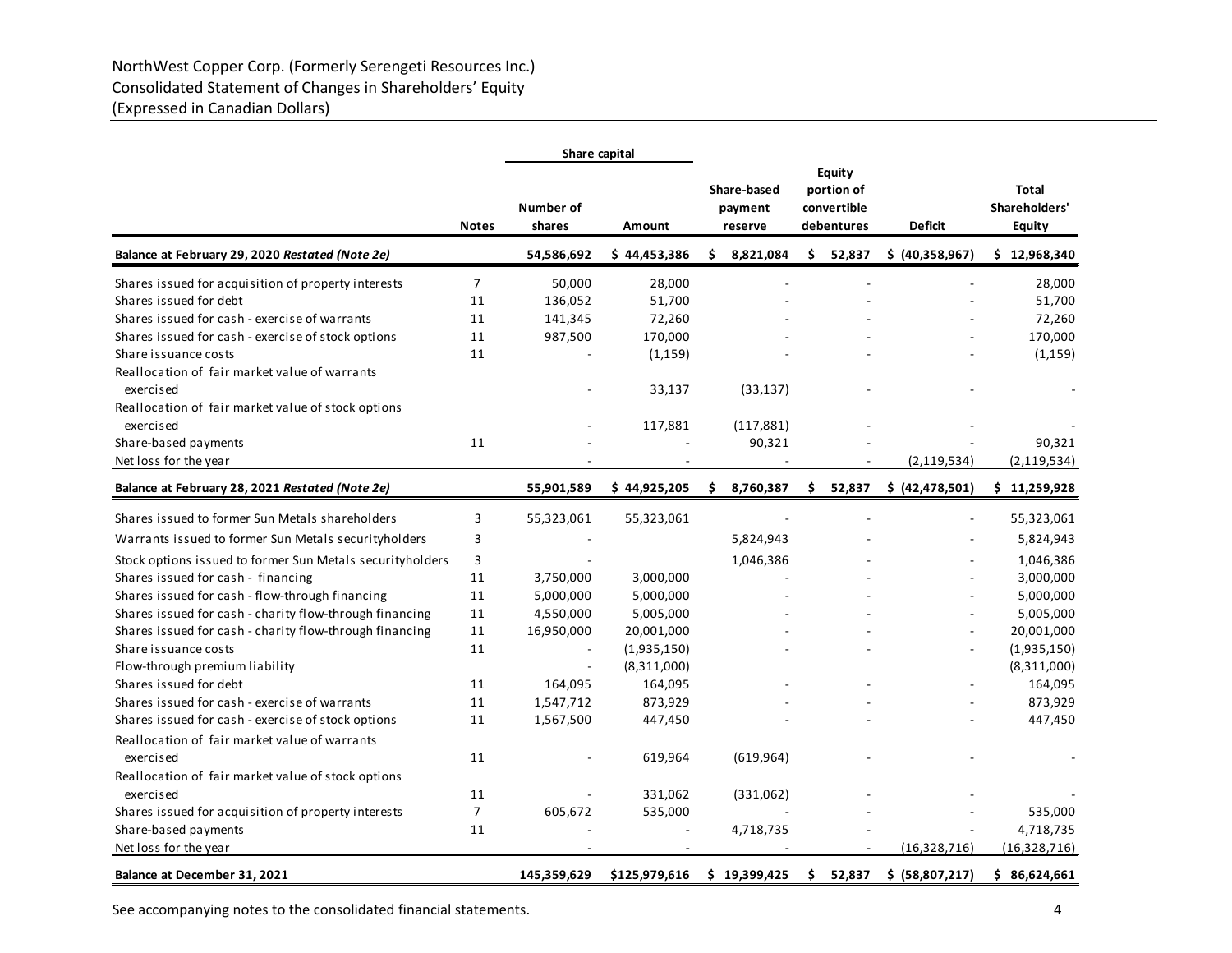## NorthWest Copper Corp. (Formerly Serengeti Resources Inc.) Consolidated Statements of Cash Flows (Expressed in Canadian Dollars)

|                                                              |              | Ten months ended<br>December 31,<br>2021 | Year ended<br>February 28,<br>2021 |                           |  |
|--------------------------------------------------------------|--------------|------------------------------------------|------------------------------------|---------------------------|--|
|                                                              | <b>Notes</b> |                                          |                                    | <b>Restated (Note 2e)</b> |  |
|                                                              |              |                                          |                                    |                           |  |
| <b>Operating activities</b><br>Net loss                      |              | \$<br>(16, 328, 716)                     | \$                                 | (2, 119, 534)             |  |
| Adjustments for non-cash items:                              |              |                                          |                                    |                           |  |
| Depreciation                                                 |              | 52,954                                   |                                    | 28,456                    |  |
| Share of joint venture loss                                  | 5            | 3,185,527                                |                                    | 960,101                   |  |
| Finance expense                                              |              | 86,053                                   |                                    | 17,641                    |  |
| Loss on settlement of debt                                   | 11           | 64,095                                   |                                    |                           |  |
| Interest income                                              |              | (23,904)                                 |                                    |                           |  |
| Management income                                            | 5            | (98, 039)                                |                                    | (42, 967)                 |  |
| Recognition of flow-through share premium                    | 11           | (2,686,030)                              |                                    | (302, 873)                |  |
| Share-based payments                                         | 11           | 4,718,735                                |                                    | 90,321                    |  |
| Impairment                                                   |              |                                          |                                    | 20,056                    |  |
| Gain on disposition of lease asset                           |              |                                          |                                    | (1, 945)                  |  |
| Gain on term loan payable                                    |              |                                          |                                    | (20, 746)                 |  |
| Loss on disposition of investment                            |              |                                          |                                    | 38,700                    |  |
| Changes in                                                   |              |                                          |                                    |                           |  |
| Receivables                                                  |              | (291, 356)                               |                                    | 55,718                    |  |
| Prepaid expenses                                             |              | (96, 100)                                |                                    | 3,615                     |  |
| Trade payables and accrued liabilities                       |              | (960, 289)                               |                                    | 146,021                   |  |
| Net cash flows used in operating activities                  |              | (12, 377, 070)                           |                                    | (1, 127, 436)             |  |
|                                                              |              |                                          |                                    |                           |  |
| <b>Investing activities</b><br>Cash acquired from Sun Metals | 3            | 9,481,375                                |                                    |                           |  |
| Cash transaction costs - acquisition of Sun                  |              |                                          |                                    |                           |  |
| Metals                                                       | 3            | (430, 536)                               |                                    | (203, 150)                |  |
| Investment in joint venture                                  | 5            | (4, 185, 698)                            |                                    | (658, 500)                |  |
| Exploration and evaluation assets                            | 7            | (60,006)                                 |                                    | (44, 961)                 |  |
| Deposits                                                     |              | (93,000)                                 |                                    | (1,038)                   |  |
| Interest received                                            |              | 23,904                                   |                                    |                           |  |
| Property, plant and equipment                                |              | (6, 487)                                 |                                    | (9, 345)                  |  |
|                                                              |              |                                          |                                    |                           |  |
| Net cash flows provided by (used in) investing activities    |              | 4,729,552                                |                                    | (916, 994)                |  |
| <b>Financing activities</b>                                  |              |                                          |                                    |                           |  |
| Proceeds from share issuances                                | 11           | 33,006,000                               |                                    |                           |  |
| Share issuance costs                                         |              | (1,935,150)                              |                                    | (1, 159)                  |  |
| Proceeds from exercise of options                            | 11           | 447,450                                  |                                    | 170,000                   |  |
| Proceeds from exercise of warrants                           | 11           | 873,929                                  |                                    | 72,260                    |  |
| Short-term loan                                              |              |                                          |                                    | 500,000                   |  |
| Repayment of short-term loan                                 | 9            | (530,000)                                |                                    |                           |  |
| Term Ioan received                                           |              |                                          |                                    | 40,000                    |  |
| Lease payments                                               |              | (43,600)                                 |                                    | (27, 641)                 |  |
| Net cash flows provided by financing activities              |              | 31,818,629                               |                                    | 753,460                   |  |
| Net change in cash and cash equivalents                      |              | 24,171,111                               |                                    | (1,290,970)               |  |
| Cash and cash equivalents, beginning                         |              | 511,847                                  |                                    | 1,802,817                 |  |
| Cash and cash equivalents, ending                            |              | \$<br>24,682,958                         | \$                                 | 511,847                   |  |

See accompanying notes to the consolidated financial statements. The second statements of  $5$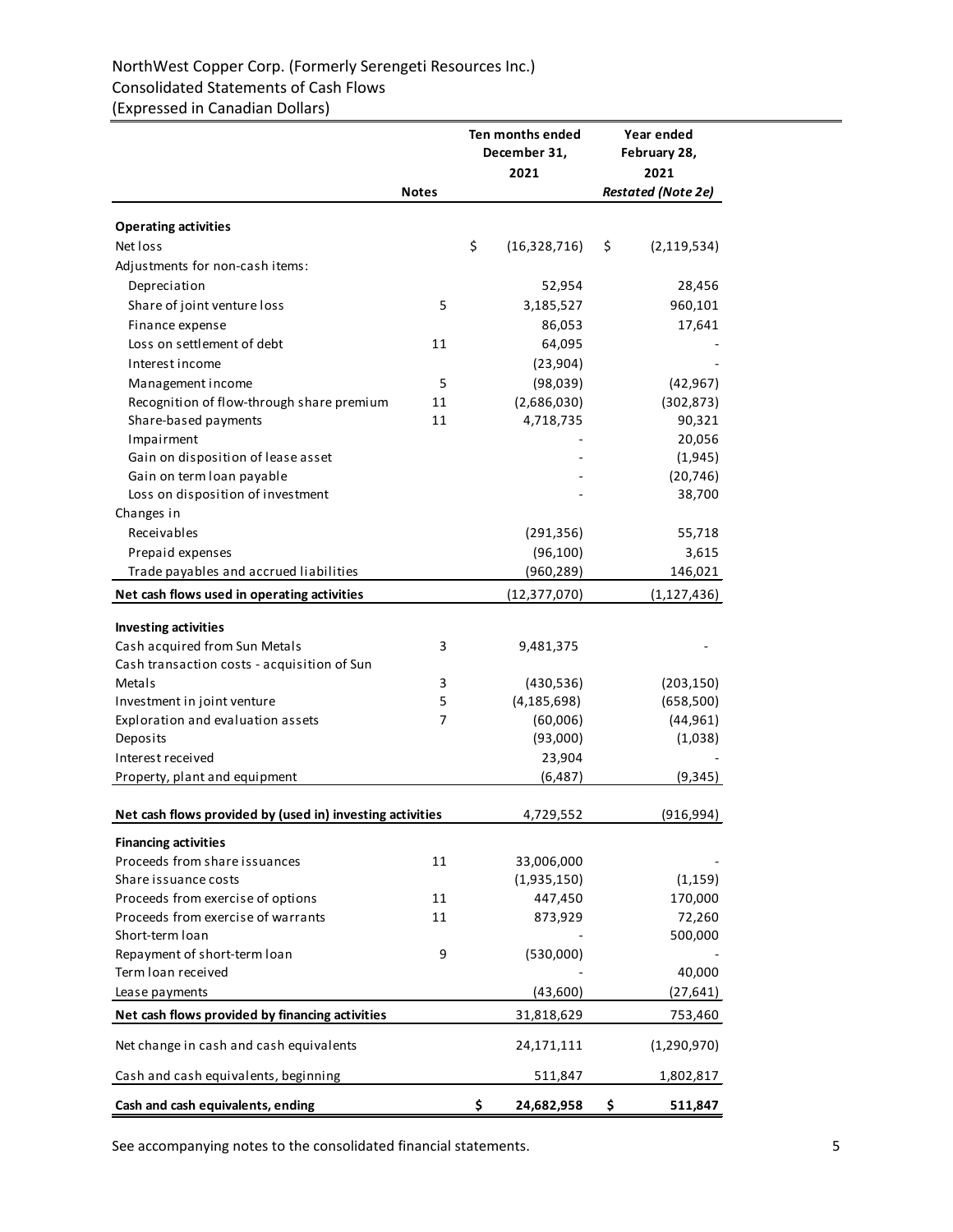## **1. Nature of operations and going concern**

NorthWest Copper Corp. (the "Company" or "NorthWest"), formerly Serengeti Resources Inc. was incorporated on March 5, 1973, under the laws of the Province of British Columbia, Canada, and its principal activity is the acquisition and exploration of mineral properties in Canada. The Company's shares are traded on the TSX Venture Exchange ("TSX-V") under the symbol "SIR". On March 5, 2021, the Company changed its name to NorthWest Copper Corp. and commenced trading on the TSX-V under the new symbol "NWST".

The head office and principal address of the Company is 1055 West Hastings Street, Suite 1900, Vancouver, British Columbia, Canada, V6C 2E9. The Company's registered and records office address is #3200 – 650 West Georgia Street, Vancouver, British Columbia, Canada, V6B 4P7.

On November 29, 2020, the Company announced they had entered into a definitive arrangement agreement with Sun Metals Corp. ("Sun Metals") pursuant to which NorthWest would acquire all of the issued and outstanding shares of Sun Metals (the "Transaction") on the basis of 0.43 common shares of NorthWest (on a pre-Consolidation (as defined below) basis) for each share of Sun Metals held, by way of a plan of arrangement under the Business Corporations Act British Columbia (the "Arrangement").

On March 5, 2021, the Company consolidated all the issued and outstanding common shares on a two for one basis. (the "Consolidation"). The Consolidation reduced the common shares issued and outstanding at March 5, 2021 from 112,153,368 pre-consolidated to 56,076,589 post-consolidated common shares. All share, and per share information, including options and warrants, have been amended retrospectively in these consolidated financial statements to reflect the share consolidation.

On March 5, 2021, the Company announced the closing of the Arrangement, following which Sun Metals became a wholly owned subsidiary of NorthWest. Pursuant to the Arrangement, the Company issued 55,323,061 common shares, 2,866,523 stock options with a weighted average exercise price of \$1.09, and 15,423,541 warrants with a weighted average exercise price of \$1.05 to former Sun Metals securityholders (see Note 3).

Following completion of the Arrangement, the Company now owns 100% of the Stardust copper-gold project, 100% of the Lorraine copper-gold project, and 100% of the OK copper-molybdenum project.

## *Going concern*

These consolidated financial statements have been prepared on the assumption that the Company will continue as a going concern, meaning it will continue in operation for the foreseeable future and will be able to realize assets and discharge liabilities in the ordinary course of operations. At December 31, 2021, the Company had not achieved profitable operations, had a net loss of \$16,328,716 for the ten months ended December 31, 2021 (year ended February 28, 2021 - \$2,119,534) and accumulated losses of \$58,807,217 (February 28, 2021 - \$42,478,501) since inception, all of which indicate a material uncertainty that may cast significant doubt about the Company's ability to continue as a going concern. The Company's ability to continue as a going concern is dependent on its ability to raise sufficient funds through equity capital or borrowings to meet its expenditure and obligations. Although the Company has been successful in the past in raising funds to continue operations, there is no assurance it will be able to do so in the future. Failure to obtain additional funding on a timely basis may cause the Company to postpone exploration and/or evaluation plans or substantially reduce its operations.

Since March 2020, the outbreak of the novel strain of coronavirus, specifically identified as "COVID- 19", has resulted in governments worldwide enacting emergency measures to combat the spread of the virus. These measures, which include the implementation of travel bans, quarantine periods and social distancing, have caused material disruption to businesses globally and have resulted in significant volatility in global equity and commodity markets. The duration and ultimate impact of the COVID-19 outbreak is unknown at this time however it could adversely impact the Company's ability to carry out its plans and raise capital. It is not possible to reliably estimate the length and severity of these developments and the impact on the financial results and condition of the Company and its operations in future periods.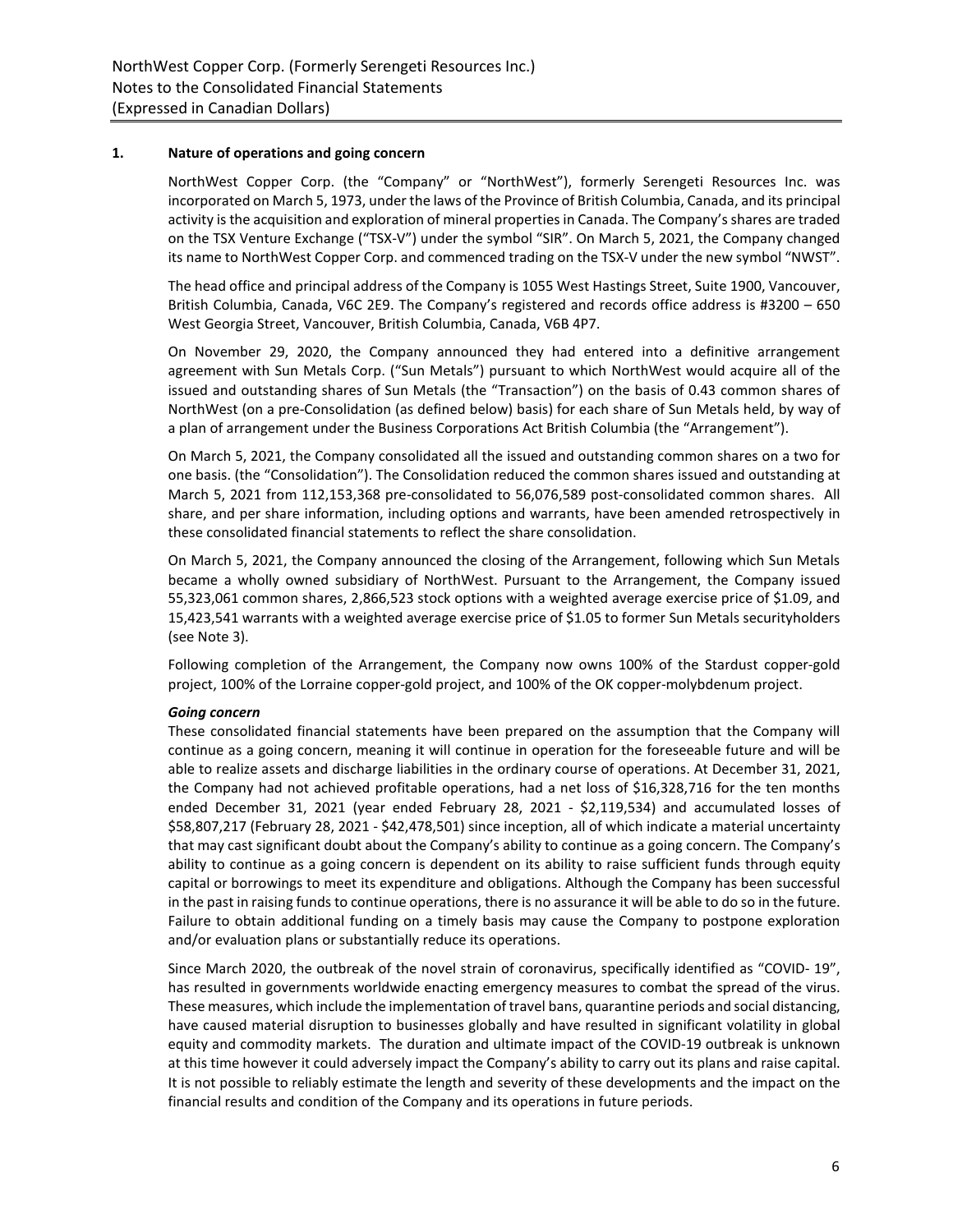These consolidated financial statements were authorized for issue by the directors of the Company on April 14, 2022.

## *a. Statement of compliance with International Financial Reporting Standards*

These consolidated financial statements of the Company have been prepared in accordance with International Financial Reporting Standards ("IFRS") as issued by the International Accounting Standards Board ("IASB") and interpretations of the International Financial Reporting Interpretations Committee ("IFRIC").

## *b. Change in Year End*

During the ten months ended December 31, 2021, the Company changed its fiscal year end to December 31, from February 28. The Company's annual transition period is the ten months ended December 31, 2021, and the comparative period is the twelve months ended February 28, 2021. The new financial year will align the Company with its peer group in the mineral resources sector.

## *c. Basis of presentation*

These consolidated financial statements of the Company have been prepared on a historical cost basis except for certain financial instruments classified in accordance with measurement standards under IFRS. These consolidated financial statements are presented in Canadian dollars unless otherwise specified. Certain comparative figures have been reclassified to conform to the current year's presentation.

## *d. Consolidation*

The consolidated financial statements include the accounts of the Company and its Canadian controlled entities. All intercompany transactions, balances and unrealized gains and losses are eliminated on consolidation. Details of controlled entities are as follows:

|                               |                                          | Percentage owned |                      |
|-------------------------------|------------------------------------------|------------------|----------------------|
|                               | <b>Province of</b>                       | December 31,     | February 28,<br>2021 |
| Sun Metals Corp.              | incorporation<br><b>British Columbia</b> | 2021<br>100%     | N/A                  |
| Tsayta Resources Corporation* | <b>British Columbia</b>                  | 100%             | N/A                  |
| 0790202 BC Ltd.**             | <b>British Columbia</b>                  | 100%             | 100%                 |

\*Subsidiary of Sun Metals Corp., holds the Stardust, Lorraine, and OK projects.

\*\*This company is inactive.

## *e. Change in Accounting Policy*

## **Exploration and Evaluation Expenditures**

In order to enhance the relevance of the Company's financial to the economic decision-making needs of users and improve comparability with our peers, the Company has voluntarily changed its accounting policy with respect to mineral properties and capitalized exploration expenditures, consistent with the guidance provided in IFRS 6 – Exploration and Evaluation of Mineral Resources and IAS 8 – Accounting Policies, Changes in Accounting Estimates and Errors. In prior periods the Company's policy was to capitalize exploration and evaluation expenditures. The Company has elected to change this accounting policy to expense exploration expenditures as incurred, effective with the presentation of the December 31, 2021 consolidated financial statements, on a retrospective basis. The Company will continue to capitalize acquisition costs related to mineral properties until such time as it has been established that the property is commercially viable and technically feasible, sold, or becomes impaired. The full accounting policy is as follows: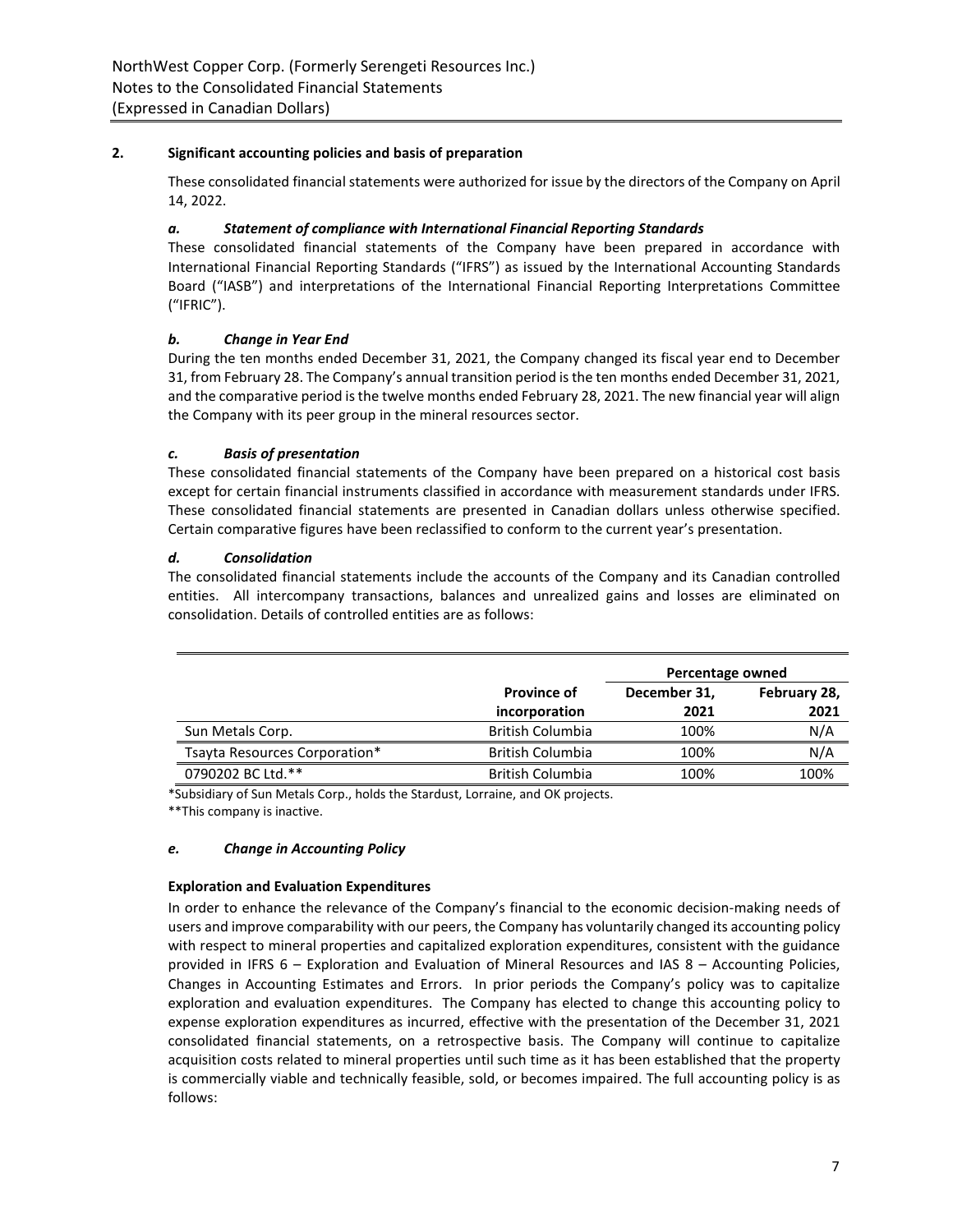The fair value of all cash and non-cash consideration paid in relation to the acquisition of mineral property interests are capitalized until the viability of the mineral interest is determined, the mineral property interest is sold, or an impairment is determined. The Company's policy is to expense, as incurred, exploration and evaluation expenditures until the mineral property reaches the development stage.

When it has been established that a mineral deposit is commercially viable and technically feasible, the costs subsequently incurred to develop a mine on the mineral property prior to the start of mining operations are capitalized and will be amortized against production when ready for use as intended by management, or derecognized if the property is sold, allowed to lapse or abandoned.

Title to mineral properties involves certain inherent risks due to the difficulties of determining the validity of certain claims as well as the potential for problems arising from the frequently ambiguous conveyance of historical characteristics of many resource properties. To the best of the Company's knowledge, title to the Company's mineral project claims are in good standing.

Upon disposal or abandonment, any consideration received is credited against the carrying amount of the exploration and evaluation assets, with any difference from the carrying amount included as a gain or loss in the statement of loss and comprehensive loss.

The change in accounting policy requires full retrospective application and has been applied consistently to both the Company's exploration and evaluation assets and the exploration and evaluation assets held through the Company's investment in a joint venture. IAS 1 – *Presentation of Financial Statements* also requires a third statement of financial position be presented. As at March 1, 2020 and February 28, 2021 the following adjustments were recorded to the consolidated statements of financial position:

|                                   | <b>Effect of change</b> |                 |               |  |  |  |
|-----------------------------------|-------------------------|-----------------|---------------|--|--|--|
|                                   | As previously           | of accounting   | As currently  |  |  |  |
|                                   | reported                | policy          | reported      |  |  |  |
| Exploration and evaluation assets | 1,529,562               | (971, 173)<br>S | 558,389<br>\$ |  |  |  |
| Investment in joint venture       | 15,805,900              | (4,858,816)     | 10,947,084    |  |  |  |
| Total non-current assets          | 17,447,230              | (5,829,989)     | 11,617,241    |  |  |  |
| Deficit                           | (34,528,978)            | (5,829,989)     | (40,358,967)  |  |  |  |
| Total shareholder's equity        | 18,798,329              | (5,829,989)     | 12,968,340    |  |  |  |

(i) At March 1, 2020

## (ii) At February 28, 2021

|                                   | As previously | of accounting | As currently   |
|-----------------------------------|---------------|---------------|----------------|
|                                   | reported      | policy        | reported       |
| Exploration and evaluation assets | 2,077,196     | (1,458,537)   | 618,659        |
| Investment in joint venture       | 16,503,912    | (5,789,462)   | 10,714,450     |
| Total non-current assets          | 19,137,765    | (7,247,999)   | 11,889,766     |
|                                   |               |               |                |
| Deficit                           | (35,230,502)  | (7, 247, 999) | (42, 478, 501) |
| Total shareholder's equity        | 18,507,927    | (7, 247, 999) | 11,259,928     |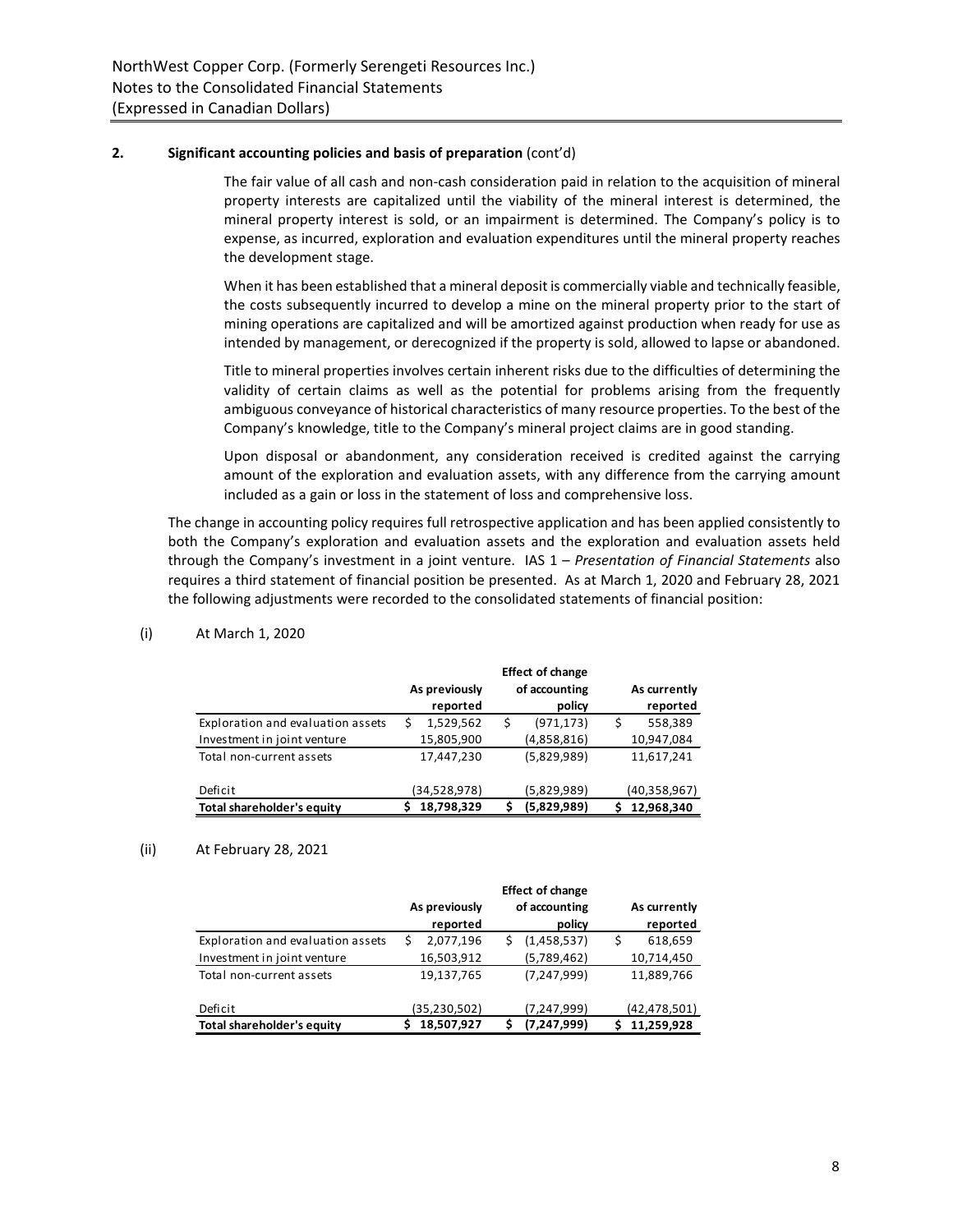For the year ended February 28, 2021, the following adjustments were recorded to the consolidated statement of loss and comprehensive loss:

|                                         | <b>Effect of change</b> |                          |               |             |  |               |  |
|-----------------------------------------|-------------------------|--------------------------|---------------|-------------|--|---------------|--|
|                                         | As previously           |                          | of accounting |             |  | As currently  |  |
|                                         |                         | reported                 |               | policy      |  | reported      |  |
| Exploration and evaluation expenditures |                         | $\overline{\phantom{a}}$ |               | (487, 364)  |  | (487, 364)    |  |
| Share of joint venture loss             |                         | (29, 455)                |               | (930,646)   |  | (960, 101)    |  |
| Loss and comprehensive loss             |                         | (701, 524)               |               | (1,418,010) |  | (2, 119, 534) |  |
| Loss per share - basic and diluted      |                         | (0.01)                   |               | (0.03)      |  | (0.04)        |  |

For the year ended February 28, 2021, the following adjustments were recorded to the consolidated statement of cash flows:

|                                                           |               |             |               | <b>Effect of change</b> |               |
|-----------------------------------------------------------|---------------|-------------|---------------|-------------------------|---------------|
|                                                           | As previously |             | of accounting |                         | As currently  |
|                                                           |               | reported    |               | policy                  | reported      |
| Net Loss                                                  |               | (701,524)   |               | (1,418,010)             | (2, 119, 534) |
| Share of joint venture loss                               |               | 29.455      |               | 930,646                 | 960,101       |
| Net cash flows used in operating activities               |               | (640, 072)  |               | (487, 364)              | (1, 127, 436) |
| Exploration and evaluation assets                         |               | (532, 325)  |               | 487,364                 | (44, 961)     |
| Net cash flows provided by (used in) investing activities |               | (1,404,318) | S             | 487.364                 | (916, 954)    |

## *f. Significant accounting judgments, estimates and assumptions*

The preparation of consolidated financial statements in conformity with IFRS requires management to make certain estimates, judgments and assumptions that affect the reported amounts of assets and liabilities at the date of the consolidated financial statements and the reported revenues and expenses during the year.

Although management uses historical experience and its best knowledge of the amount, events or actions to form the basis for judgments and estimates, actual results may differ from these estimates. Estimates and underlying assumptions are reviewed on an ongoing basis. Revisions to estimates are recognized in the period in which the estimates are revised and in any future periods affected.

The most significant accounts that require estimates as the basis for determining the stated amounts include the recoverability of exploration and evaluation assets, property, plant and equipment and the valuation of the investment in joint venture if indicators of impairment are identified and the valuation of share-based payments.

For the ten-months ended December 31, 2021 there were no indicators of impairment identified with respect to the Company's exploration and evaluation assets, property, plant and equipment and investment in joint venture requiring the estimation of a recoverable value.

In order to compute the fair value of share-based payments, the Company uses the Black-Scholes option pricing model which inherently requires management to make various estimates and assumptions in relation to the expected life of the award, expected volatility, risk-free rate and forfeiture rates. Changes in any of these inputs could cause a significant change in the share-based compensation expense charged in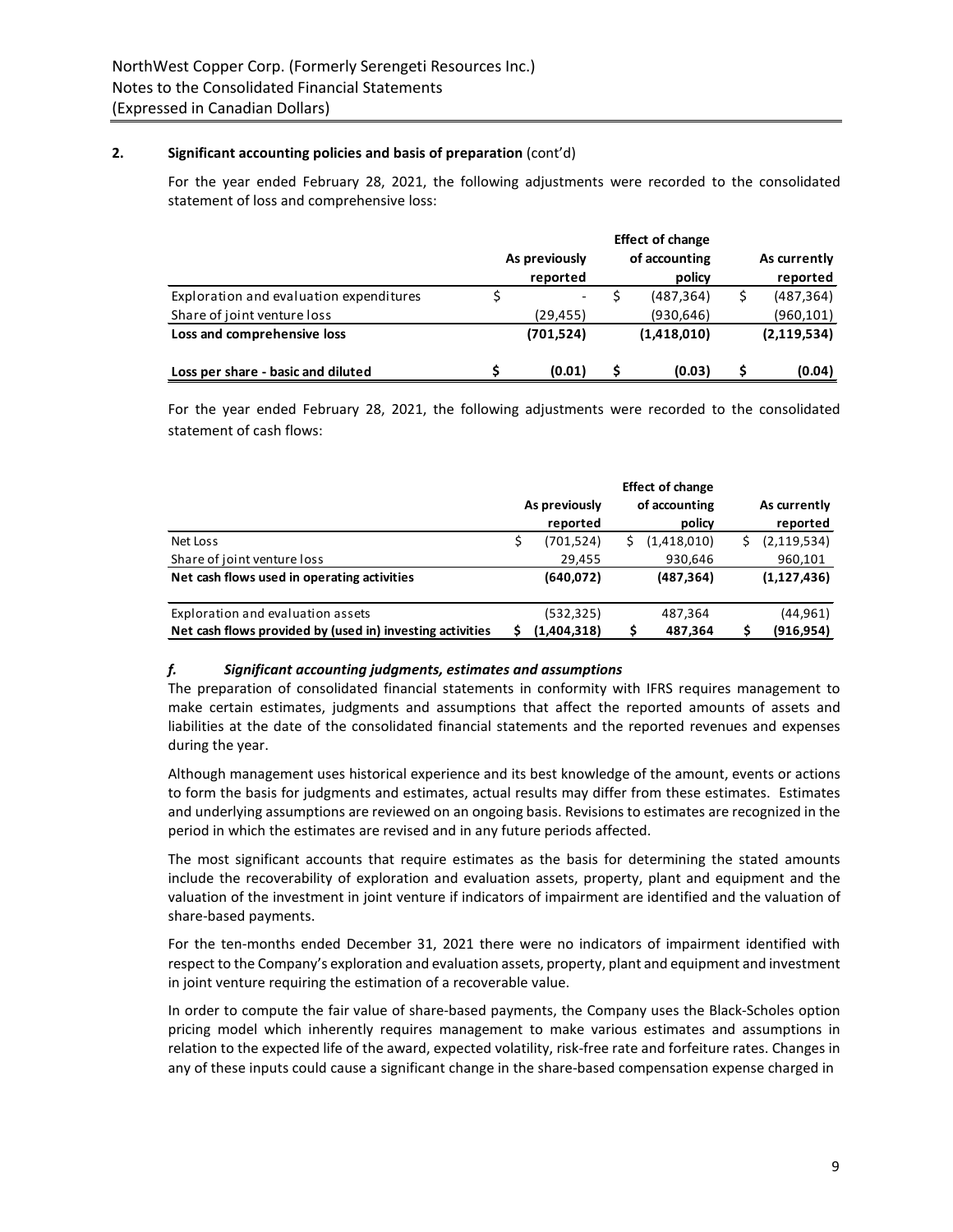the statement of loss and to equity reserves in a given period. Key assumptions with respect to the valuation of share-based payments is disclosed in Note 11.

Critical judgments exercised in applying accounting policies that have the most significant effect on the amounts recognized in the consolidated financial statements are as follows:

i) Going concern

Management has determined that the Company will be able to continue as a going concern for the next twelve months (see Note 1).

ii) Exploration and Evaluation Assets

The application of the Company's accounting policy for exploration and evaluation assets and expenditures requires judgment to determine whether future economic benefits are likely, from either future exploitation or sale, or whether activities have not reached a stage that permits a reasonable assessment of the existence of reserves.

Resource exploration is a speculative business and involves a high degree of risk. There is no certainty that the expenditures made by the Company in the exploration of its property interests will result in discoveries of commercial quantities of minerals. Exploration for mineral deposits involves risks which even a combination of professional evaluation and management experience may not eliminate. Significant expenditures are required to locate and estimate ore reserves, and further the development of a property. Capital expenditures to bring a property to a commercial production stage are also significant. There is no assurance the Company has, or will have, commercially viable ore bodies and there is no assurance that the Company will be able to arrange sufficient financing to bring ore bodies into production.

For the ten months ended December 31, 2021 and the year ended February 28, 2021, there were no indicators of impairment on the Company's exploration and evaluation assets.

iii) Joint arrangements

Judgement is required to determine when the Company has joint control over an arrangement, which requires an assessment of the relevant activities and when the decisions in relation to those activities require unanimous consent. Judgment is also required to classify a joint arrangement. Classifying the arrangement requires the Company to assess their rights and obligations arising from the arrangement including whether the arrangement is structured through a separate vehicle, in which case, judgment is also required to assess the rights and obligations arising from the legal form of the separate vehicle, terms of the contractual arrangement, and other relevant facts and circumstances. This assessment often requires significant judgment, and a different conclusion on joint control and whether the arrangement is a joint operation or a joint venture, may materially impact the accounting. Management has assessed its investment in Kwanika Copper Corporation as a joint venture (Note 5).

iv) Accounting for acquisitions

Judgement is required in assessing whether an acquisition is a business combination or the acquisition of assets, in assessing the acquiror and in allocating the purchase price paid to mineral property interests acquired.

The Company considered the impact of the COVID-19 pandemic on the significant judgments and estimates made in these consolidated financial statements and determined that the effects of COVID-19 did not have a material impact on the estimates and judgments applied for the ten months ended December 31, 2021.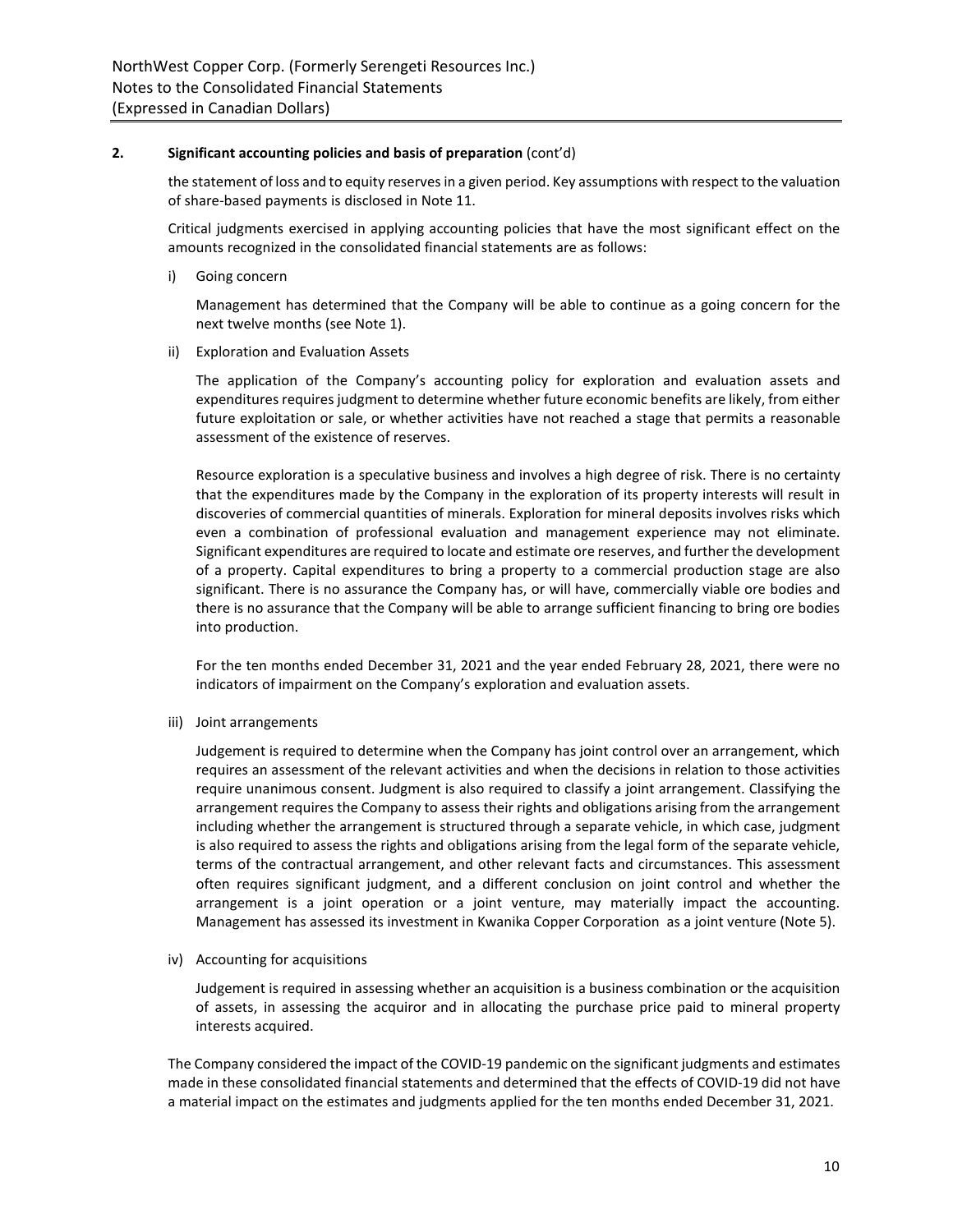## *g. Property, plant and equipment*

Property, plant and equipment is stated at historical cost less accumulated depreciation and accumulated impairment losses.

Subsequent costs are included in the asset's carrying amount or recognized as a separate asset, as appropriate, only when it is probable that future economic benefits associated with the item will flow to the Company and the cost of the item can be measured reliably. The carrying amount of the replaced part is derecognized. All other repairs and maintenance are charged to the statement of loss and comprehensive loss during the financial period in which they are incurred.

Gains and losses on disposals are determined by comparing the proceeds with the carrying amount and are recognized in profit or loss.

Depreciation is calculated to expense the cost of the assets to their residual values over their estimated useful lives. The depreciation rates applicable to each category of property, plant and equipment are as follows:

| <b>Class of property, plant and equipment</b> | Depreciation rate           |
|-----------------------------------------------|-----------------------------|
| Computer equipment                            | 30% declining balance basis |
| Furniture and equipment                       | 30% declining balance basis |
| Leased office                                 | Over remaining lease term   |

## *h. Leases*

At inception of a contract, the Company assesses whether a contract is, or contains, a lease. A contract is, or contains, a lease if the contract conveys the right to control the use of an identified asset of a period of time in exchange for consideration. At inception or on reassessment of a contract that contains a lease component, the Company allocates the consideration in the contract to each lease component on the basis of their relative stand-alone prices.

The Company recognizes a right-of-use asset and a lease liability at the lease commencement date. The right-of-use asset is initially measured at cost, which comprises the initial amount of the lease liability, plus any initial direct costs incurred and an estimate of costs to dismantle and remove the underlying asset or to restore the underlying asset or the site on which it is located, less any lease incentives received. The right-of-use asset is subsequently depreciated on a straight-line basis from the commencement date to the earlier of the end of the useful life of the right-of-use asset or the end of the lease term. If the lease transfers ownership of the underlying asset to the Company by the end of the lease term or if the cost of the rightof-use asset reflects that the Company will exercise a purchase option, the right-of-use asset is depreciated from the commencement date to the end of the useful life of the underlying asset. The estimated useful lives of right-of-use assets are determined on the same basis as those of property, plant and equipment assets. In addition, the right-of-use asset is periodically reduced by impairment losses, if any, and adjusted for certain re-measurements of the lease liability.

The lease liability is initially measured at the present value of the lease payments that are not paid at the commencement date, discounted using the interest rate implicit in the lease or, if that rate cannot be readily determined, the Company's incremental borrowing rate. The lease liability is measured at amortized cost using the effective interest rate method, and is re-measured when there is a change in future lease payments. When the lease liability is re-measured, a corresponding adjustment is made to the carrying amount of the right-of-use asset, or is recorded in profit or loss if the carrying amount of the rightof-use asset has been reduced to zero.

The Company presents right-of-use assets in Property, plant and equipment, and lease liabilities in 'lease liabilities' in the statement of financial position. The Company has elected not to recognize right-of-use assets and lease liabilities for short-term leases that have a lease term of 12 months of less and leases of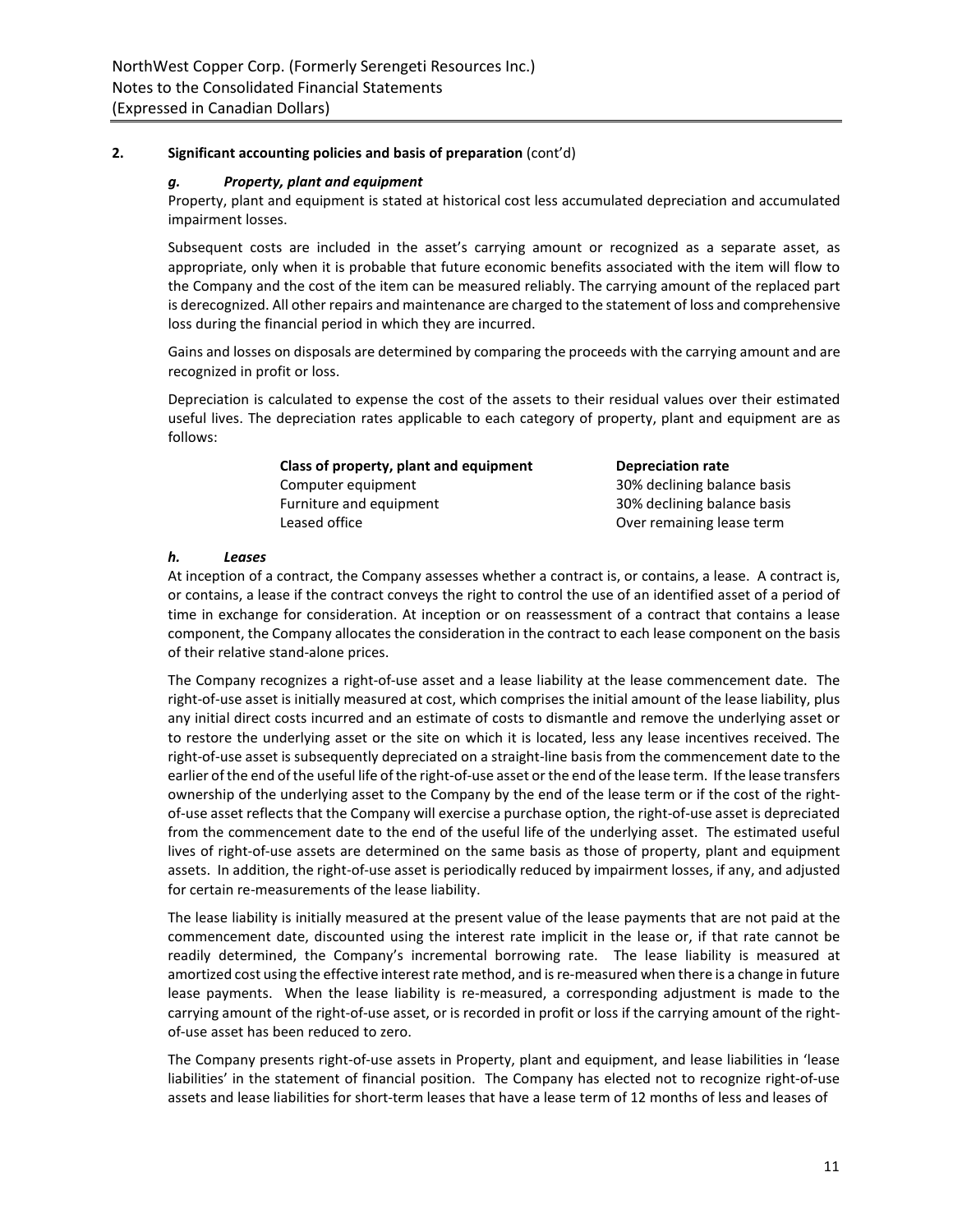low-value assets. The Company recognizes the lease payments associated with these leases as an expense on a straight-line basis over the lease term.

## *i. Investments in joint ventures*

Joint ventures are joint arrangements whereby the parties that have joint control of the arrangement have rights to the net assets of the arrangement. Investments in joint ventures are accounted for using the equity method of accounting. Under the equity method, the investment is initially recognized at cost, and the carrying amount is increased or decreased to recognize the investor's share of the profit or loss of the investee after the date of acquisition.

If the ownership interest in a joint venture is reduced but significant influence is retained, only a proportionate share of the amounts previously recognized in other comprehensive loss is reclassified to profit or loss where appropriate.

The Company's share of post-acquisition profit or loss is recognized in the consolidated statement of loss and comprehensive loss, and its share of post-acquisition movements in other comprehensive loss is recognized in other comprehensive loss with a corresponding adjustment to the carrying amount of the investment. When the Company's share of losses in a joint venture equals or exceeds its interest in the joint venture, the Company does not recognize further losses, unless it has incurred legal or constructive obligations or made payments on behalf of the joint venture.

The Company determines at each reporting date whether there is any objective evidence that the investment in the joint venture is impaired. If this is the case, the Company calculates the amount of impairment as the difference between the recoverable amount of the joint venture and its carrying value and recognizes the amount in the consolidated statement of loss and comprehensive loss.

Profits and losses resulting from transactions between the Company and its joint venture are recognized in the Company's consolidated financial statements only to the extent of the unrelated investor's interest in the joint venture. Unrealized losses are eliminated unless the transaction provides evidence of an impairment of the asset transferred. Accounting policies of joint ventures have been changed where necessary to ensure consistency with the policies adopted by the Company. Dilution gains and losses arising in investments in joint ventures are recognized in the consolidated statement of loss and comprehensive loss.

## **j.** *Government Assistance*

The Company recognizes resource tax credit amounts as a receivable and a reduction to exploration and evaluation expenditures when the Company's application for such credits is approved by the relevant jurisdiction or when the amount to be received can be reasonably estimated and collection is reasonably assured.

## *k. Impairment of non-current assets*

At each reporting date, property, plant and equipment and exploration and evaluation assets are evaluated for impairment by management whenever events or changes in circumstances indicate that the carrying value is impaired and may not be recoverable.

For property plant and equipment, if any such impairment indicators exist, the recoverable amount of the asset is estimated to determine the extent of the impairment, if any. The recoverable amount is the higher of fair value less costs of disposal and value in use. Fair value less costs of disposal is determined as the amount that would be obtained from the sale of the asset in an arm's length transaction. In assessing value in use, the estimated future cash flows are discounted to their present value. If the recoverable amount of the asset is less than its carrying amount, the carrying amount of the asset is reduced to its recoverable amount and the impairment loss is recognized in the profit or loss for that period. For an asset that does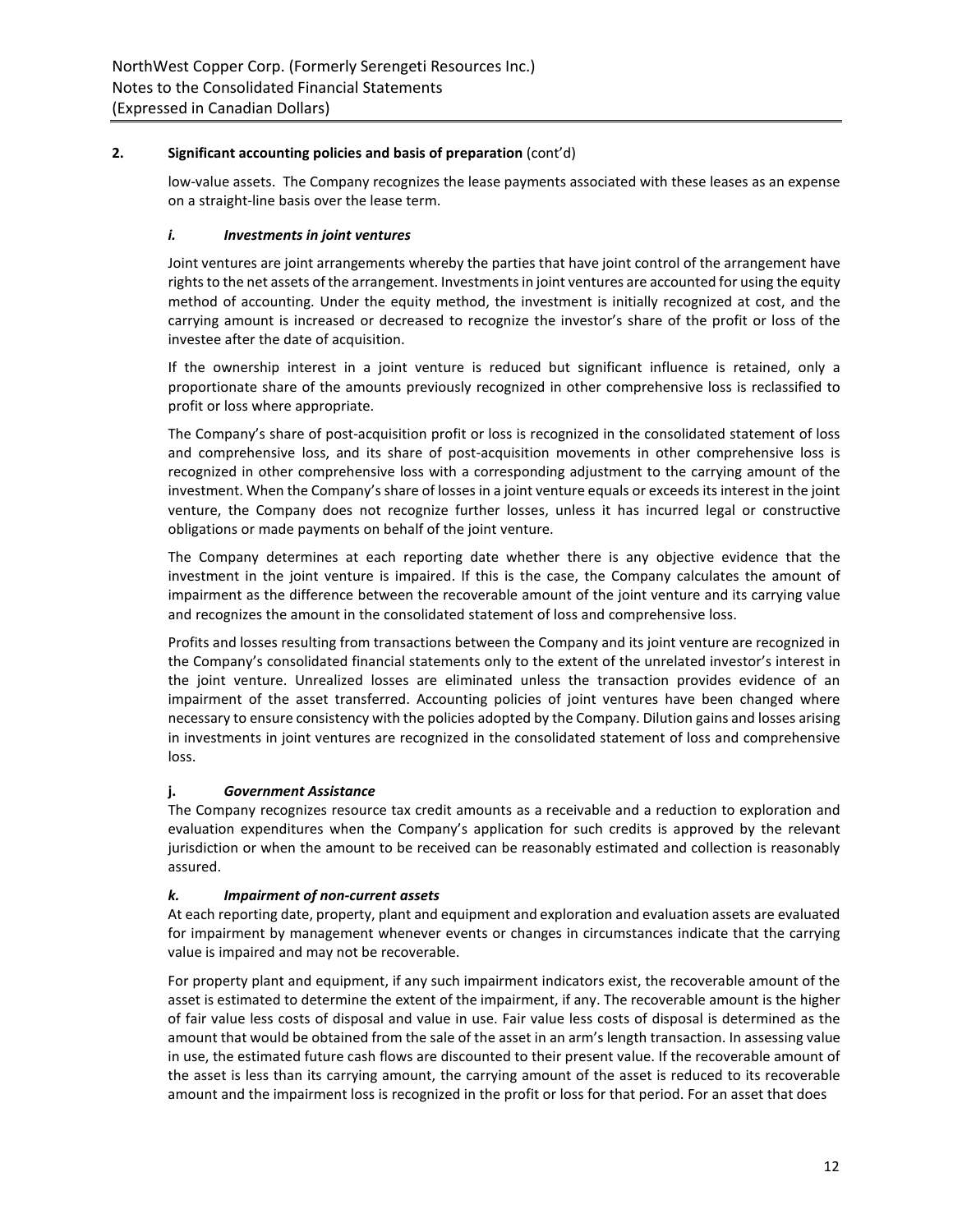not generate largely independent cash inflows, the recoverable amount is determined for the cash generating unit to which the asset belongs.

For exploration and evaluation assets, the Company follows the guidance in *IFRS 6 – Exploration for and Evaluation of Mineral Resources*to determine whether exploration and evaluation assets are impaired. This determination requires significant judgment. Impairment indicators relevant for exploration and evaluation properties include whether the rights to explore the area of interest have expired during the period or will expire in the near future, and the rights are not expected to be renewed; substantive expenditure on further exploration and evaluation is not planned or budgeted; the exploration activities have not led to a discovery of commercial reserves and the Company has decided not to continue such activities in the area of interest being explored; or sufficient data exists to indicate that, although exploration in the area is likely to continue, the carrying amount of the exploration and evaluation asset is unlikely to be recovered in full from successful development or by sale.

If an impairment indicator is identified, management will perform an impairment test. If the recoverable amount of the exploration and evaluation assets is less than the carrying amount, an impairment loss will be recorded in the financial statements. Recoverable amount is the higher of fair value less costs to sell, and value in use. In assessing value in use, the estimated future cash flows are discounted to their present value using a pre-tax discount rate that reflects current market assessments of the time value of money and the risks specific to the asset.

## *L. Financial Instruments*

## **(i) Non-derivative financial assets**

The Company initially recognizes receivables and deposits on the date that they originated. All other financial assets (including assets designated at fair value through profit or loss) are recognized on the trade date at which the Company becomes a party to the contractual provisions of the instrument.

Financial assets and liabilities are offset and the net amount presented in the statement of financial position when, and only when, the Company has a legal right to offset the amounts and intends either to settle on a net basis or to realize the asset and settle the liability simultaneously.

The Company classifies its financial assets in the following categories: at fair value through profit or loss ("FVTPL"), at fair value through other comprehensive income ("FVTOCI") or at amortized cost.

Management determines the classification of its financial assets at initial recognition. The classification depends on the purpose for which the financial assets were acquired. A financial asset is measured at amortized cost, if it is not designated at FVPL, and it is held within a business model whose objective is achieved by both collecting contractual cash flows and selling financial assets and its contractual terms give rise on specific dates to cash flows that are solely payments of principal and interest on the principal amount outstanding.

Equity instruments that are held for trading (including all equity derivative instruments) are classified as FVTPL. For other equity instruments, the Company can make an irrevocable election (on an instrument byinstrument basis) on the day of acquisition to designate them as at FVTOCI.

## **Financial assets at FVTPL**

Financial assets carried at FVTPL are initially recorded at fair value and transaction costs are expensed in the income statement. Realized and unrealized gains and losses arising from changes in the fair value of the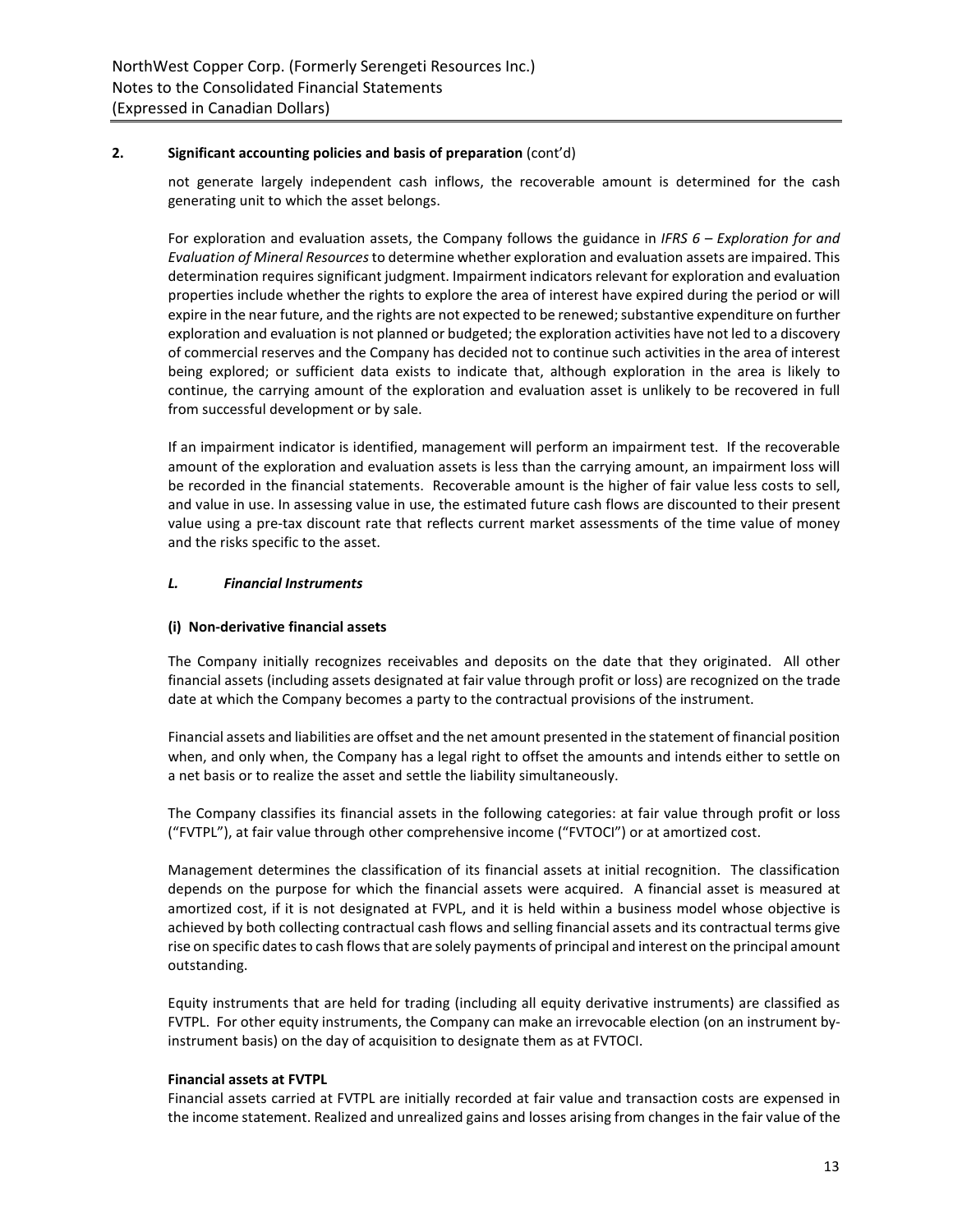financial asset held at FVTPL are included in the income statement in the period in which they arise. Derivatives are also categorized as FVTPL unless they are designated as hedges.

## **Financial assets at FVTOCI**

Investments in equity instruments at FVTOCI are initially recognized at fair value plus transaction costs. Subsequently they are measured at fair value, with gains and losses arising from changes in fair value recognized in other comprehensive income. There is no subsequent reclassification of fair value gains and losses to profit or loss following derecognition of the investment.

## **Financial assets at amortized cost**

Financial assets at amortized cost are initially recognized at fair value and subsequently carried at amortized cost less any impairment. They are classified as current assets or non-current assets based on their maturity date.

Financial assets are derecognized when they mature or are sold, and substantially all the risks and rewards of ownership have been transferred. Gains and losses on derecognition of financial assets classified as FVTPL or amortized cost are recognized in the income statement. Gains or losses on financial assets classified as FVTOCI remain within accumulated other comprehensive income.

The Company's non-derivative financial assets are its cash short term investments, amounts receivables, and reclamation and other deposits, all of which are classified as financial assets at amortized cost.

## **(ii) Impairment of Financial Assets**

The Company recognizes a loss allowance for expected credit losses on financial assets that are measured at amortized cost. At each reporting date, the loss allowance for the financial asset is measured at an amount equal to the lifetime expected credit losses if the credit risk on the financial asset has increased significantly since initial recognition. If at the reporting date, the financial asset has not increased significantly since initial recognition, the loss allowance is measured for the financial asset at an amount equal to twelve month expected credit losses. For trade receivables the Company applies the simplified approach to providing for expected credit losses, which allows the use of a lifetime expected loss provision. Impairment losses on financial assets carried at amortized cost are reversed in subsequent periods if the amount of the loss decreases and the decrease can be objectively related to an event occurring after the impairment was recognized. Given the nature and balances of the Company's financial instrument assets the Company has no material loss allowance as at December 31, 2021, February 28, 2021 or March 1, 2020.

## **(iii) Non-derivative financial liabilities**

All financial liabilities (including liabilities designated at fair value through profit or loss) are recognized initially on the trade date at which the Company becomes a party to the contractual provisions of the instrument. The Company derecognizes a financial liability when its contractual obligations are discharged or cancelled, or they expire.

Such financial liabilities are initially recognized at fair value plus any directly attributable transaction costs. Subsequent to their initial recognition these financial liabilities are measured at amortized cost using the effective interest method.

The Company's non-derivative financial liabilities are its trades payable and accrued liabilities and term loan payable.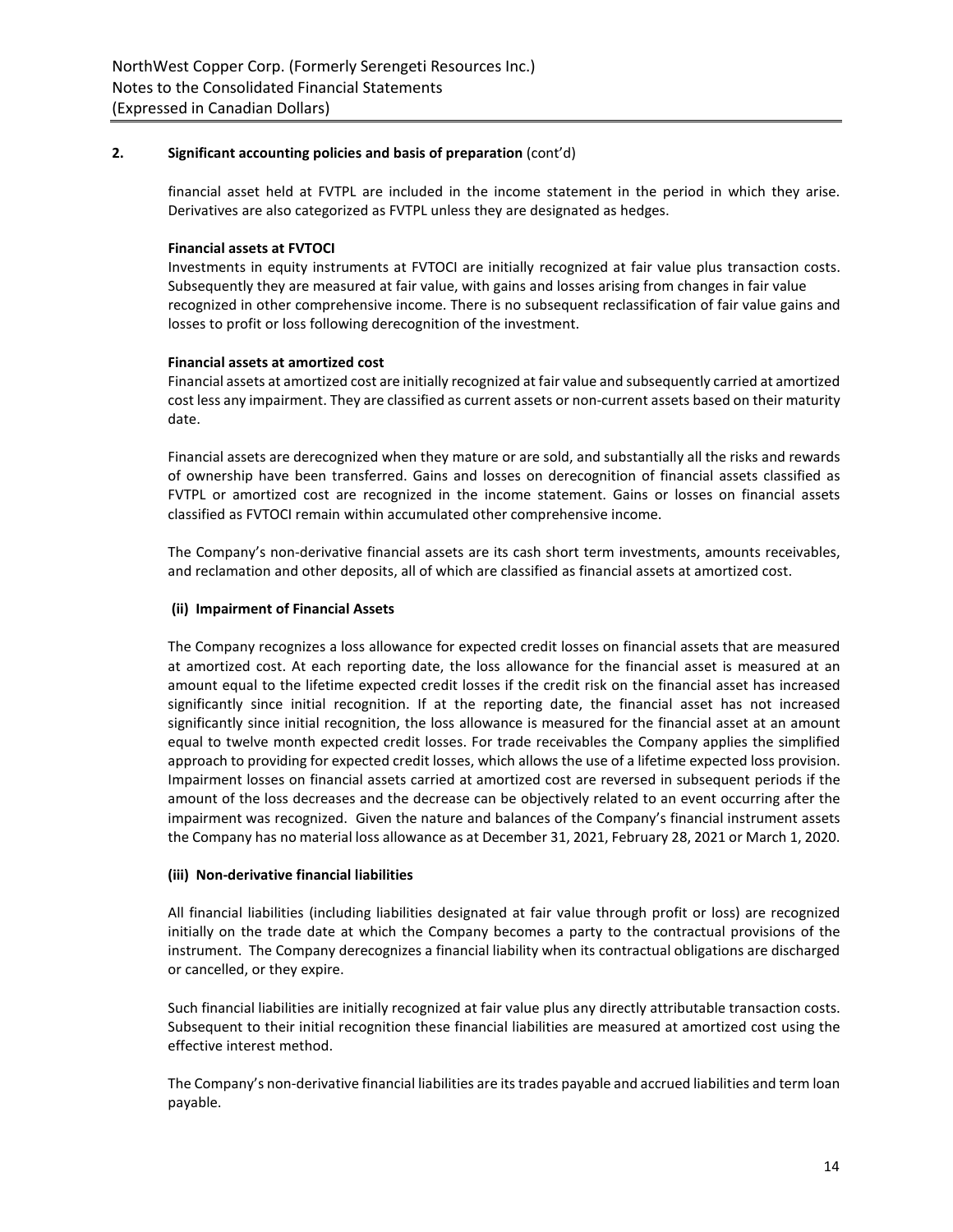## *m. Share-based payments*

The Company grants stock options to buy common shares of the Company to directors, officers, employees and consultants. Share-based payments to employees are measured at the fair value of the instruments issued and amortized over the vesting periods. Share-based payments to non-employees for goods or services received are measured at the fair value of the goods or services received or the fair value of the equity instruments issued, if it is determined the fair value of the goods or services cannot be reliably measured, and are recorded at the date the goods or services are received. The offset to the recorded cost is to share-based payment reserve. The Company determines the fair value of share-based payments in consideration of the quoted market price of the Company's common shares for direct share awards, or by using the Black-Scholes option pricing model for options or warrants issued.

Consideration received on the exercise of stock options or warrants is recorded as share capital and the related equity reserve amount is transferred to share capital. Where awards are forfeited because nonmarket based vesting conditions are not satisfied, the expense previously recognized is proportionately reversed in the period the forfeiture occurs.

## *n. Cash and cash equivalents*

Cash and cash equivalents include cash on hand, deposits held at banks, and short-term highly liquid investments and bank overdrafts.

## *o. Loss per Share*

Loss per share is computed by dividing the loss available to common shareholders by the weighted average number of common shares outstanding during the period. Under this method, the weighted average number of common shares used to calculate the dilutive effect in the statement of income (loss) assumes that the proceeds that could be obtained upon exercise of stock options, warrants and similar instruments would be used to purchase common shares at the average market price during the period.

In periods where a net loss is incurred, basic and diluted loss per share is the same as the effect of outstanding stock options and warrants would be anti-dilutive.

## **p.** *Provisions*

Provisions are recognized when the Company has a present legal or constructive obligation as a result of past events, when it is probable that an outflow of resources will be required to settle the obligation and when the amount has been reasonably estimated. Provisions are not recognized for future operating losses.

The amount recorded as a provision is the best estimate of the consideration required to settle the obligation at the statement of financial position date, taking into account the risks and uncertainties surrounding the obligation. Where a provision is measured using the cash flows estimated to settle the present obligation, its carrying amount is the present value of those cash flows.

The Company records provisions for closure and reclamation on the best estimate of costs for site closure and reclamation activities that the Company is legally or constructively required to remediate and the liability is recognized at the time environmental disturbance occurs. The resulting costs are capitalized to the corresponding asset. The provision for closure and reclamation is estimated using expected cash flows and discounted, if material, using a pre-tax rate that reflects current market assessments of the time value of money and the risks specific to the liability. The capitalized amount is depreciated on the same basis as the related asset. The liability is adjusted for the accretion of the discounted obligation, the offset of which is charged to the statement of income (loss), and any changes in the amount or timing of the underlying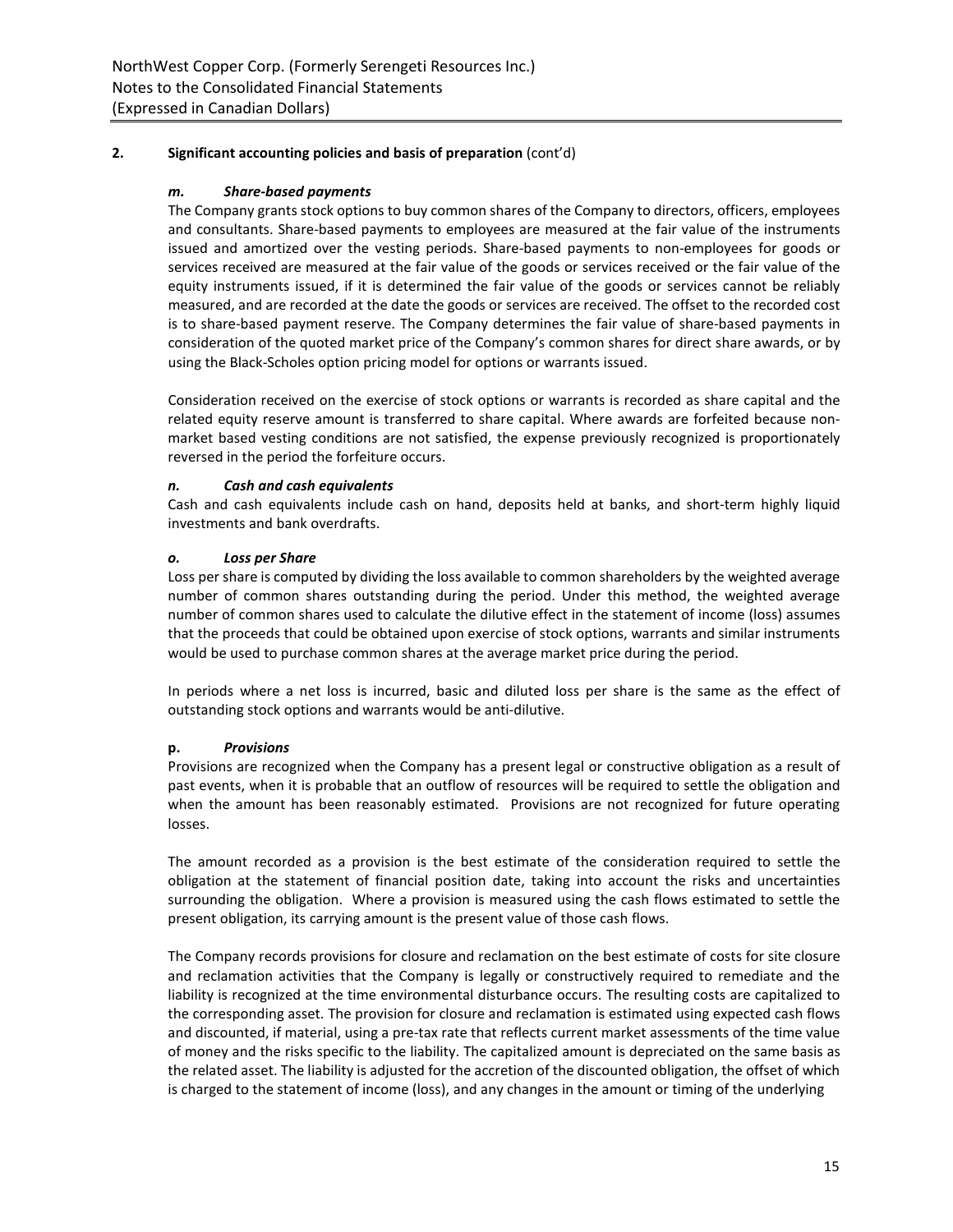future cash flows. Significant judgments and estimates are involved in forming expectations of the amounts and timing of future closure and reclamation costs.

Changes in closure and reclamation estimates are accounted for as a change in the corresponding capitalized cost. Expenditures of rehabilitation projects for which a provision has been recorded are recorded directly against the provision as incurred, most of which are incurred at the end of the life of a mineral property project.

## **q.** *Income Taxes*

Income tax expense comprises current and deferred tax. Current tax and deferred tax are recognized in profit or loss except to the extent that the tax relates to a business combination, or items recognized directly in equity or in other comprehensive income.

Deferred tax assets and liabilities are recognized for the future tax consequences attributable to temporary differences between the financial statement carrying amounts of existing assets and liabilities and their respective tax bases. Deferred tax assets and liabilities are measured using enacted or substantively enacted tax rates expected to apply to taxable income in the years in which those temporary differences are expected to be recovered or settled. Deferred income tax assets also result from unused loss carry forwards, resource related pools and other deductions. Deferred tax is not recognized for the temporary differences arising from the initial recognition of assets or liabilities in a transaction that is not a business combination and that affects neither accounting nor taxable profit or loss.

A deferred tax asset is recognized for unused tax losses, tax credits and deductible temporary differences to the extent that it is probable that future taxable profits will be available against which they can be utilized. Deferred tax assets are reviewed at each reporting date and are reduced to the extent that it is not probable that the related tax benefit will be realized.

## *r. Flow through Shares*

The Company will from time to time, issue flow-through common shares to finance a portion of its Canadian exploration program. Pursuant to the terms of the flow-through share agreements, these shares transfer the tax deductibility of qualifying resource expenditures to investors. On issuance, the Company bifurcates the flow-through share into: i) a flow-through share premium, equal to the estimated premium, if any, investors pay for the flow-through feature, which is recognized as a liability, and ii) share capital. The Company derecognizes the flow-through share premium liability to the extent the qualifying resource expenditures have been made as of the reporting date and records such amount in determining in other income in the consolidated statement of loss.

Proceeds received from the issuance of flow-through shares are to be used only for Canadian resource property exploration expenditures within a set period. The portion of the proceeds received but not yet expended at the end of the Company's period is disclosed separately as flow-through expenditure commitments. The Company is also subject to Part XII.6 tax on flow-through proceeds renounced under the Look-back Rule, in accordance with Government of Canada flow-through regulations. When applicable, this tax is accrued as a finance expense until paid.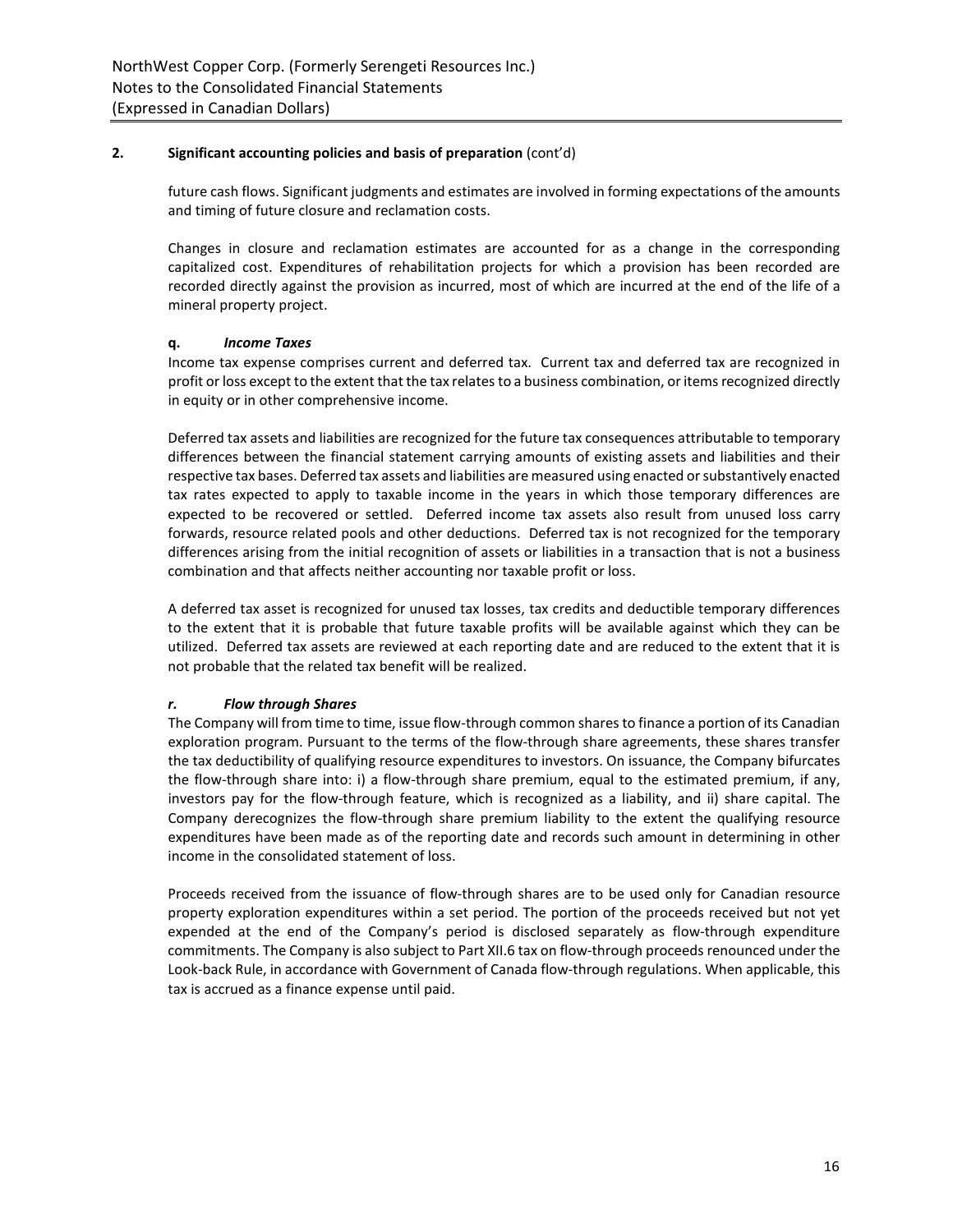## **3. Acquisition of Sun Metals Corp.**

Pursuant to the Arrangement Agreement (Note 1), on March 5, 2021 the Company acquired, all of the issued and outstanding common shares of Sun Metals by way of a statutory plan of arrangement under the Business Corporations Act (British Columbia) (the "Arrangement").

Pursuant to the terms of the Arrangement, shareholders of Sun Metals received 0.215 (the "Post-Consolidation Exchange Ratio") of a common share of NorthWest for every Sun Metals common share held, all outstanding stock options of Sun Metals were exchanged for stock options to purchase NorthWest common shares on the basis of the Post-Consolidation Exchange Ratio and all unexercised Sun Metals share purchase warrants were exchanged for warrants to purchase NorthWest common shares on the basis of the Post-Consolidation Exchange Ratio. Upon closing of the Arrangement, the Company issued 55,323,061 common shares, 2,866,523 stock options with a weighted average exercise price of \$1.09, and 15,423,541 share purchase warrants with a weighted average exercise price of \$1.05.

The Company determined that Sun Metals was not a business in accordance with the definition in *IFRS 3 Business Combinations* at the date of acquisition and therefore has accounted for the acquisition as an asset acquisition rather than a business combination. The following table provides details of the fair value of the consideration given and the fair value of the assets and liabilities acquired as a result of the Arrangement:

| <b>Purchase Consideration</b>      |                 |
|------------------------------------|-----------------|
| 55,323,061 common shares           | \$55,323,061    |
| 15,423,541 share purchase warrants | 5,824,943       |
| 2,866,523 stock options            | 1,046,386       |
| <b>Transaction costs</b>           | 733,686         |
|                                    | \$62,928,076    |
|                                    |                 |
| <b>Net Assets Acquired</b>         |                 |
| Cash                               | Ŝ.<br>9,481,375 |
| Working capital                    | (1,497,180)     |
| Deposits                           | 214,636         |
| Property, plant & equipment        | 31,635          |
| Exploration & evaluation assets    | 55,287,616      |
| Other long-term liabilities        | (590,006)       |
|                                    | \$62,928,076    |

## **4. Receivables**

|                                                      | December 31,             | February 28, | March 1, |
|------------------------------------------------------|--------------------------|--------------|----------|
|                                                      | 2021                     | 2021         | 2021     |
| Exploration costs recoverable from KCC               | $\overline{\phantom{a}}$ | 31.246       | 43,099   |
| Exploration costs receivable from Fiordland (Note 7) | 48,836                   |              |          |
| Management fee receivable from KCC                   | 172,515                  |              |          |
| BC METC receivable (Note 7)                          | 87.995                   |              |          |
| Goods and services tax receivable                    | 382,914                  | 10.960       | 53,023   |
| Other receivables                                    | 70,007                   | 4,004        | 5,248    |
|                                                      | 762.267                  | 46,210       | 101,370  |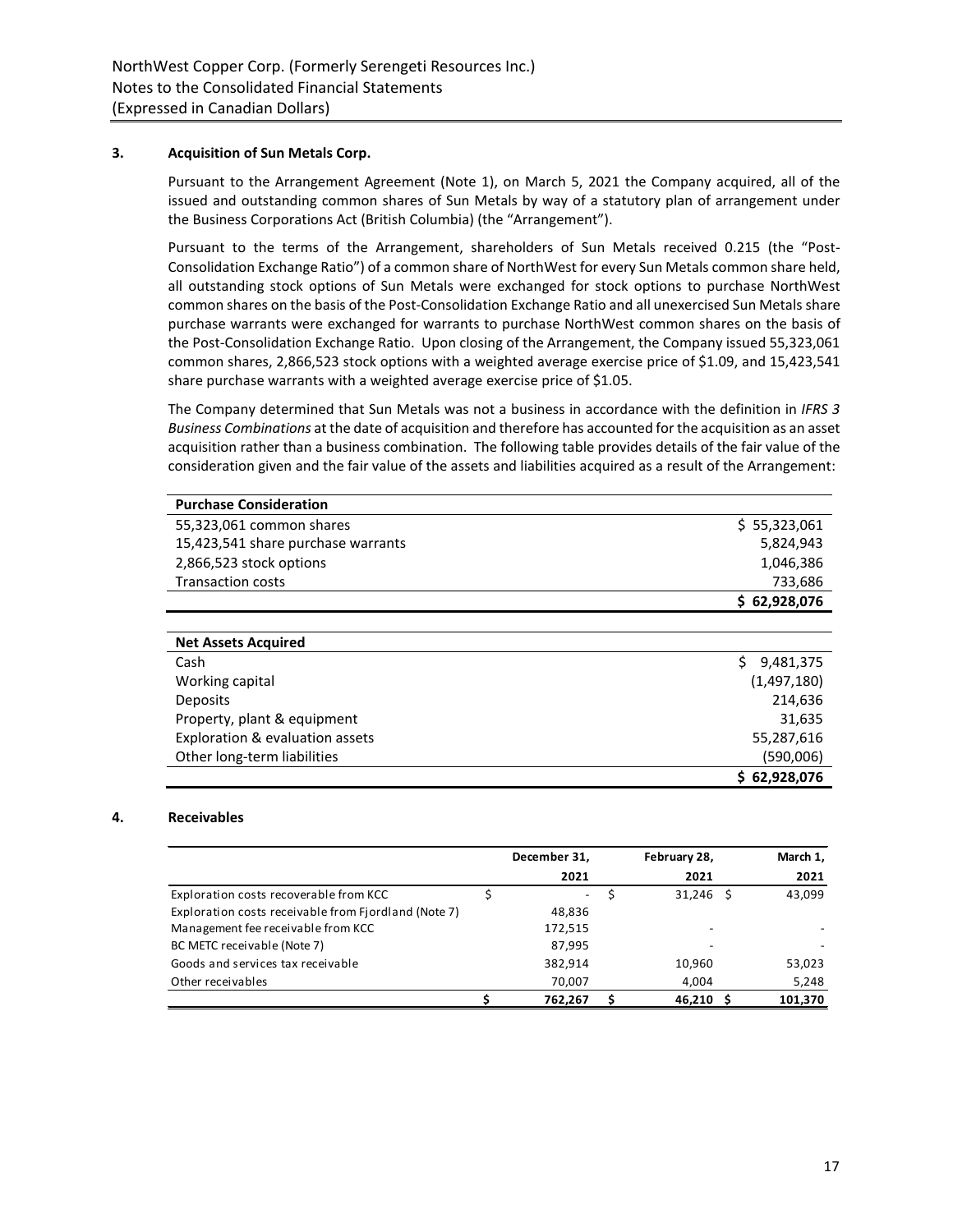## **5. Investment in joint venture – Kwanika Copper Corporation**

On November 24, 2017, NorthWest completed a transaction whereby NorthWest, POSCO DAEWOO Corporation, since renamed Posco International Corporation ("POSCO") and Kwanika Copper Corporation ("KCC" or "Kwanika") (formerly Daewoo Minerals Canada Corporation) signed a definitive joint venture agreement (the "JVA") for the exploration and development of the Kwanika property (the "Project"). Pursuant to the JVA, the respective interests of NorthWest and POSCO in the Project were transferred to KCC, which serves as the vehicle for the joint venture. In 2017, POSCO contributed a total of \$8,300,000 in cash and as a result of this and prior contributions, held 8,200,000 common shares of KCC (representing 35% of the total issued shares of KCC). NorthWest contributed its 95% ownership of the Kwanika property, in exchange for 15,228,571 common shares of KCC (representing 65% of the total issued shares of KCC).

During December 2019, \$680,000 was solely contributed by NorthWest to KCC towards funding of the calendar 2020 work program. During the year ended February 28, 2021, the Company made an additional sole contribution of \$853,200 to KCC for the calendar 2020 work program, for a total contribution of \$1,533,200.

Upon completion of the calendar 2020 work program, and as a result of the sole-funding that exploration programs, NorthWest owned approximately 66.95% of KCC. As a consequence of POSCO electing not to participate in the 2020 program, they were diluted on a pro-rata basis to 33.05% ownership of KCC at February 28, 2021.

During the year ended February 28, 2021, a total of 38,700 of KCC common shares held by NorthWest was transferred to POSCO in relation to future tax benefits lost by POSCO as a result of the partial funding of the calendar 2020 work program using flow-through shares. The Company recorded a loss on disposal of investment of \$38,700 as a result of the transfer.

On March 1, 2021, KCC's shareholders approved a formal budget for \$3,476,000 and a work program at the Project which was submitted by NorthWest as operator. At the shareholders meeting of KCC, POSCO elected not to participate for its proportionate share of the 2021 Kwanika Project program and budget, NorthWest elected to participate for its proportionate share and NorthWest also elected to fund the shortfall resulting from POSCO's election not to participate. These elections by the shareholders have resulted in 100% of the 2021 Kwanika Project program and budget being funded by NorthWest.

During the four months ended June 30, 2021, NorthWest incurred \$1,517,400 in costs on behalf of KCC. Following approval of the funding request by the KCC board, the amount owing from KCC to NorthWest was settled in common shares of KCC, and NorthWest and POSCO's corresponding ownership percentages were updated to 68.98% and 31.02%, respectively.

During the six months ended December 31, 2021, NorthWest incurred \$2,668,298 in costs on behalf of KCC. Subsequent to December 31, 2021, the amount incurred by NorthWest on behalf of KCC for the remaining 2021 costs was settled in shares received by NorthWest.

NorthWest can remain as Project operator so long as it maintains a majority interest. As Project operator, NorthWest receives a 10% management fee on cumulative expenditures above \$7,000,000. Management fee income of \$98,039 (year ended February 28, 2021 – \$42,967) earned from the joint venture during the period has been recorded as management income in the consolidated statements of loss and comprehensive loss. Subsequent to December 31, 2021, the management fee income due to NorthWest was settled by KCC issuing shares to NorthWest.

NorthWest may be granted a 1% net smelter return royalty ("NSR") if its Project interest is diluted below 50% and an additional 0.5% NSR if its interest is diluted below 33 ⅓%, subject to partial buyback provisions to POSCO. POSCO will have certain concentrate offtake rights from production on the Project, subject to NorthWest's ability to enter into separate streaming arrangements.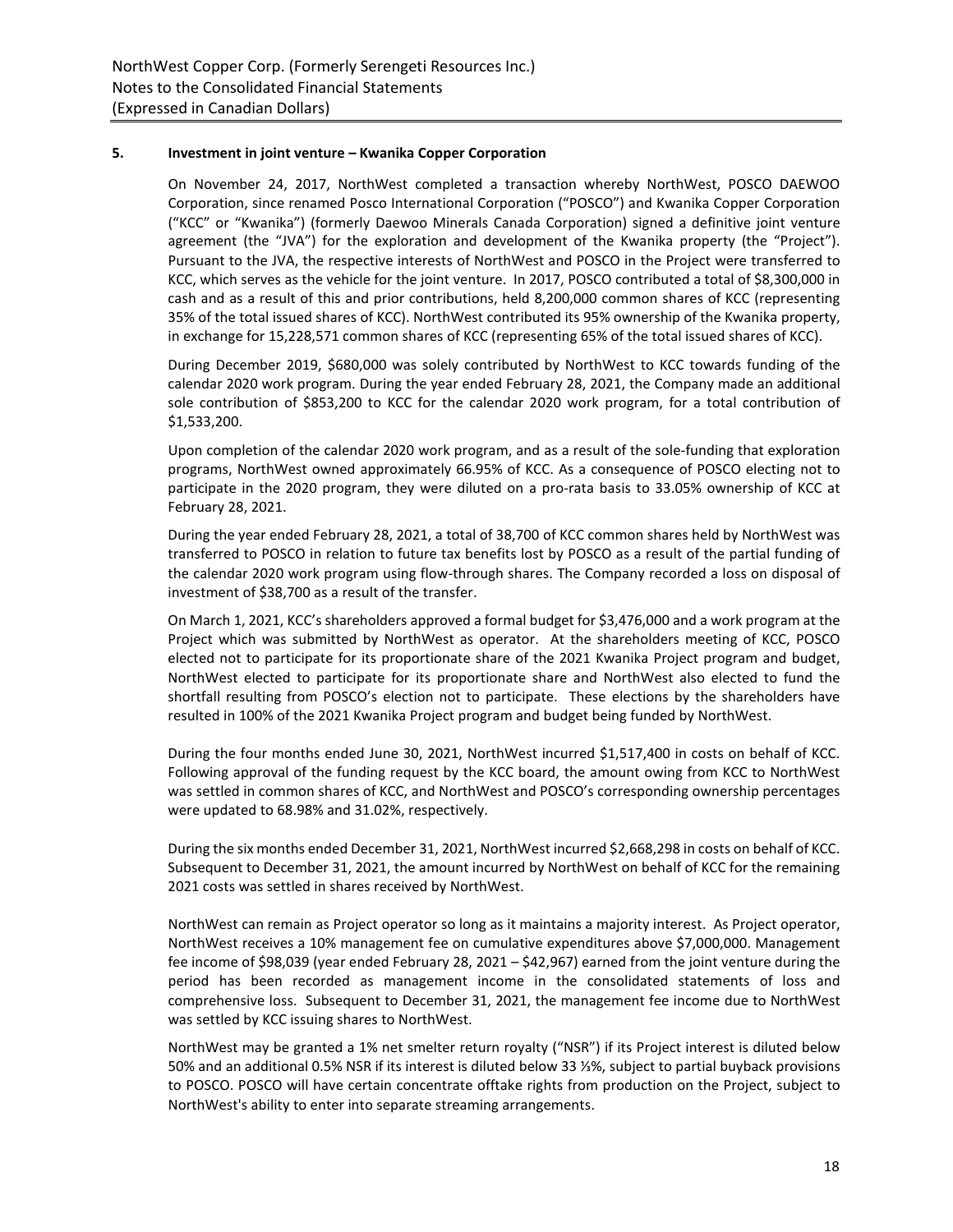## **5. Investment in joint venture – Kwanika Copper Corporation** (cont'd)

Pursuant to the JVA, the Company is entitled to the proceeds from the Mineral Exploration Tax Credit ("METC") to be paid to KCC. During the period ended December 31, 2021, the Company received \$nil (year ended February 28, 2021 - \$139,018) METC refund from KCC which is included in other income.

## **Summarized statement of financial position – Kwanika Copper Corporation**

|                                     |    | December 31, 2021 | February 28, 2021 |                    |  |  |
|-------------------------------------|----|-------------------|-------------------|--------------------|--|--|
|                                     |    |                   |                   | (unaudited)        |  |  |
|                                     |    | (unaudited)       |                   | Restated (Note 2e) |  |  |
| Current assets                      | \$ | 136,054           | Ŝ.                | 127,397            |  |  |
| Non-current assets                  |    | 16,433,179        |                   | 16,628,199         |  |  |
| <b>Total assets</b>                 | \$ | $16,569,233$ \$   |                   | 16,755,596         |  |  |
| Current liabilities                 | \$ | 2,919,894         | -S                | 157,374            |  |  |
| Shareholders' equity                |    |                   |                   |                    |  |  |
| Common shares                       |    |                   |                   |                    |  |  |
| NorthWest Copper Corp.              |    | 18,775,671        |                   | 17,106,571         |  |  |
| Posco International Corporation     |    | 8,445,200         |                   | 8,445,200          |  |  |
| Contributed Surplus                 |    | 100,000           |                   | 100,000            |  |  |
| Deficit                             |    | (13,671,532)      |                   | (9,053,549)        |  |  |
| Total shareholders' equity          |    | 13,649,339        |                   | 16,598,222         |  |  |
| <b>Total equity and liabilities</b> |    | 16,569,233        | S                 | 16,755,596         |  |  |

In the above table, the non-current assets of KCC have been adjusted to conform with the Company's accounting policy of expensing exploration and evaluation expenditures.

During the ten months ended December 31, 2021, KCC's net loss was \$4,618,378, of which \$4,608,872 was exploration and evaluation expenditures (February 28, 2021 - \$1,420,582 and \$1,390,082, respectively). During the ten months ended December 31, 2021 NorthWest Copper has recorded \$3,185,527 as a joint venture loss, being 68.98% (February 28, 2021 - \$960,101, 66.95%).

Changes in the investment in joint venture for the ten-month period ended December 31, 2021 and year ended February 28, 2021 are as follows:

| Balance March 1, 2020 Restated (Note 2e)                                                           | s | 10,947,084    |
|----------------------------------------------------------------------------------------------------|---|---------------|
| Additional investment in joint venture                                                             |   | 853,200       |
| Disposition of investment                                                                          |   | (38,700)      |
| Share of joint venture loss from March 1, 2020 to February 28, 2021                                |   | (960, 101)    |
| 66.949% of management fee income earned from joint venture from March 1, 2020 to February 28, 2021 |   | (87,033)      |
| Balance February 28, 2021 Restated (Note 2e)                                                       |   | 10,714,450    |
| Additional investment in joint venture                                                             |   | 1.669.100     |
| Costs incurred on behalf of KCC                                                                    |   | 2.668.298     |
| Share of joint venture loss from March 1, 2021 to December 31, 2021                                |   | (3, 185, 527) |
| 68.98% of management fee income earned from joint venture from March 1, 2021 to December 31, 2021  |   | (217, 961)    |
| Balance December 31, 2021                                                                          |   | 11,648,360    |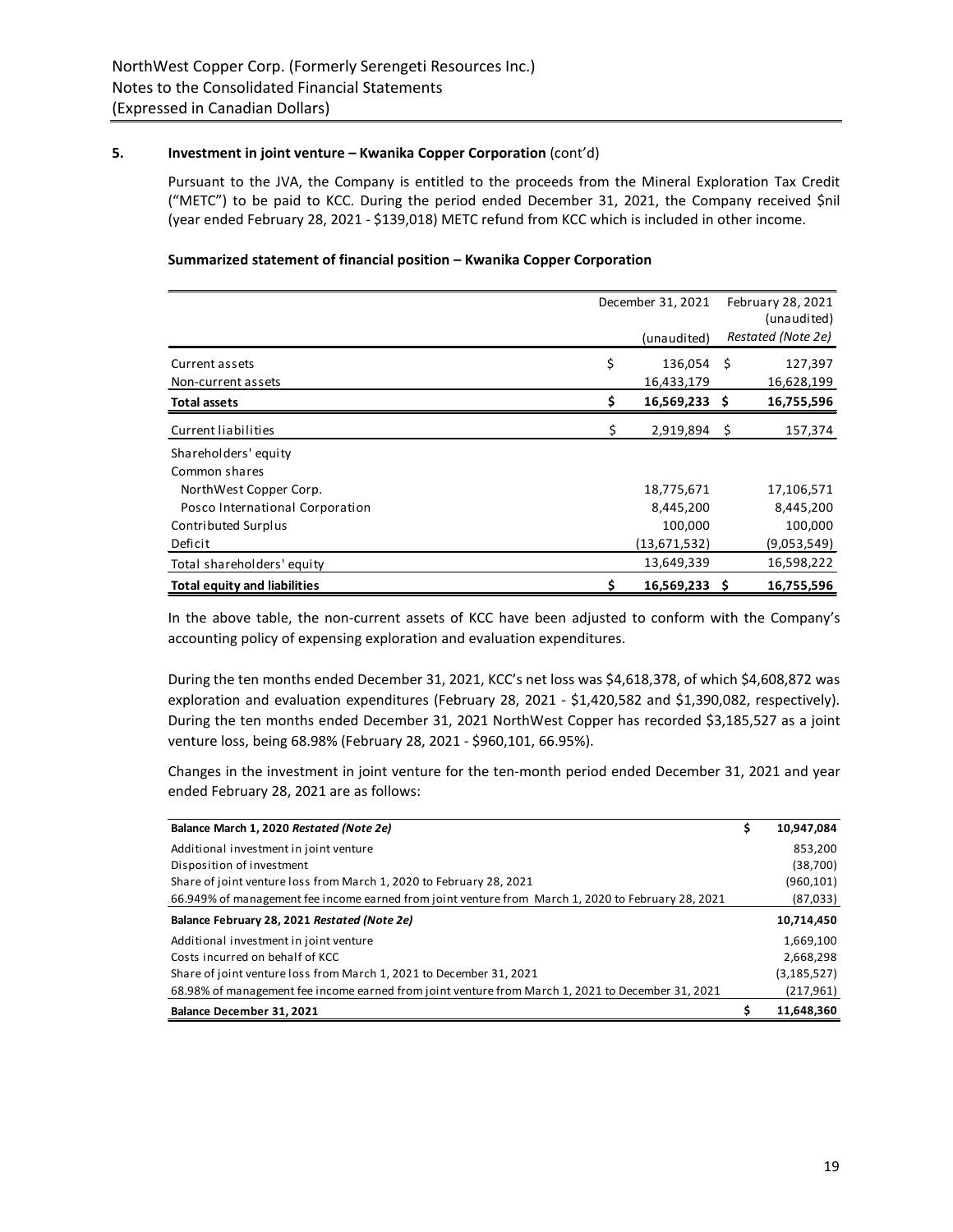## **5. Investment in joint venture – Kwanika Copper Corporation** (cont'd)

## *POSCO Purchase Agreement*

On December 29, 2021 the Company entered into a share purchase agreement ("SPA") with POSCO whereby NorthWest will purchase all of POSCO's approximately 31% remaining interest in KCC for total consideration of \$11 million, payable in common shares of NorthWest.

Pursuant to the terms of the SPA, NorthWest will issue to POSCO a total of \$11 million in common shares in three tranches over a period of approximately four months as follows:

| <b>Tranche</b> | Date of Issue            | Value (C\$) | <b>NWST Share Price (C\$)</b>         |
|----------------|--------------------------|-------------|---------------------------------------|
| Tranche 1      | February 23, 2022        | \$4,000,000 | S0.77                                 |
| Tranche 2      | 60 days after Tranche 1  | \$4,000,000 | Trailing 20-day VWAP at date of issue |
| Tranche 3      | 120 days after Tranche 1 | \$3,000,000 | Trailing 20-day VWAP at date of issue |

On February 23, 2022 the Company completed the first issuance of shares ("Tranche 1") to POSCO pursuant to the SPA by issuing 5,194,805 common shares. As part of the Tranche 1 closing, the shareholder joint venture agreement among the parties has been terminated and any interest or rights of POSCO with respect to the Kwanika Project under the shareholder joint venture agreement, including offtake rights, terminated. All common shares issued under the SPA are subject to a hold period of four months and one day from the date of issuance.

## **6. Property, plant and equipment**

|                           |                      | <b>Furniture and</b> |    |                        |
|---------------------------|----------------------|----------------------|----|------------------------|
|                           | <b>Leased Office</b> | Equipment            |    | Total                  |
| Cost                      |                      |                      |    |                        |
| Balance March 1, 2020     | \$<br>81,564         | \$<br>26,956         | \$ | 108,520                |
| Additions                 |                      | 9,345                |    | 9,345                  |
| Disposal                  | (23, 357)            |                      |    | (23, 357)              |
| Balance February 28, 2021 | 58,207               | 36,301               |    | 94,508                 |
| Acquisition of Sun Metals |                      | 31,635               |    | 31,635                 |
| Additions                 | 223,437              | 6,487                |    | 229,924                |
| Disposal                  | (58,207)             |                      |    | (58, 207)              |
| Balance December 31, 2021 | \$<br>223,437        | \$<br>74,423         | \$ | 297,860                |
| Accumulated depreciation  |                      |                      |    |                        |
| Balance March 1, 2020     | \$<br>25,087         | \$<br>25,887         | Ś  | 50,974                 |
| Additions                 | 27,421               | 1,035                |    | 28,456                 |
| Balance February 28, 2021 | 52,508               | 26,922               |    | 79,430                 |
| Additions                 | 41,448               | 11,507               |    | 52,955                 |
| Disposal                  | (58,207)             |                      |    | $(58, 207)^{^{\circ}}$ |
| Balance December 31, 2021 | \$<br>35,749         | \$<br>38,429         | \$ | 74,178                 |
| Net book value            |                      |                      |    |                        |
| Balance March 1, 2020     | \$<br>56,477         | \$<br>1,069          | \$ | 57,546                 |
| Balance February 28, 2021 | \$<br>5,699          | \$<br>9,379          | \$ | 15,078                 |
| Balance December 31, 2021 | \$<br>187,688        | \$<br>35,994         | \$ | 223,682                |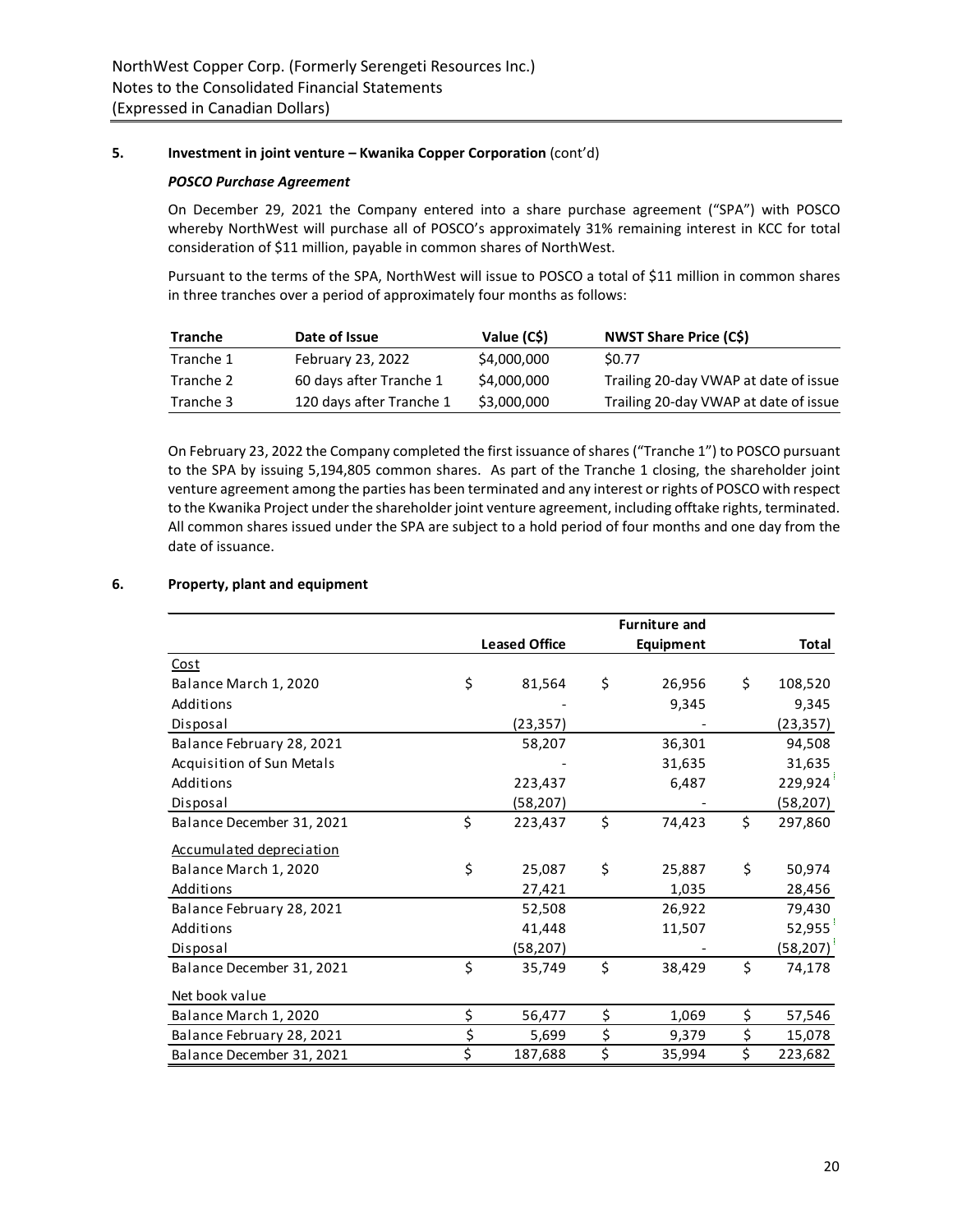## **6. Property, plant and equipment** (cont'd)

For the ten months ended December 31, 2021, depreciation of \$5,679 (year ended February 28, 2021 - \$nil) has been included in exploration and evaluation expenditures in the consolidated statements of loss.

On January 1, 2021, the Company revised the lease termination date of the office space being leased from April 2022 to May 2021, and the lease asset and lease liability were revalued to reflect changes in the future lease payments. As a result of the revaluations, the Company recorded a reduction of \$25,303 in the lease liability, a reduction of \$23,357 in the lease asset and a gain on disposition of the lease asset of \$1,945 (Note 10) during the year ended February 28, 2021.

## **7. Exploration and evaluation assets and expenditures**

## a) *Acquisition Costs*

Details of the Company's acquisition costs related to its projects are as follows:

|                                  | Milligan |                          |                 |    |                 |                          |                          |            |
|----------------------------------|----------|--------------------------|-----------------|----|-----------------|--------------------------|--------------------------|------------|
|                                  | West     | Top Cat                  | <b>East Niv</b> |    | <b>Stardust</b> | Lorraine                 | Other                    | Total      |
| Balance - March 1, 2020          | 43,111   | 64.502                   | 11,422          | .s | ۰               | $\overline{\phantom{a}}$ | \$439,354                | 558,389    |
| Additions                        |          | 50.000                   | 30.326          |    | ۰               | $\overline{\phantom{a}}$ | $\overline{\phantom{a}}$ | 80,326     |
| Impairment                       |          | $\overline{\phantom{a}}$ | ۰               |    | ۰               | ۰                        | (20,056)                 | (20,056)   |
| Balance - February 28, 2021      | 43.111   | 114.502                  | 41.748          |    | ۰               |                          | 419.298                  | 618,659    |
| Additions                        | ۰        | 60.000                   | 35.006          |    | ۰               | $\overline{\phantom{a}}$ |                          | 95,006     |
| <b>Acquisition of Sun Metals</b> |          |                          |                 |    |                 |                          |                          |            |
| (Note 3)                         |          |                          | ۰               |    | 52.635.218      | 2,652,398                |                          | 55,287,616 |
| Balance - December 31, 2021      | 43.111   | \$174.502                | 76.754          |    | \$52.635.218    | \$ 2.652.398             | 419.298                  | 56,001,281 |

Following completion of the Arrangement on March 5, 2021, the Company now owns 100% of the Stardust copper-gold project, 100% of the Lorraine copper-gold project, and 100% of the OK copper-molybdenum project (the "OK Project"). No value was allocated to the OK Project, which is located near Powell River on the southern coast of British Columbia, as at the date of acquisition as the Company had no plans, intentions, or indications of value with respect to the mineral property interest.

## b) *Exploration and Evaluation Expenditures*

Details of the Company's exploration and evaluation expenditures, which have been cumulatively expensed in the statements of loss and comprehensive loss from the date of acquisition, are as follows: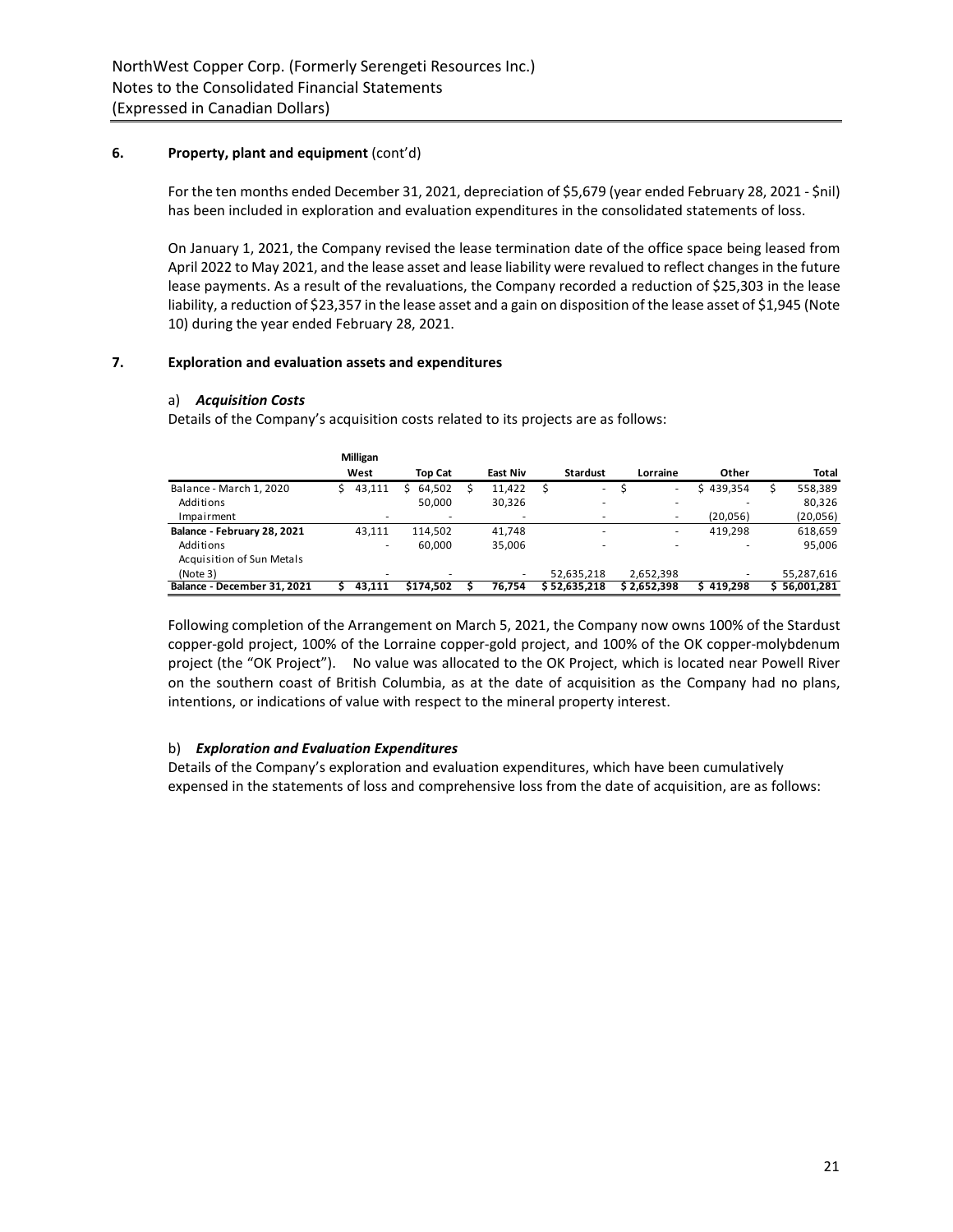|                               | Milligan  |                |              |     |                          |             |           |    |           |
|-------------------------------|-----------|----------------|--------------|-----|--------------------------|-------------|-----------|----|-----------|
|                               | West      | <b>Top Cat</b> | East Niv     |     | Stardust                 | Lorraine    | Other     |    | Total     |
| Balance - March 1, 2020       | \$524,785 | \$176,013      | Ś.<br>89,152 | \$  |                          | \$          | \$181,223 | Ś. | 971,173   |
| Costs incurred during period: |           |                |              |     |                          |             |           |    |           |
| Aircraft                      |           |                | 32,693       |     |                          |             |           |    | 32,693    |
| Assaying                      |           | 18,640         | 14,310       |     |                          |             | 148       |    | 33,098    |
| Camp and operations           |           | 26,601         | 28,487       |     |                          |             | 2,376     |    | 57,464    |
| Consulting                    | 617       | 40,264         | 85,507       |     |                          |             | 7,991     |    | 134,379   |
| Geophysics                    |           | 102,931        | 94,035       |     |                          |             |           |    | 196,966   |
| Software purchased            |           | 4.788          | 8,117        |     |                          |             |           |    | 12,905    |
| Travel and accommodation      |           | 9,901          | 9,958        |     |                          |             |           |    | 19,859    |
|                               | 617       | 203,125        | 273,107      |     |                          | -           | 10,515    |    | 487,364   |
| Balance - February 28, 2021   | 525,402   | 379,138        | 362,259      |     |                          |             | 191,738   |    | 1,458,537 |
| Costs incurred during period: |           |                |              |     |                          |             |           |    |           |
| Admin                         |           |                | 37,120       |     | 24,816                   | 50,000      | 16.092    |    | 128,029   |
| Aircraft                      | 32,863    |                | 905,097      |     | $\overline{\phantom{a}}$ | 105,967     | 128,149   |    | 1,172,076 |
| Camp and operations           | 9,855     | 6.506          | 565,792      |     | 151,787                  | 187,077     | 30,966    |    | 951,983   |
| Consulting                    |           | 11,100         | 220,113      |     | 32,318                   | 166,199     | 927       |    | 430,657   |
| Drilling and assaying         |           |                | 607,700      |     | 298,887                  | 35,827      | 2,872     |    | 945,286   |
| Environmental                 |           | 8,000          | 79,063       |     | 59,317                   | 14,890      |           |    | 161,269   |
| Geophysics                    | 42,588    |                | 375,117      |     | 1,613                    | 687,988     | 342,198   |    | 1,449,503 |
| Salaries                      | 17,089    | 31,021         | 757,015      |     | 313,092                  | 436,654     | 101,616   |    | 1,656,486 |
| Travel and accommodation      | 2,486     | 1,365          | 59,490       |     | 60,983                   | 77,483      | 10,306    |    | 212,114   |
| Costs due from JV partner     | (48, 836) |                |              |     |                          |             |           |    | (48, 836) |
| Government assistance         |           |                | (69, 414)    |     |                          | (18, 581)   |           |    | (87, 995) |
|                               | 56,045    | 57,992         | 3,537,093    |     | 942,813                  | 1,743,503   | 633,126   |    | 6,970,571 |
| Balance - December 31, 2021   | \$581,447 | \$437,130      | \$3,899,352  | \$. | 942,813                  | \$1,743,503 | \$824,864 | Ś. | 8,429,108 |

## **7. Exploration and evaluation assets and expenditures** (cont'd)

During the ten-months ended December 31, 2021, the Company accrued \$87,995 in BC Mineral Exploration Tax Credits ("BCMETC") receivable, which was recorded as a reduction in exploration and evaluation expenditures. During the year ended February 28, 2021, the Company recorded \$nil in BCMETC as all eligible expenditures were incurred under flow-through share agreements.

## *c) Exploration projects*

## (i) Stardust Project

Following completion of the Arrangement on March 5, 2021 (Note 1), the Company now owns 100% of the Stardust Project, located in British Columbia.

(ii) East Niv

The Company acquired East Niv, located in British Columbia, by staking in 2018. In 2021, the Company staked an additional 16 claims.

(iii) Lorraine Project

The Lorraine project comprises two contiguous properties in British Columbia, the Lorraine-Jajay and the Tam-Misty properties. Following completion of the Arrangement on March 5, 2021 (Note 1), the Company owns 100% of the Lorraine-Jajay property, and the Company owns 90% of the adjacent Tam-Misty property, and Commander Resources holds a 10% carried interest. The Tam-Misty property is subject to a 3% NSR royalty, which can be reduced to 1% NSR royalty, and is subject to a capped advanced royalty payment of \$500,000, of which \$500,000 has been paid as of December 31, 2021.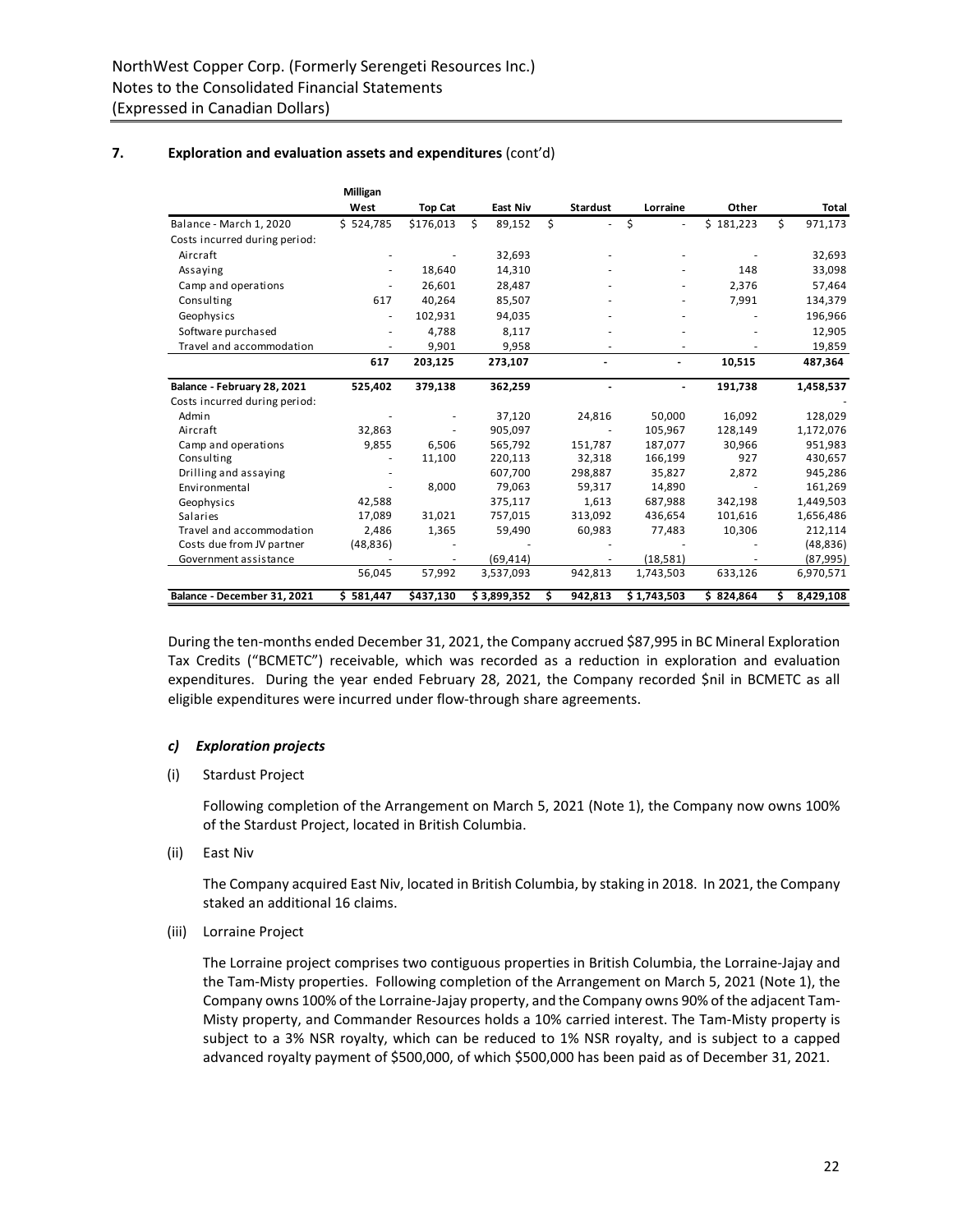## **7. Exploration and evaluation assets and expenditures** (cont'd)

Pursuant to the terms of an agreement between Sun Metals and Teck Resources Limited ("Teck" and the "Teck Agreement" respectively), dated November 26, 2020, Sun Metals acquired Teck's 51% joint venture interest in the Lorraine Project in exchange for \$1,500,000 that was payable in cash or common shares over a two year period. At the date of acquisition of Sun Metals, \$1,000,000 remained payable in two tranches to Teck. On November 25, 2021 the Company issued 555,672 common shares with a fair value of \$500,000 to Teck to settle one of the two remaining tranches.

The Company is to make the final payment of \$500,000 to Teck, in cash or common shares, on November 25, 2022 and the fair value of the remaining consideration, being \$488,469 (discounted at a rate of 7%), has been included in accounts payable and accrued liabilities at December 31, 2021.

The Company will also make the following contingent milestone payments to Teck in either cash or common shares of the Company:

- \$500,000 upon a Preliminary Economic Assessment;
- \$2,000,000 upon a Feasibility Study; and
- \$5,000,000 upon a construction decision.

Such contingent amounts are not accrued at December 31, 2021 and will be recorded only at such date that meeting the associated milestone is reasonably certain.

Pursuant to the terms of the acquisition, Teck has also retained a 1.0% net smelter return ("NSR") royalty on all claims that are not already burdened by a royalty and a 0.25% NSR royalty on all claims that are subject to existing royalties. Additionally, if the Company sells or options all or a portion of the property to a third party at any time during a 60-month period commencing from the date of the

Teck Agreement, the Company will pay to Teck 20% of the sale proceeds, net of exploration expenses incurred on the property by the Company following closing.

(iv) Milligan West

The Company owns a 56.3% interest in the Milligan West property, an unincorporated joint venture with Fjordland Exploration Inc., an arm's-length company also listed on the TSX-V. The Company is entitled to act as Operator for so long as its interest is 50% or more.

(v) Top Cat

On July 19, 2019, the Company optioned the Top Cat claims.

The Company may earn a 100% interest by:

- Making staged cash payments totaling \$340,000 over 5 years; \$18,000 of which was paid on signing. On November 7, 2019, the Company issued 41,666 shares at a fair value of \$18,333 in lieu of cash payment pursuant to the option agreement. On July 13, 2020, the Company paid \$22,000, and on July 20, 2021, paid \$25,000;
- Issuing a total of 750,000 common shares in stages over a 5-year period. On August 2, 2019, 50,000 shares with a fair value of \$27,000 were issued upon TSX-V approval of the option agreement. On July 13, 2020, the Company issued 50,000 shares with fair value of \$28,000, and on July 20, 2021, the Company issued 50,000 shares with a fair value of \$35,000;
- Incurring a total of \$1,250,000 in exploration expenditures over a 5-year period with a minimum of \$100,000 to be spent before the first anniversary of the agreement, which expenditure was made;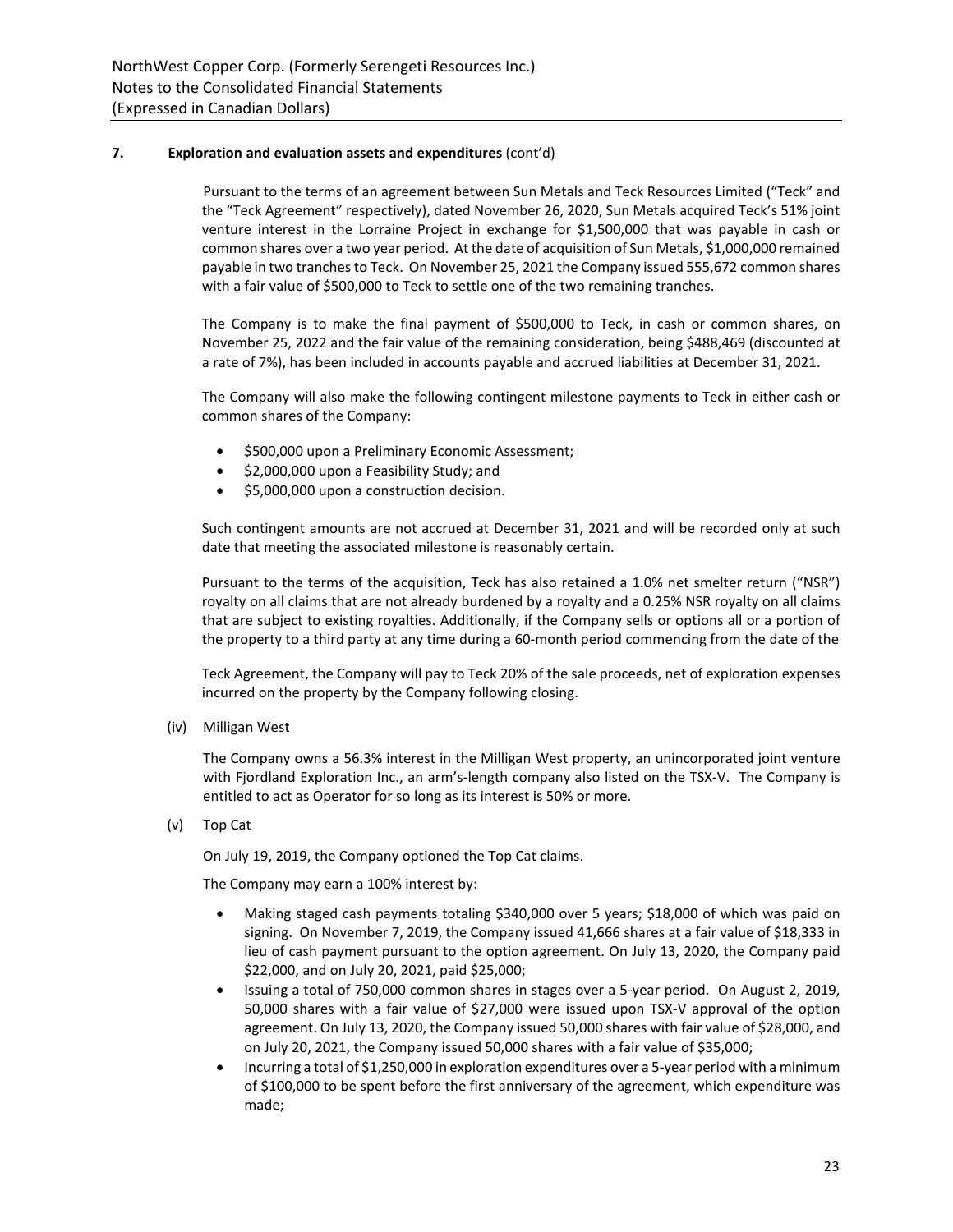## **7. Exploration and evaluation assets and expenditures** (cont'd)

- Granting the optionors a 3% NSR on the property, subject to the Company's right to purchase a 2% NSR for \$2,000,000 at any time prior to the first anniversary of commercial production.
- (vi) Net Smelter Return Royalties Thor Marmot and Deer Lake Properties

During the year ended February 28, 2019, the Company acquired NSR's of 0.75% on each of the Thor Marmot and Deer Lake Properties located in the Kemess and Kamloops Mining Districts from Electrum and received a payment of \$10,000 in exchange for Portable Assessment Credits that the Company transferred to Electrum for the maximum allowable five-year period.

(vii) Other Properties

In addition to the OK Project discussed above, the Company also holds a 100% interest in several other properties located in British Columbia, including the Arjay, Tchentlo and Croy-Bloom properties. During the year ended February 28, 2021, the Company also recorded an impairment of \$20,056 on the ATG property.

## **8. Reclamation deposits and closure and reclamation provision**

The Company has posted bonds and investment certificates to provide for certain potential current and future reclamation liabilities as agreed with the Province of British Columbia – Ministry of Energy, Mines and Petroleum Resources. The deposits are considered long-term, regardless of their term, as the funds will remain on deposit until any potential obligation is extinguished.

|                                               | December 31, | February 28, | March 1, |
|-----------------------------------------------|--------------|--------------|----------|
|                                               | 2021         | 2021         | 2021     |
| Balance, beginning                            | 55.260       | 54,222       | 31,760   |
| Reclamation deposits acquired from Sun Metals | 195.136      | 1.038        | 22.462   |
| Balance, ending                               | 250,396      | 55.260       | 54,222   |

The Company has recorded a provision for closure and reclamation related primarily to its Stardust Project in the amount of \$133,493, being the best estimate of the costs required in relation to disturbances to date. As the Company does not have a set timeline as to when any such reclamation activities will occur it has recognized the full amount of the provision and has not discounted the provision. The Company does not expect to incur and reclamation costs in the next year.

## **9. Short term loans**

On December 21, 2020, the Company received an aggregate of \$500,000 in short term loans. \$30,000 of the short term loan was received from an officer of the Company. The loans were unsecured and bore interest of 1% per month and were due at maturity being the earlier of June 30, 2021 and fifth business day following the completion of the Arrangement (Note 1).

The Company repaid the loan principal and accrued interest in March 2021. During the ten months ended December 31, 2021, the Company recorded interest expense of \$18,226 on the loan (year ended February 28, 2021 - \$11,774).

## **10. Leases**

The Company leases assets such as office space. These assets are classified as property, plant and equipment in the statement of financial position.

The Company's previously leased office was amortized on a straight-line basis over the lease term. On January 1, 2021, the Company revised the lease termination date of the office space being leased to May 31, 2021, and the lease asset and lease liability were revalued to reflect changes in the future lease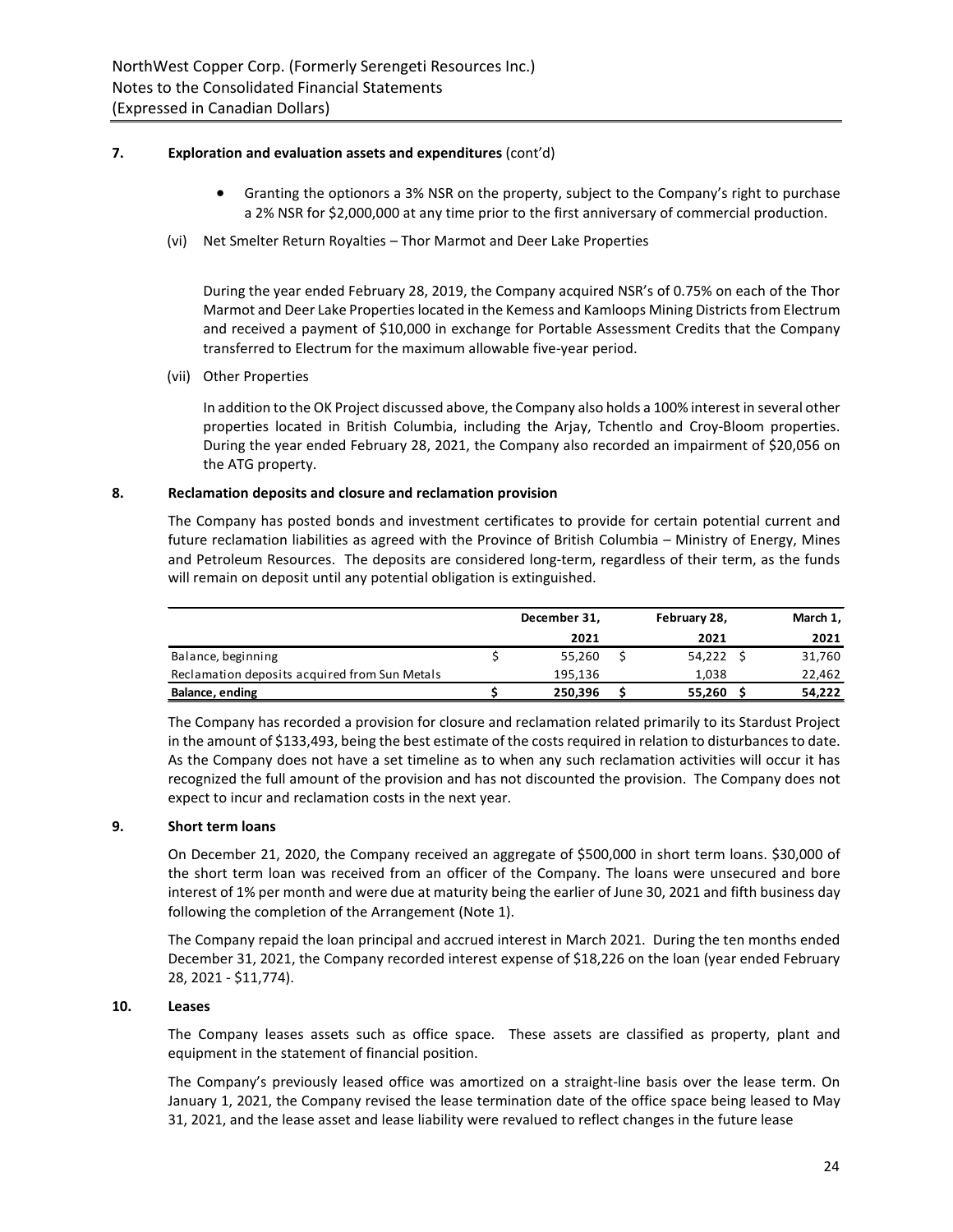## **10. Leases** (cont'd)

payments. As a result of the revaluations, the Company recorded a reduction of \$25,303 in the lease liability, a reduction of \$23,357 in the lease asset and a gain on disposition of the lease asset of \$1,945.

The Company's current lease with respect to its head office premises is paid to Oxygen pursuant to the Oxygen Agreement (Note 12):

|                          | December 31,  |    | February 28, |     | March 1   |
|--------------------------|---------------|----|--------------|-----|-----------|
|                          | 2021          |    | 2021         |     | 2021      |
| Current portion          | \$<br>105,390 | \$ | 4,669        | \$  | 24,250    |
| Long term portion        | 84,744        |    |              |     | 30,373    |
|                          | 190,134       | s  | 4,669        | -Ś. | 54,623    |
|                          | December 31,  |    | February 28, |     | March 1   |
|                          | 2021          |    | 2021         |     | 2021      |
| Balance, beginning       | \$<br>4,669   | \$ | $54,623$ \$  |     | 54,623    |
| Principal payments       | (43,600)      |    | (27, 641)    |     | (27, 641) |
| Recognition of liability | 223,437       |    | (25, 303)    |     | (25, 303) |
| Finance charge           | 5,628         |    | 2,990        |     | 2,990     |
| Balance, ending          | 190,134       | \$ | 4,669        | S   | 4,669     |

Minimum lease payments in respect of the above head office lease liability and the effects of discounting are as follows:

|                        | Up to 1 year | 1 - 3 vears | Total     |
|------------------------|--------------|-------------|-----------|
| Minimum lease payments | 116.792      | 87.594      | \$204.386 |
| Finance Charge         | (11.402)     | (2,850)     | (14, 252) |
| <b>Total Payments</b>  | 105.390      | 84.744      | 190.134   |

Total undiscounted lease payments exclude leases that are classified as short-term and leases for low value assets, which are not recognized as lease liabilities. For the ten months ended December 31, 2021, the Company recognized \$5,628 in interest expense on lease liabilities (year ended February 28, 2021 - \$1,914). The Company's lease with respect to its head office premises includes variable payments that do not depend on an index or rate. As such, these payments have been excluded from the lease liability. Subsequent to signing the Oxygen Agreement, the Company expensed \$25,668 of variable lease payments for the ten months ended December 31, 2021 (note 12).

## **11. Share capital and reserves**

On March 5, 2021, the Company consolidated all the issued and outstanding common shares on a two for one basis. All shares, warrants, options, per share figures and references in the financial statement have been retroactively adjusted to reflect the share consolidation.

## *Authorized share capital*

An unlimited number of common shares without par value and 20,000,000 preferred shares.

#### *Issued share capital*

## *Ten months ended December 31, 2021*

At December 31, 2021, there were 145,359,629 issued and fully paid common shares, and nil preferred shares.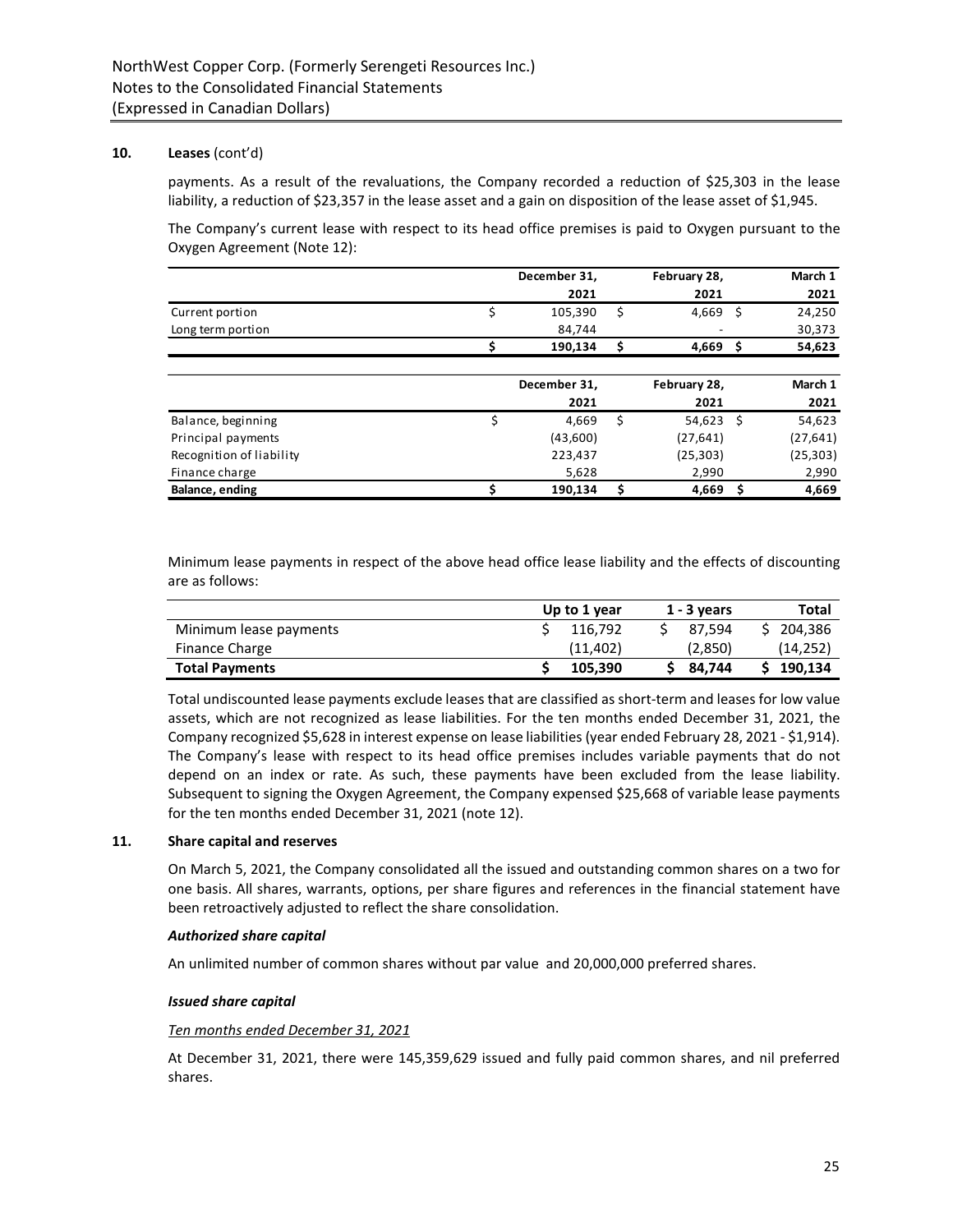- i) Upon closing of the Arrangement with Sun Metals on March 5, 2021 (Note 3) the Company issued 55,323,061 common shares with a fair value of \$55,323,061.
- ii) On March 5, 2021, the Company issued 164,095 common shares in the capital of the Company at a deemed value of \$0.61 per share in settlement of \$100,000 of debt owing to an arm's length creditor. The fair value of the services, being \$100,000, has been capitalized as a transaction cost of the Sun Metals acquisition (Note 3). As the fair value of the common shares at the date of settlement was \$164,095, the Company has recorded a loss on debt settlement of \$64,095.
- iii) On March 31, 2021, the Company closed a private placement offering for aggregate proceeds of \$13,005,000, consisting of:
	- 3,750,000 common shares at a price of \$0.80 per share;
	- 5,000,000 flow-through common shares at a price of \$1.00 per share; and
	- 4,550,000 charity flow-through common shares at a price of \$1.10 per share.

Flow-through premiums totaling \$2,548,000, being the difference between the flow-through common shares and the charity flow-through common shares subscription prices and the market price of the Company's common shares on the date of issue, related to the sale of the associated tax benefits of the qualifying resource expenditures have been recorded as a flow-through premium liability in the consolidated statement of financial position. In connection with the private placement the Company paid commissions, legal fees and filing fees totaling \$916,162.

- iv) On July 20, 2021, the Company issued 50,000 common shares with a fair value of \$35,000 pursuant to the option agreement on the Top Cat project (Note 7).
- v) On November 25, 2021, the Company issued 555,672 common shares with a fair value of \$500,000 pursuant to the agreement with Teck on the Lorraine project (Note 7).
- vi) On December 2, 2021, the Company closed a private placement offering for aggregate proceeds of \$20,001,000, consisting of 16,950,000 charity flow-through common shares at a price of \$1.18 per share.

Flow-through premiums totaling \$5,763,000, being the difference between the charity flowthrough common shares and the flow-through common shares subscription prices and the market price of the Company's common shares on the date of issue, related to the sale of the associated tax benefits of the qualifying resource expenditures have been recorded as a flow-through premium liability in the consolidated statement of financial position. In connection with the private placement the Company paid commissions, legal fees and filing fees totaling \$1,018,988.

vii) During the ten months ended December 31, 2021, 1,567,500 stock options were exercised for gross proceeds of \$447,450 and 1,547,712 warrants were exercised for gross proceeds of \$873,929. The weighted average share price on the date the stock options were exercised during the period was \$0.76 and the weighted average share price on the date the warrants were exercised during the period was \$0.80.

## *Year ended February 28, 2021*

At February 28, 2021, there were 55,901,589 issued and fully paid common shares.

- i) On June 24, 2020, the Company issued 136,052 common shares in the capital of the Company at a fair value of \$0.38 per share in settlement of \$51,700 of debt owing to certain creditors who are at arm's length.
- ii) On July 13, 2020, the Company issued 50,000 common shares at a fair value of \$28,000 pursuant to the option agreement on the Top Cat project (Note 7).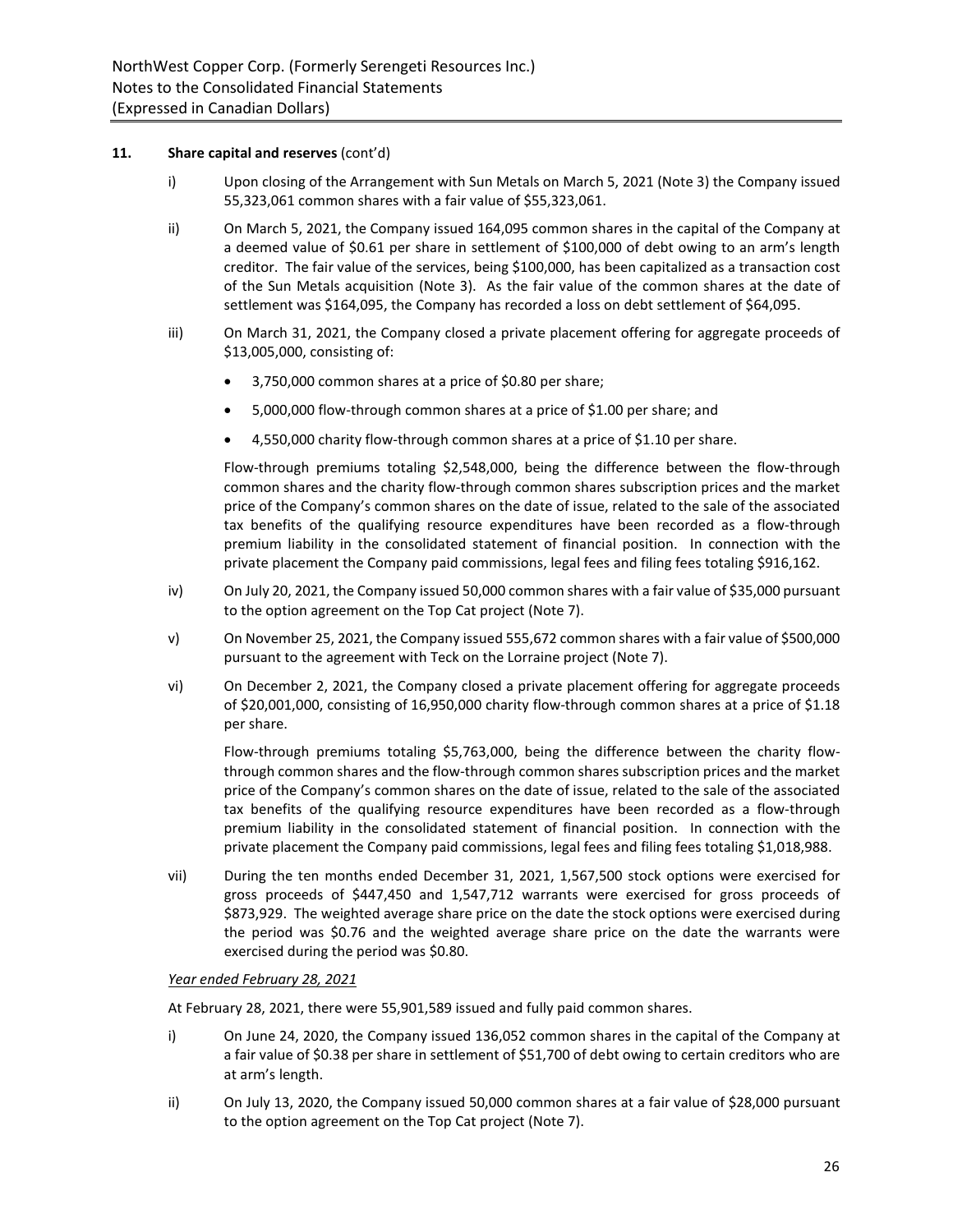iii) During the year ended February 28, 2021, 978,500 stock options were exercised for gross proceeds of \$170,000 and 141,345 of warrants were exercised for gross proceeds of \$72,260.

## *Warrants*

The changes in warrants during the ten months ended December 31, 2021 and year ended February 28, 2021, are as follows:

|                                 |               | December 31, 2021 |          |            |    | <b>February 28, 2021</b> |
|---------------------------------|---------------|-------------------|----------|------------|----|--------------------------|
|                                 |               |                   | Weighted |            |    | Weighted                 |
|                                 |               |                   | average  |            |    | average                  |
|                                 | Number of     |                   | exercise | Number of  |    | exercise                 |
|                                 | warrants      |                   | price    | warrants   |    | price                    |
| Warrants outstanding, beginning | 1,057,281     | S.                | 0.52     | 1,198,626  | Ś. | 0.52                     |
| Warrants issued (Note 3)        | 15,423,541    |                   | 1.05     |            |    |                          |
| Warrants exercised              | (1, 547, 712) |                   | 0.56     | (141, 345) |    | 0.51                     |
| Warrants expired                | (130, 720)    |                   | 1.42     |            |    |                          |
| Warrants outstanding, ending    | 14,802,384    |                   | 1.06     | 1,057,281  |    | 0.52                     |

| <b>Number</b> | <b>Exercise</b> | <b>Expiry</b>     |
|---------------|-----------------|-------------------|
| of warrants   | price           | date              |
| 757,338       | \$0.56          | May 25, 2022      |
| 567,040       | \$0.52          | January 16, 2022  |
| 8,852,625     | \$0.84          | December 17, 2022 |
| 4,625,381     | \$1.63          | May 2, 2023       |
| 14,802,384    |                 |                   |

Warrants outstanding at December 31, 2021 are as follows:

The 15,423,541 share purchase warrants issued pursuant to the terms of the Arrangement (Note 3) had a fair value of \$5,824,943 which was included in equity reserves in the Company's consolidated statement of financial position at the date of acquisition.

The fair value of issued share purchase warrants were calculated using the Black-Scholes option pricing model. For all grants, the assumed dividend yield and forfeiture rate were nil and nil, respectively. Other conditions and assumptions for share purchase warrants granted during the ten months ended December 31, 2021 were as follows:

| Expected life of warrants in years        | $0.2 - 2.2$ |
|-------------------------------------------|-------------|
| Annualized volatility <sup>1</sup>        | 59.9%-75.3% |
| Risk-free interest rate                   | 0.2%        |
| Weighted average Black-Scholes fair value | \$0.38      |

 $<sup>1</sup>$  Volatility was determined using the average historic volatility of the Company's share price over the same period of time as the</sup> expected life of the warrant.

## *Stock options*

The Company has adopted an incentive stock option plan, which provides that the Board of Directors of the Company may from time to time, in its discretion, and in accordance with TSX-V policies, grant to directors, officers, employees and consultants of the Company, non-transferable stock options to purchase common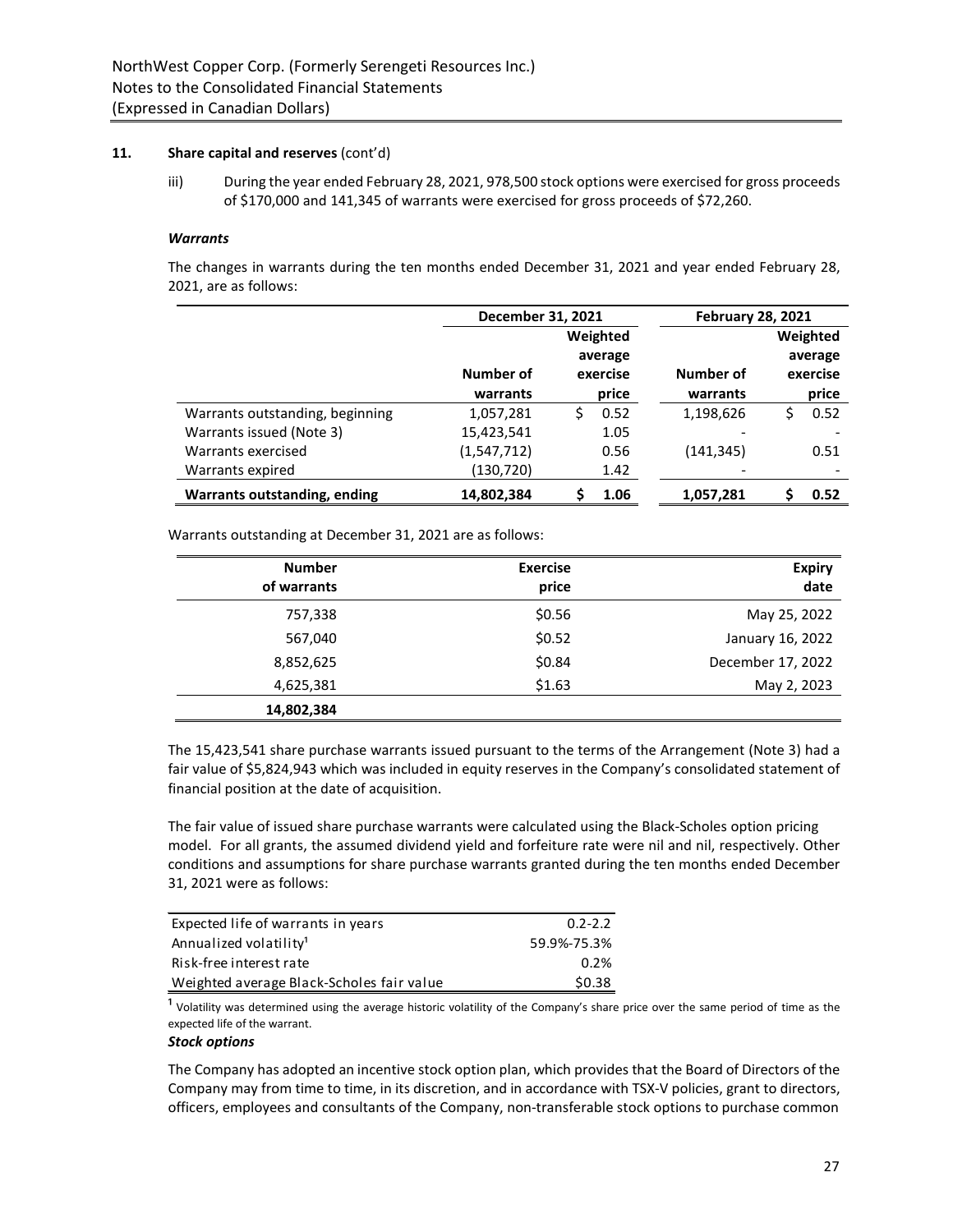shares. Such options may be exercisable for a period of up to five years from the date of grant. On February 26, 2021, the Company's shareholders approved a 10% rolling plan, which was subsequently adopted by the Board of Directors on March 5, 2021.

The changes in stock options during the ten months ended December 31, 2021 and the year ended February 28, 2021, are as follows:

|                                | December 31, 2021 |            | <b>February 28, 2021</b> |            |  |
|--------------------------------|-------------------|------------|--------------------------|------------|--|
|                                |                   | Weighted   |                          | Weighted   |  |
|                                |                   | average    |                          | average    |  |
|                                | Number of         | exercise   | Number of                | exercise   |  |
|                                | options           | price      | options                  | price      |  |
| Options outstanding, beginning | 3,642,500         | Ś<br>0.36  | 4,660,000                | \$<br>0.31 |  |
| Options granted (Note 3)       | 11,341,523        | 0.91       | 95.000                   | 0.60       |  |
| Options exercised              | (1,567,500)       | 0.29       | (987, 500)               | 0.17       |  |
| Options expired                | (882, 983)        | 1.03       | (100,000)                | 0.30       |  |
| Options forfeited              |                   |            | (25,000)                 | 0.46       |  |
| Options outstanding, ending    | 12,533,540        | \$<br>0.82 | 3,642,500                | \$<br>0.36 |  |
| Options exercisable, ending    | 7,158,540         | S<br>0.80  | 3,642,500                | \$<br>0.36 |  |

Details of options outstanding as at December 31, 2021 are as follows:

| Weighted average exercise | <b>Weighted average</b> | <b>Number of options</b> | <b>Number of options</b> |
|---------------------------|-------------------------|--------------------------|--------------------------|
| price                     | contractual life        | outstanding              | exercisable              |
| $$0.30 - $0.60$           | 1.72 years              | 1,979,490                | 1,979,490                |
| $$0.61 - $0.90$           | 4.34 years              | 9,210,300                | 3,835,300                |
| $$1.17 - $2.14$           | 1.19 years              | 1,343,750                | 1,343,750                |
|                           | 3.59 years              | 12,533,540               | 7,158,540                |

The 2,866,523 stock options issued pursuant to the terms of the Arrangement (Note 3) had a fair value of \$1,046,386 which has been included in equity reserves in the Company's consolidated statement of financial position at December 31, 2021.

The fair value of options granted during the ten months ended December 31, 2021 and the year ended February 28, 2021 was determined using the Black-Scholes option pricing model. For all grants, the assumed dividend yield and forfeiture rate were nil and nil, respectively. Other weighted average assumptions were as follows:

|                                           | <b>Options Granted in</b><br><b>Connection with</b><br><b>Acquisition of Sun</b><br><b>Metals</b> | <b>Options Granted in</b><br>the Ten Months<br><b>Ended December 31,</b><br>2021 | <b>Options Granted in</b><br>the Year Ended<br><b>February 28, 2021</b> |
|-------------------------------------------|---------------------------------------------------------------------------------------------------|----------------------------------------------------------------------------------|-------------------------------------------------------------------------|
| Expected life of options in years         | $0.25 - 4.27$                                                                                     |                                                                                  |                                                                         |
| Annualized volatility <sup>1</sup>        | 65.2%-100.9%                                                                                      | 86.4%-94.1%                                                                      | 121.0%                                                                  |
| Risk-free interest rate                   | 0.2%                                                                                              | 0.9%-1.3%                                                                        | 0.4%                                                                    |
| Weighted average Black-Scholes fair value | \$0.37                                                                                            | \$0.60                                                                           | \$0.53                                                                  |

 $1$  Volatility was determined using the average historic volatility of the Company's share price over the same period of time as the expected life of the option.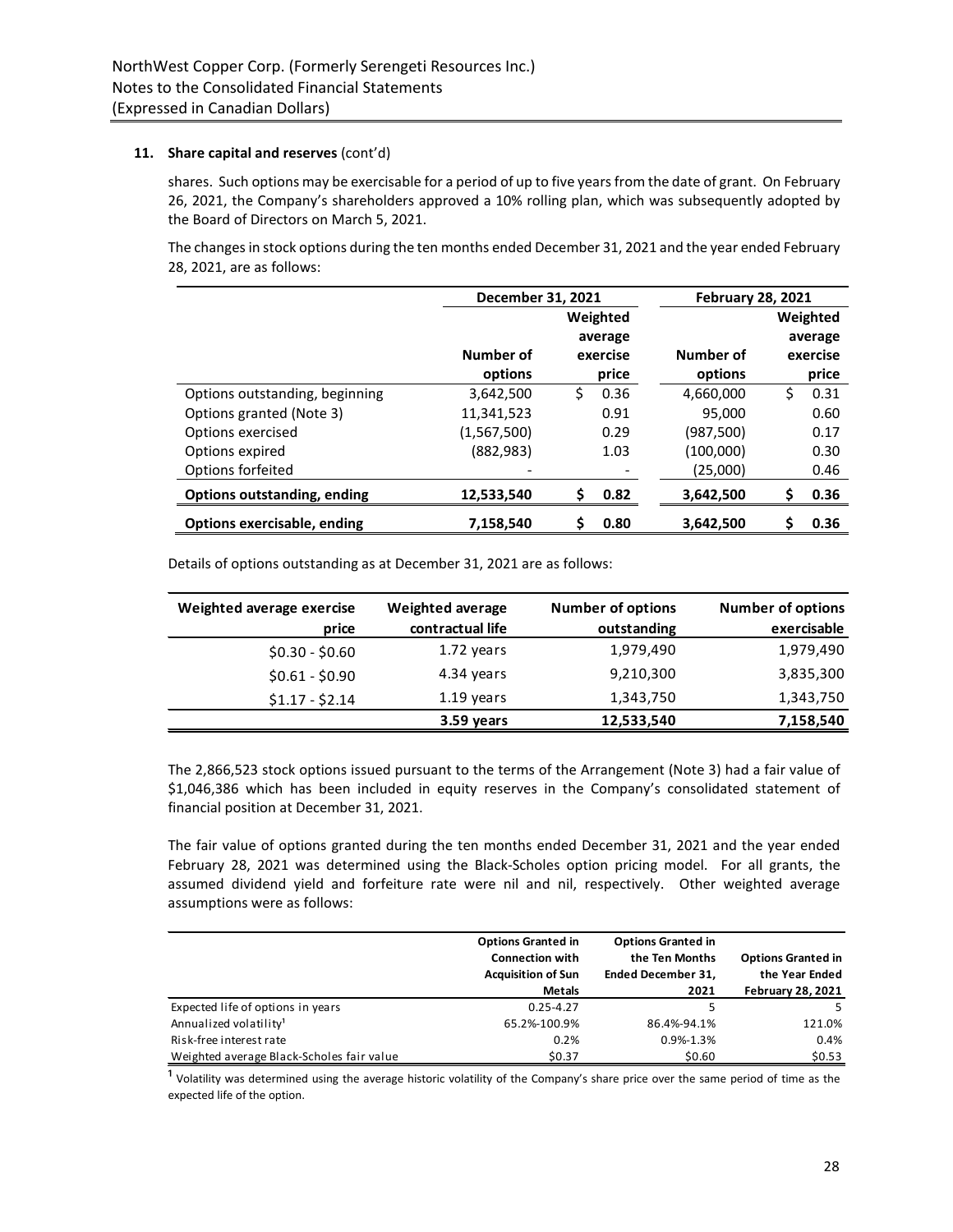Stock options granted are typically subject to vesting provisions whereby one third vest one year from the grant date, one third vest two years from the grant date, and one third vest three years from the grant date. The following option grants are subject to alternate vesting provisions:

- 1. 1,000,000 of the 4,675,000 options granted March 5, 2021 were granted to non-executive directors and vested immediately. The remaining 3,675,000 options were granted to employees and consultants and subject to typical vesting provisions. In connection with Mark O'Dea's transition from executive chair to chair, the board of directors approved a change in the vesting provisions of the options granted to him such that the 700,000 options vested on September 22, 2021.
- 2. 1,400,000 of the 3,575,000 options granted December 29, 2021 were granted to non-executive directors and vested immediately. The remaining 2,175,000 options were granted to employees and consultants and subject to typical vesting provisions.

The Company recorded share-based payment expense related to stock options for the ten months ended December 31, 2021 of \$2,878,402 (year ended February 28, 2021 - \$90,321).

## *Deferred Share Units ("DSU")*

The Company has established a deferred share unit plan (the "DSU Plan") whereby the board of directors may, from time to time, grant DSUs to non-employee directors of the Company. The DSUs vest immediately and can be redeemed by the holder for no consideration during the period commencing immediately following a termination of the holders' position as a director and ending on the 90th day following such termination date.

A summary of DSU activity during the period is as follows:

|                                         | Number of<br><b>DSUs</b> |
|-----------------------------------------|--------------------------|
| Outstanding balance – February 28, 2021 |                          |
| Granted                                 | 1,000,000                |
| Outstanding balance - December 31, 2021 | 1,000,000                |

DSU expense for the ten months ended December 31, 2021 was \$900,000 (February 28, 2021 - \$nil).

## *Restricted Share Units ("RSU")*

The Company has established a restricted share unit plan (the "RSU Plan") whereby the board of directors may, from time to time, grant RSUs to employees, consultants or directors of the Company. The board of directors may determine the time during which the RSUs shall vest and the method of vesting, or that no vesting restriction shall exist.

A summary of RSU activity during the period is as follows:

|                                         | Number of<br><b>RSUs</b> |
|-----------------------------------------|--------------------------|
| Outstanding balance - February 28, 2021 |                          |
| Granted                                 | 3,350,000                |
| Outstanding balance - December 31, 2021 | 3,350,000                |

RSUs granted are typically subject to vesting provisions whereby one third vest one year from the grant date, one third vest two years from the grant date, and one third vest three years from the grant date.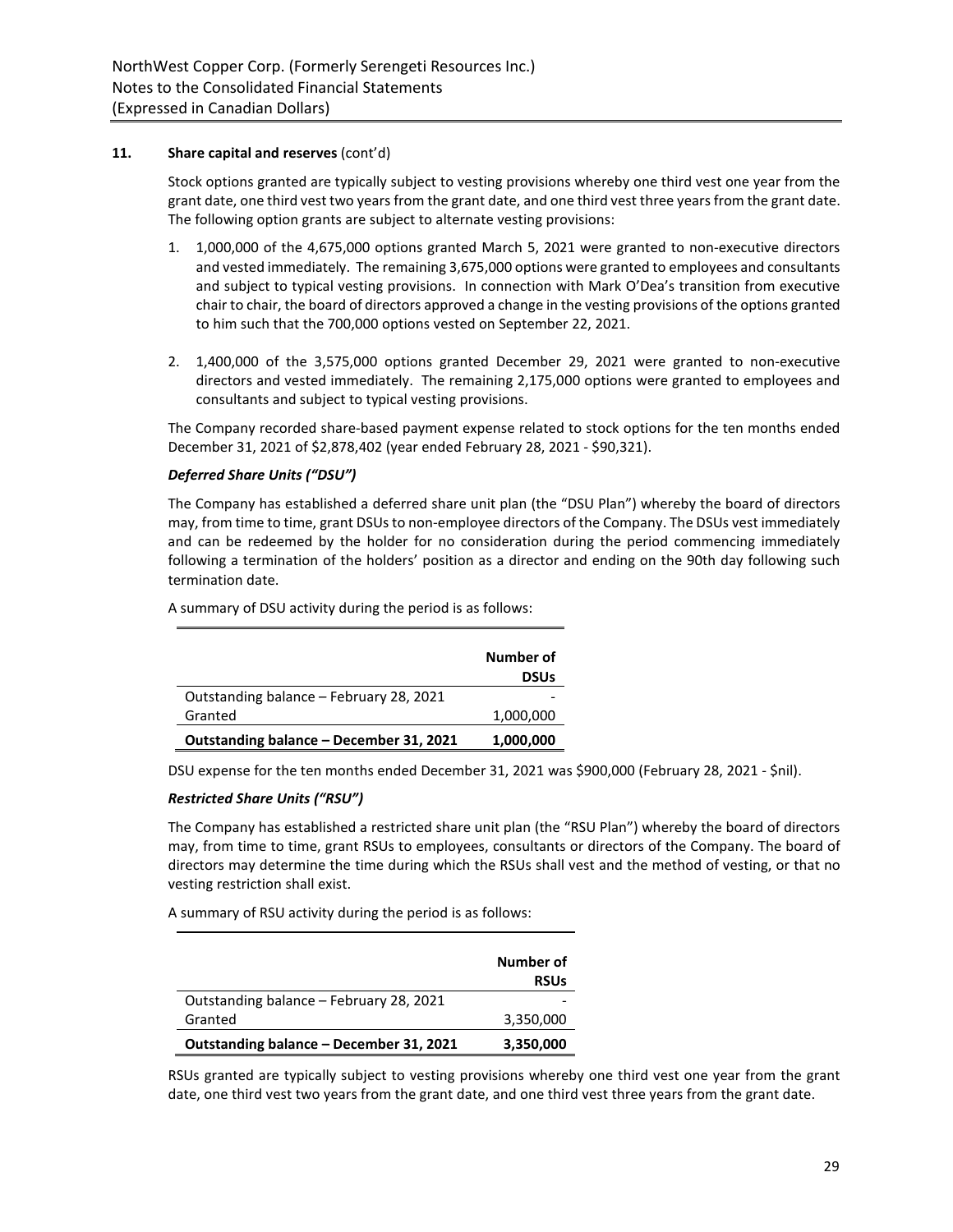RSU expense for the ten months ended December 31, 2021 was \$940,333 (February 28, 2021 - \$nil).

The current combined maximum number of common shares authorized for issue under the RSU and DSU plans is 5,510,964.

## *Reserves*

The share-based payment reserve comprises share-based payments and warrant payments. When stock options or warrants are exercised, the corresponding amount is transferred to share capital. When stock options and warrants expire, the corresponding amount remains in share-based payment reserve.

## *Flow-through premium liability*

For the purposes of calculating any premium related to the issuances of the flow-through shares, the Company compares the market price of its shares to the subscription price of flow-through shares to determine if there was a premium paid on the flow-through shares. As a result, the Company's flow-through liability on issuance of flow-through shares in connection with private placements is as follows:

|                                           | December 31, |  | February 28, |  |
|-------------------------------------------|--------------|--|--------------|--|
|                                           | 2021         |  | 2021         |  |
| Balance, beginning                        | 24.834       |  | 327,707      |  |
| Additions                                 | 8,311,000    |  |              |  |
| Recognition of flow-through share premium | (2,686,030)  |  | (302, 873)   |  |
| Balance, ending                           | 5,649,804    |  | 24,834       |  |

As at December 31, 2021, the Company is committed to incur qualifying Canadian exploration expenditures (as defined by the Income Tax Act (Canada)), on a best efforts basis, of approximately \$19,608,000 in connection with its December 2, 2021 flow-through offering by December 31, 2022 (February 28, 2021 - \$149,000 by December 31, 2021). If the Company does not spend these funds in compliance with the Government of Canada flow-through regulations, it may be subject to litigation from various counterparties. The Company intends to fulfill its flow-through commitments within the given time constraints.

## **12. Related party transactions**

In addition to balances and transactions disclosed in Notes 9 and 10 to these consolidated financial statements, the Company has the following related party balances and transactions as at December 31, 2021 and February 28, 2021, and for the 10-month period ended December 31, 2021 and the year ended February 28, 2021.

## *Related party balances*

Oxygen Capital Corp ("Oxygen") is a private company owned by two directors of the Company and provides technical and administrative services to the Company under a Technical and Administrative Services Agreement dated September 1, 2021 (the "Oxygen Agreement") at cost, including providing some staffing who are seconded to the Company, office facilities and other administrative functions. As at December 31, 2021, Oxygen holds a refundable security deposit of \$112,500 on behalf of the Company (February 28, 2021 - \$nil) which is recorded as a long-term deposit in the statement of financial position as there is no expectation such deposit will be refunded within the next year.

The Oxygen Agreement may be terminated by either party giving at least 180 days' prior written notice of such termination. Upon termination, by the Company, of the Oxygen Agreement, the Company shall pay to Oxygen an amount equal to the average general and administrative monthly costs incurred under the Agreement for the previous six month period, the Company's share of committed lease costs, any employee termination fees due under the Agreement as a result of the termination as such term is defined under the Agreement, and the Company's share of any contractual obligations entered into on its behalf by Oxygen.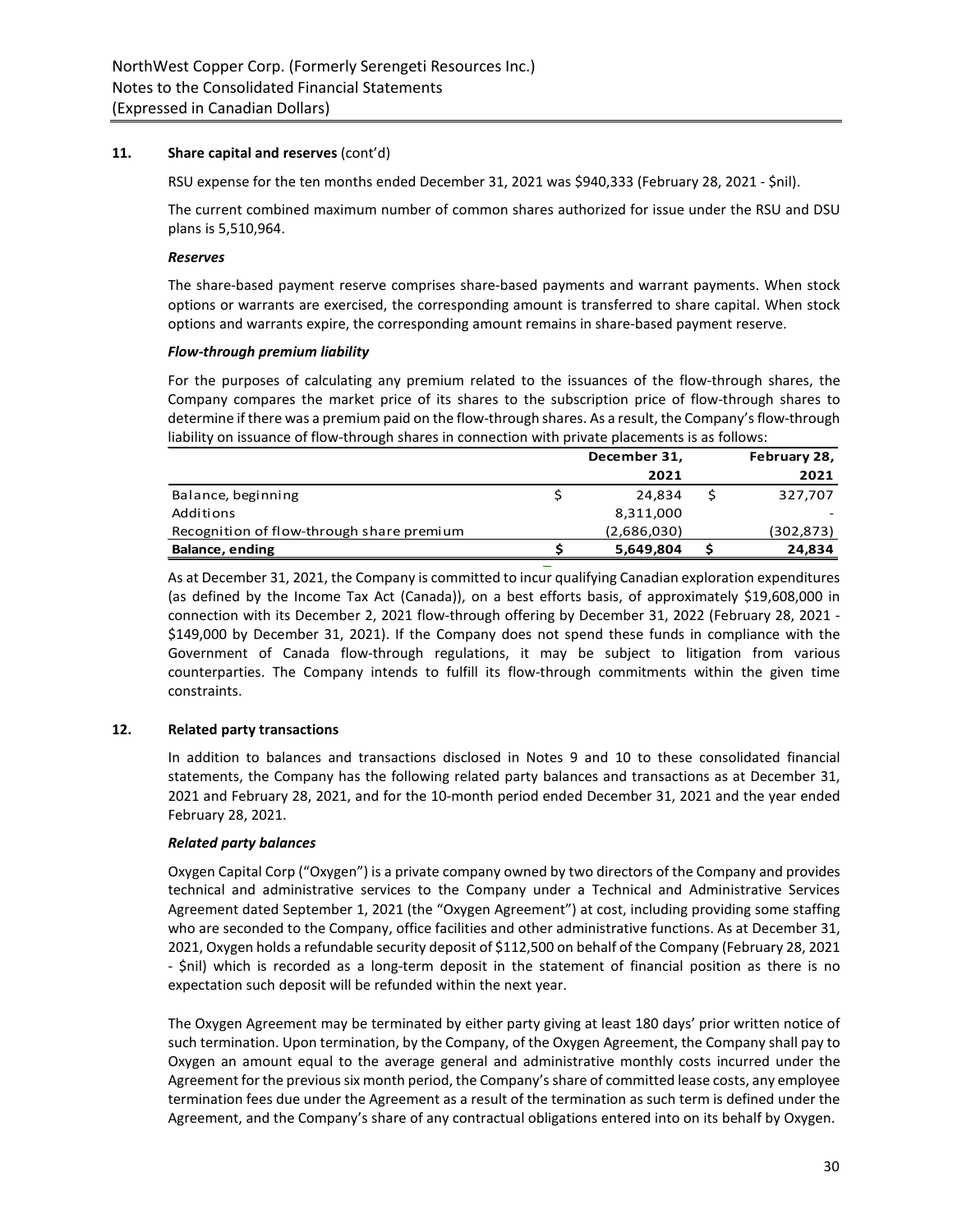## **12. Related party transactions** (cont'd)

During the ten months ended December 31, 2021, a total of \$340,964 was paid or accrued to Oxygen as a reimbursement of costs incurred by Oxygen on behalf of the Company (year ended February 28, 2021 – \$nil). Such amount includes the reimbursement of lease related expenses disclosed in Note 10. As at December 31, 2021, the Company has a payable amount to Oxygen of \$27,954 (February 28, 2021 – \$nil). This amount was paid subsequent to December 31, 2021.

## *Key management personnel compensation – paid or accrued*

Key management includes the members of the Board of Directors, the President and Chief Executive Officer, the Chief Financial Officer, the Vice President, Exploration and the Vice President, Sustainability. The aggregate total compensation paid or payable to key management for services directly or via Oxygen is as follows:

|                                                      | Ten months<br>ended December 31, |  | Year ended<br>ended February 28, |  |
|------------------------------------------------------|----------------------------------|--|----------------------------------|--|
|                                                      | 2021                             |  | 2021                             |  |
| Salaries and management consulting fees <sup>1</sup> | 1,268,261                        |  | 282,431                          |  |
| Termination payment - D.Moore <sup>2</sup>           | 431,654                          |  | 81,562                           |  |
| Director fees <sup>3</sup>                           | 284,083                          |  | 76,000                           |  |
| Non-cash share-based payments                        | 3,925,286                        |  | 26,282                           |  |
|                                                      | 5,909,284                        |  | 466,275                          |  |

 $(2)$  David Moore's total termination payment was \$513,216. (1) The ten months ended December 31, 2021 includes \$160,000 of bonuses relating to completion of the Arrangement

 $(3)$  The ten months ended December 31, 2021 includes \$65,000 of bonuses relating to completion of the Arrangement

At December 31, 2021, \$nil (February 28, 2021 - \$167,486; March 1, 2020 - \$62,233) is due to directors and officers of the Company and is included in trade payables and accrued liabilities. These amounts are unsecured, non-interest bearing and have no fixed terms of repayment.

## **13. Segmented information**

The Company conducts its business in a single operating segment which is the mineral exploration business in Canada. The Company's exploration and evaluation assets are located in Canada.

## **14. Financial instruments**

The Company's financial instruments consists of cash, short term investments, receivables, deposits, trade payables and term loan payable, with the carrying amounts presented in the statement of financial position approximating their respective fair values because of their relatively short-term nature on the instruments.

There are three levels of the fair value hierarchy as follows:

- Level 1: Values based on unadjusted quoted prices in active markets that are accessible at the measurement date for identical unrestricted assets or liabilities.
- Level 2: Values based on quoted prices in markets that are not active or model inputs that are observable either directly or indirectly for substantially the full term of the asset or liability.
- Level 3: Values based on prices or valuation techniques that require inputs that are both unobservable and significant to the overall fair value measurement.

The Company does not have any financial instrument assets or liabilities measured and recognized in the statement of financial position at fair value.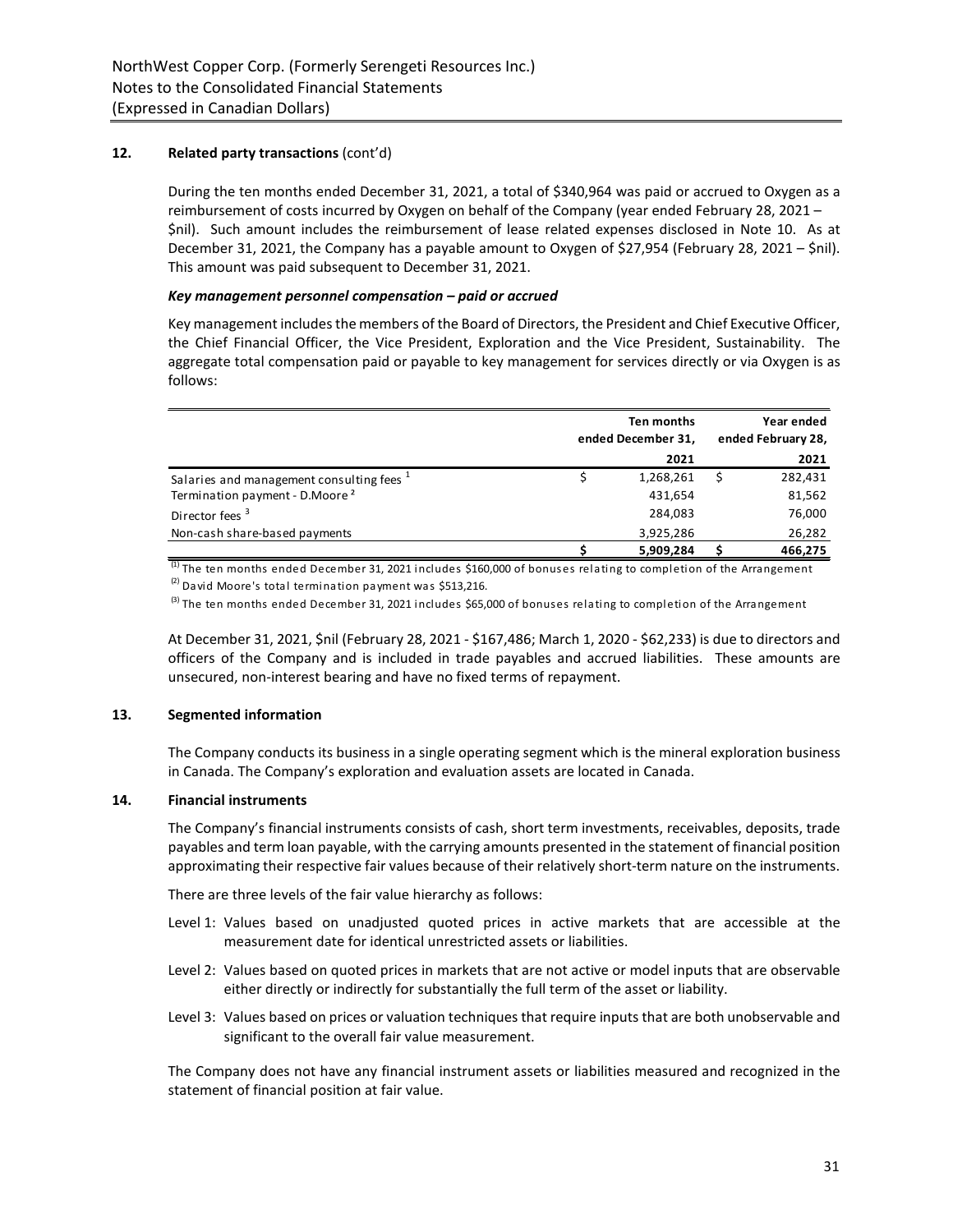## **14. Financial instruments** (cont'd)

The Company is exposed in varying degrees to a variety of financial instrument related risks. The Board of Directors approves and monitors the risk management processes, inclusive of documented investment policies, counterparty limits, and controlling and reporting structures. The type of risk exposure and the way in which such exposure is managed is summarized as follows:

## *Credit risk*

Credit risk is the risk that one party to a financial instrument will fail to discharge an obligation and cause the other party to incur a financial loss. The Company is exposed to credit risk is on its cash, short-term investments, receivables and deposits. The majority of cash and short-term investments is deposited in bank accounts at a major bank in Canada for which there is low credit risk. As most of the Company's cash and cash equivalents are held by one bank there is a concentration of credit risk. This risk is managed by using a major bank that is a high credit quality financial institution as determined by rating agencies.

The Company is also exposed to credit risk with respect to receivables and deposits. To reduce credit risk, the Company regularly reviews the collectability of its amounts receivable and establishes an allowance based on its best estimate of potentially uncollectible amounts. The Company historically has not had difficulty collecting its amounts receivable and has no provision for credit loss recorded at December 31, 2021, February 28, 2021, or March 1, 2020. The Company's deposits are with the government or financial institutions for reclamation and with a related party for which credit risk is assessed as low.

## *Liquidity risk*

Liquidity risk is the risk that the Company will not be able to meet its financial obligations as they fall due. The Company has a planning and budgeting process in place to help determine the funds required to support the Company's normal operating requirements on an ongoing basis. The Company aims to have sufficient funds to meet its short-term business requirements, taking into account its anticipated cash flows from its ability to raise equity capital or borrowings sufficient funds and its holdings of cash and cash equivalents. See Note 1 Going Concern.

The Company's cash and short-term investments are liquid and available to meet the Company's ongoing obligations. The contractual maturities of the Company's trade payables and accrued liabilities are less than one year and the contractual maturities of the Company's lease obligations are disclosed in Note 10. The Company's term loan is in relation to the Canadian government's COVID-19 financial assistance program. The loan is due on December 25, 2025. The loan is interest free until December 31, 2022 and bears interest at 5% per annum thereafter. If at least 75% of the loan principal is paid on or before December 31, 2022, the balance of the loan will be forgiven.

## *Interest rate risk*

Interest rate risk is the risk that the fair value of future cash flows of a financial instrument will fluctuate because of changes in market interest rates. The Company is primarily exposed to interest rate risk with respect to interest earned on cash. Based on the cash balance at December 31, 2021, a 1% increase in interest rates at December 31, 2021 would have decreased net loss by approximately \$247,000.

## *Capital Management*

The Company's policy is, if permitted by market conditions, to maintain a strong capital base so as to support investor and creditor confidence and support future development of the business. The capital structure of the Company consists of equity, comprising share capital and reserves net of accumulated deficit. The Company's objectives when managing capital are to safeguard the Company's ability to continue as a going concern, so that it can continue to explore its mineral property interests and continue its operations for the benefit of its shareholders. There were no changes in the Company's approach to capital management during the period. The Company is not subject to any externally imposed capital requirements.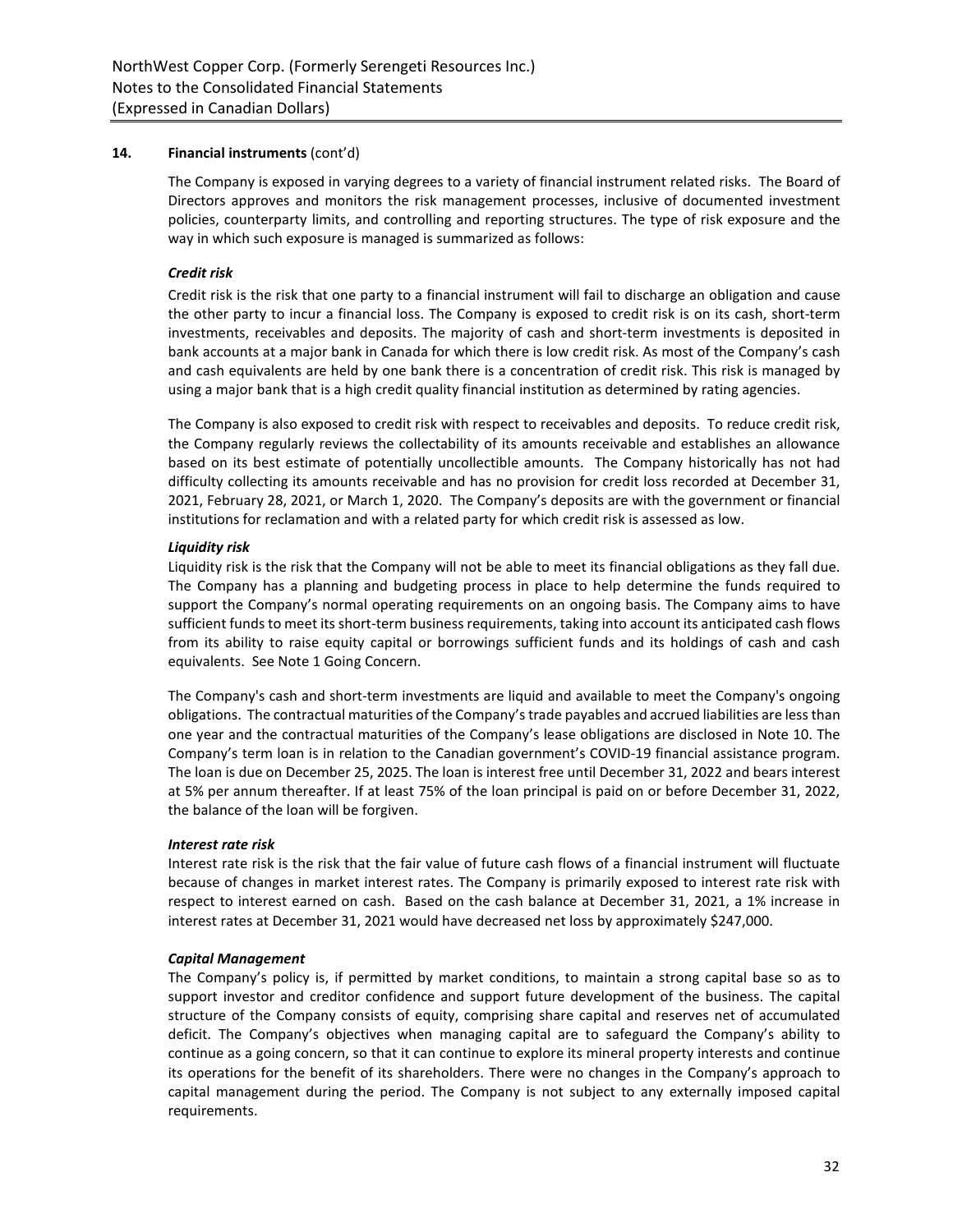## **15. Income tax**

A reconciliation of income taxes at statutory rates with the reported income taxes is as follows:

|                                                         | December 31, 2021 |                 | <b>February 28, 2021</b> |  |
|---------------------------------------------------------|-------------------|-----------------|--------------------------|--|
|                                                         |                   |                 |                          |  |
| Net income (loss)                                       |                   | (16,328,716) \$ | (2,119,534)              |  |
| Expected income tax recovery                            |                   | (4,408,753)     | (572, 274)               |  |
|                                                         |                   |                 |                          |  |
| Deductible and non-deductible amounts                   |                   | 669,352         | 622,713                  |  |
| Share issuance cost                                     |                   | (522, 491)      |                          |  |
| Change in unrecognized deductible temporary differences |                   | 4,100,272       | (50, 439)                |  |
| Flow through shares                                     |                   | 161,620         |                          |  |
| Income tax recovery                                     |                   |                 |                          |  |

The significant components of the Company's deferred tax assets and liabilities are as follows:

|                                   |    | December 31, 2021 | <b>February 28, 2021</b> |
|-----------------------------------|----|-------------------|--------------------------|
| Deferred tax assets               |    |                   |                          |
| Exploration and evaluation assets | \$ | 1,298,955         | - \$<br>724,940          |
| Investment tax credits            |    | 264,347           | 264,347                  |
| Equipment                         |    | 114,082           | 75,963                   |
| Share issuance costs              |    | 754,920           | 36,767                   |
| Capital lease obligations         |    | 51,336            | 1,261                    |
| Non-capital losses                |    | 5,074,222         | 2,998,268                |
| Capital losses                    |    | 660,161           |                          |
| Reclamation obligation and other  |    | 36,043            |                          |
| Unrecognized                      |    | (8,200,279)       | (4,100,007)              |
|                                   |    | 53,789            | 1,539                    |
| Deferred tax liabilities          |    |                   |                          |
| Right-of-use asset                |    | (50, 675)         | (1,539)                  |
| Other                             |    | (3, 114)          |                          |
| Net deferred tax liability        | Ś  |                   | Ś                        |

The Canadian non-capital losses carry forward at December 31, 2021 are \$18,793,416 and will expire between 2024 – 2041. The Canadian capital losses carryforward at December 31, 2021 are \$4,890,082 and do not expire.

## **16. Subsequent events**

## *Share capital transactions*

- a) Subsequent to December 31, 2021, 215,000 unvested stock options with a weighted average exercise price of \$0.88 and 75,000 unvested RSUs were forfeited due to employee and consultant departures.
- b) Subsequent to December 31, 2021, 475,000 stock options were exercised for gross proceeds of \$153,300.
- c) Subsequent to December 31, 2021, 552,446 warrants were exercised for gross proceeds of \$287,272.
- d) On March 14, 2022 the Company granted 400,000 stock options with an exercise price of \$0.80 to a Director of the Company. The stock options vest immediately and expire after 5 years.